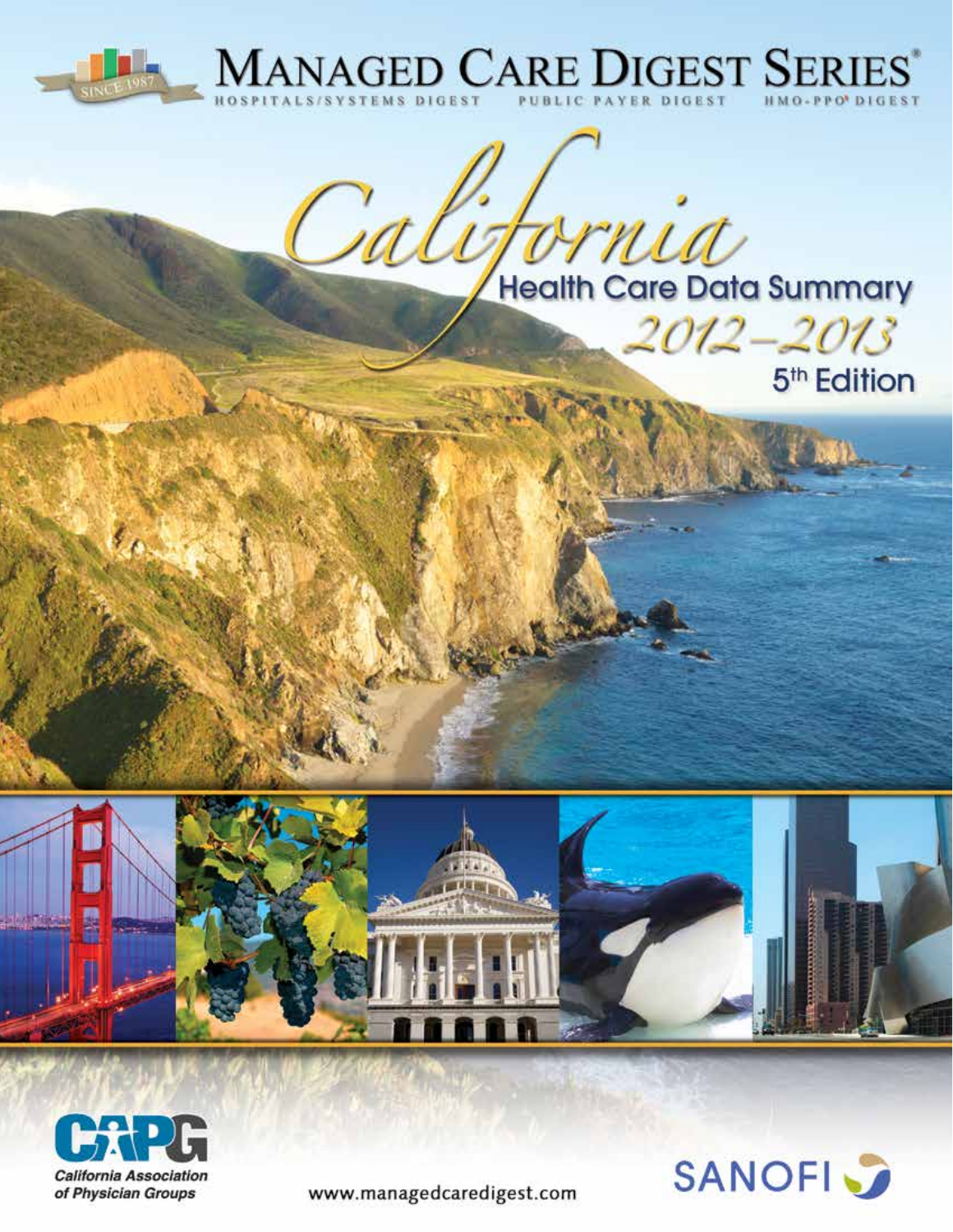

#### contents

| Health Plan Demographics3                                                                                                                     |
|-----------------------------------------------------------------------------------------------------------------------------------------------|
| HMO/Hospital Medical Utilization. 4                                                                                                           |
| Physician Reimbursement 5                                                                                                                     |
| HMO Medical Premium Rates  6                                                                                                                  |
| <b>HMO Pharmacy Premium</b><br>Rates and Utilization. 7                                                                                       |
| HMO Drug Expenditures 8                                                                                                                       |
| Accountable Care 9                                                                                                                            |
| Medicare Advantage 10-11                                                                                                                      |
| Medicaid in California 12                                                                                                                     |
| Medicaid MCO/HMO Measures  13                                                                                                                 |
| <b>Medical Group Practices</b><br>Top 25 Active Medical Groups 14<br>Demographics/Utilization  15<br>Pharmacy Services 16<br>Managed Care  17 |
| Hospitals<br>Hospital Leaders18<br>Hospital Utilization. 19<br>Hospital Operating Costs  20                                                   |
| Specialty Retail Drug Utilization  21                                                                                                         |
|                                                                                                                                               |
|                                                                                                                                               |



*Provided by* Sanofi US Bridgewater, NJ

*Developed and produced by*  Forte Information Resources LLC Denver, CO

www.forteinformation.com *Data provided by* 

IMS Health Danbury, CT

www.managedcaredigest.com

#### **CONTACT**

Greg Sampson Greg.Sampson@Sanofi.com Account Executive, Sanofi US

### **Introduction**

Sanofi U.S. (Sanofi) is pleased to present the fifth edition of the California Health Care Data Summary ("Summary"), an overview of demographic, financial, utilization and pharmacy measures for health plans, hospitals and medical group practices in local markets across the state of California. The 2012–2013 Summary also provides Type 2 diabetes benchmarks and specialty drug information that can help payers and providers identify better opportunities to serve the needs of their patients. Independent, third-party data are once again drawn from the Sanofi Managed Care Digest Series®.

The Summary is designed to provide organizations and employers with key information about health plans, hospitals and medical group practices; and to promote the cost-effective delivery of quality health care to the benefit of local communities.

The data in this report were gathered by IMS Health, Danbury, CT, a recognized leader in the health care information market, providing comprehensive profiling solutions to health care marketing business problems.

A review process takes place, before and during production of this report, between IMS Health and Forte Information Resources LLC.

Sanofi, as sponsor of this report, maintains an arm's-length relationship with the organizations that prepare the Summary and carry out the research. The desire of Sanofi is that the information in the Summary be completely independent and objective.

## **Methodology**

#### GENERAL DATA

IMS Health gathered national-, state- and local-level data included in this Summary from a variety of sources between February 2009 and June 2012, by contacting the state's department of insurance, mailing a survey to each plan and following up, when necessary, with a telephone or email survey.

Most data in this Summary are from a census of health plans. When data were not available from all plans, a smaller sample was used.

In addition, IMS Health compares its data with those published in other sources, including trade associations in the managed care

industry, state regulatory agencies, and periodicals and journals. Doing so provides an additional check on the accuracy of its database of operating health plans. Hospital data for this report are based on information from the IMS Health.

IMS Health generated Type 2 diabetes data for this Summary out of health care professional and institutional insurance claims, representing more than 6.6 million unique Type 2 diabetes patients nationally in 2011 with a diagnosis in the 250.00–250.92 range. Data from physicians of all specialties and from all hospital types are included.

IMS Health also gathers data on prescription activity from the National Council for Prescription Drug Programs (NCPDP). These data represent some 2 billion prescription claims annually, or more than 50% of the prescription universe. These data represent the sampling of prescription activity from a variety of sources, including retail chains, mass merchandisers and pharmacy benefit managers. Cash, mail-order, Medicaid and third-party transactions are tracked.

#### MARKET DEFINITIONS

IMS Health gathered information on the service areas of every health plan—commercial, Medicare and Medicaid—during the survey process, then aggregated it to the appropriate metropolitan statistical area (MSA) and state level. Finally, to ensure the integrity of the data, MSA data are reported only for those areas served by five or more health plans. All health plan demographic and utilization data in this Summary include members in point-of-service (POS) plans.

Unless otherwise noted, data provided in this report are based on total health plan enrollment, including Medicare beneficiaries and Medicaid recipients. Utilization data provided on Medicare beneficiaries and Medicaid recipients enrolled in health plans were gathered only from those plans in California that have such members.

### **Glossary**

Please see the Glossary of Managed Care Terms on the back page of this Summary.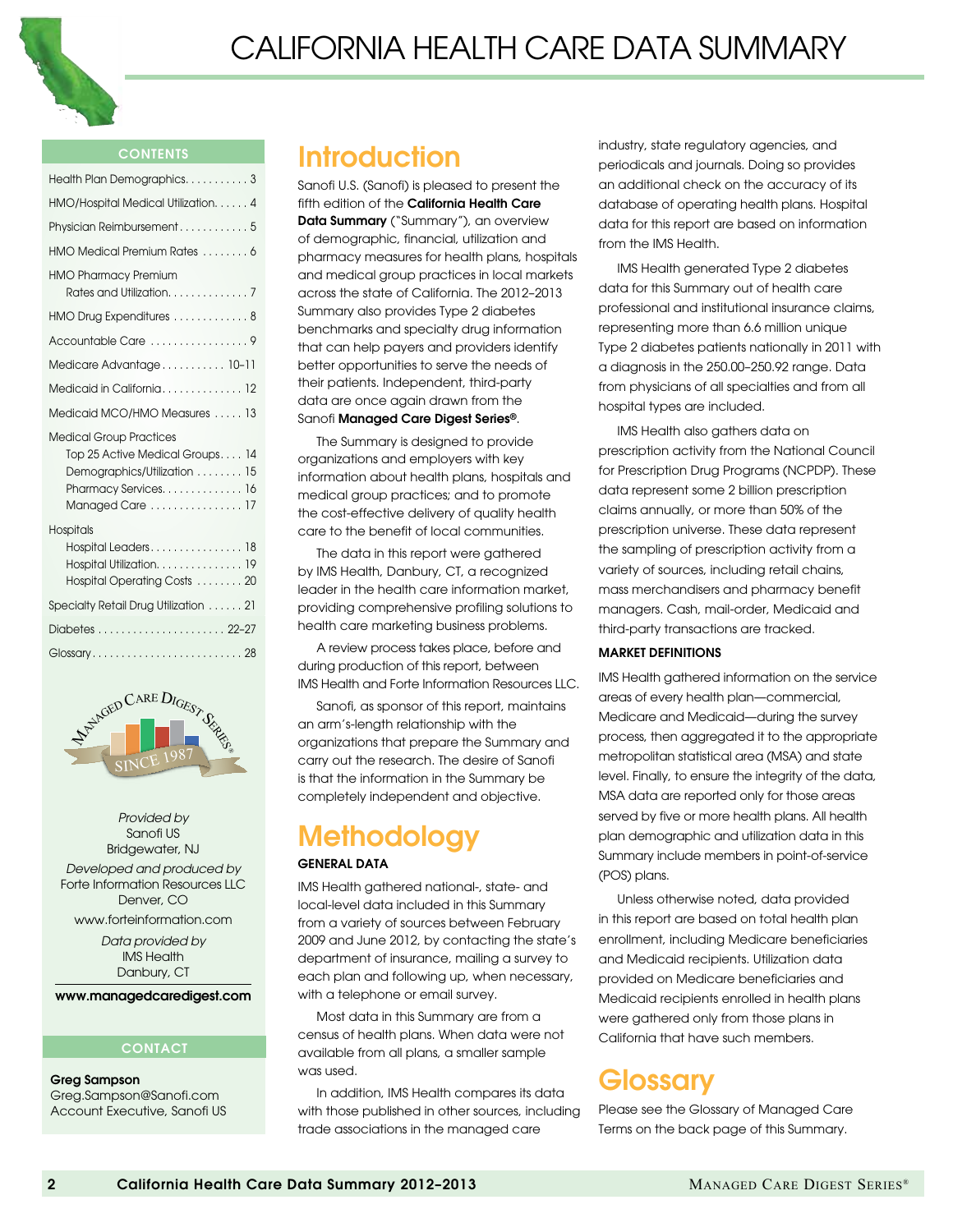| <b>HEALTH PLAN ENROLLMENT</b> |                                                                         |                          |                         |                        |                         |                        |  |  |  |  |  |
|-------------------------------|-------------------------------------------------------------------------|--------------------------|-------------------------|------------------------|-------------------------|------------------------|--|--|--|--|--|
|                               | 2009                                                                    |                          |                         | 2010                   | 2011                    |                        |  |  |  |  |  |
| <b>MARKET</b>                 | Total #<br>of Enrollees                                                 | Avg. $#$<br>of Enrollees | Total #<br>of Enrollees | Avg. #<br>of Enrollees | Total #<br>of Enrollees | Avg. #<br>of Enrollees |  |  |  |  |  |
| Los Angeles                   | 4,624,262                                                               | 308,284                  | 4,559,487               | 239,973                | 4,628,211               | 231,411                |  |  |  |  |  |
| Oakland                       | 1,030,660                                                               | 114,518                  | 997,433                 | 110,826                | 1,012,467               | 92,042                 |  |  |  |  |  |
| Riverside                     | 1,597,627                                                               | 122,894                  | 1,534,617               | 102,308                | 1,557,748               | 97,359                 |  |  |  |  |  |
| Sacramento                    | 880, 105                                                                | 97,789                   | 856,487                 | 107,061                | 869,397                 | 96,600                 |  |  |  |  |  |
| San Diego                     | 1,280,809                                                               | 128,081                  | 1,261,547               | 126,155                | 1,280,562               | 116,415                |  |  |  |  |  |
| San Francisco                 | 722,053                                                                 | 72,205                   | 702,664                 | 70,266                 | 713,255                 | 64,841                 |  |  |  |  |  |
| San Jose                      | 741,717                                                                 | 82,413                   | 723,841                 | 72,384                 | 734,751                 | 66,796                 |  |  |  |  |  |
| Santa Barbara                 | 172,910                                                                 | 24,701                   | 170,626                 | 28,438                 | 173,198                 | 24,743                 |  |  |  |  |  |
| California                    | 16,313,918                                                              | 526,255                  | 16,167,884              | 449,108                | 16,411,578              | 410,289                |  |  |  |  |  |
| <b>NATION</b>                 | 75,348,270<br>172,422<br>77,186,949<br>175.027<br>79,478,570<br>179,816 |                          |                         |                        |                         |                        |  |  |  |  |  |

#### MEDICAL GROUP PRACTICE PATIENT MIX, BY PATIENT TYPE1

|               | <b>HMO</b> |      | <b>PPO</b> |      | Indemnity |                                                                                        | Medicaid |      |      | Medicare |      |      |                        |      |      |
|---------------|------------|------|------------|------|-----------|----------------------------------------------------------------------------------------|----------|------|------|----------|------|------|------------------------|------|------|
| <b>MARKET</b> | 2009       | 2010 | 2011       | 2009 | 2010      | 2011                                                                                   | 2009     | 2010 | 2011 | 2009     | 2010 | 2011 | 2009                   | 2010 | 2011 |
| Los Angeles   |            |      |            |      |           | 37.4% 37.3% 36.7% 22.8% 21.9% 22.4%                                                    | 4.5%     | 4.5% | 4.4% | 5.7%     | 5.8% |      | 5.7% 17.8% 17.4% 17.6% |      |      |
| Oakland       | 36.9       | 33.5 | 36.9       | 22.7 | 29.3      | 22.7                                                                                   | 3.0      | 2.9  | 3.0  | 4.7      | 5.4  | 4.7  | 17.9                   | 15.6 | 17.9 |
| Riverside     | 46.1       | 46.1 | 46.1       | 20.7 | 20.7      | 20.7                                                                                   | 3.1      | 3.1  | 3.1  | 7.2      | 7.2  | 7.2  | 11.9                   | 11.9 | 11.9 |
| Sacramento    | 29.0       | 29.0 | 29.0       | 22.4 | 22.4      | 22.4                                                                                   | 5.9      | 5.9  | 5.9  | 11.0     | 11.0 | 11.0 | 15.2                   | 15.2 | 15.2 |
| San Diego     | 42.0       | 43.1 | 42.3       | 23.0 | 21.8      | 24.7                                                                                   | 2.1      | 2.5  | 1.7  | 4.5      | 5.4  | 3.6  | 19.3                   | 19.5 | 19.5 |
| San Francisco | 31.9       | 31.9 | 31.9       | 35.2 | 35.2      | 35.2                                                                                   | 4.3      | 4.3  | 4.3  | 4.0      | 4.0  | 4.0  | 11.6                   | 11.6 | 11.6 |
| San Jose      | 30.4       | 37.1 | 30.4       | 21.1 | 16.9      | 21.1                                                                                   | 6.6      | 6.7  | 6.6  | 7.0      | 8.6  | 7.0  | 18.3                   | 20.6 | 18.3 |
| Santa Barbara | 65.0       | 65.0 | 65.0       | 17.5 | 17.5      | 17.5                                                                                   | 2.0      | 2.0  | 2.0  | 5.0      | 5.0  | 5.0  | 8.0                    | 8.0  | 8.0  |
| California    | 35.1       | 35.9 | 35.3       | 23.5 | 23.4      | 23.7                                                                                   | 4.0      | 3.7  | 3.8  | 9.2      | 9.9  | 8.8  | 16.2                   | 16.1 | 16.3 |
| <b>NATION</b> |            |      |            |      |           | 29.1% 29.2% 29.2% 21.8% 21.8% 21.8% 7.4% 7.4% 7.4% 12.0% 12.1% 11.9% 20.2% 20.3% 20.2% |          |      |      |          |      |      |                        |      |      |



| <sup>1</sup> Data represent the percentage of |  |
|-----------------------------------------------|--|
| patients for which groups receive             |  |
| reimbursement of a particular type            |  |
| (e.g., Medicare).                             |  |

NOTE: Throughout this Data Summary, data are the same for some MSAs because the HMOs had the same service area. Data include all HMOs serving the state of California. In some cases, HMOs did not report their data.

| MEDICARE AND TOTAL GOVERNMENT ENROLLMENT IN HMOS |                                                                                                      |           |           |            |            |            |  |  |  |  |  |  |
|--------------------------------------------------|------------------------------------------------------------------------------------------------------|-----------|-----------|------------|------------|------------|--|--|--|--|--|--|
|                                                  | Total Number of HMO<br><b>Total Number of Medicare</b><br><b>HMO Members</b><br>Government Enrollees |           |           |            |            |            |  |  |  |  |  |  |
| MARKET                                           | 2009                                                                                                 | 2010      | 2011      | 2009       | 2010       | 2011       |  |  |  |  |  |  |
| California                                       | 1,371,899                                                                                            | 1,611,755 | 1,713,505 | 4,951,126  | 5,276,536  | 5,560,974  |  |  |  |  |  |  |
| <b>NATION</b>                                    | 6,886,843                                                                                            | 7,408,161 | 7,560,134 | 28,063,930 | 30,320,940 | 31,479,480 |  |  |  |  |  |  |

*Data source: IMS Health © 2012*



reversed a downward trend in their enrollment, with a slight increase (to 16.4 million from 16.2 million in 2010). This same enrollment bump

In 2011, California health plans

CALIFORNIA HEALTH PLANs REBOUND FROM enrollment Decline

appeared across all eight state local markets profiled, and for the nation as a whole (to 79.5 million from 77.2 million) over this time period.

#### MEDICARE HMO ENROLLMENT Grows Steadily ACROSS California AND NATION

Total Medicare HMO enrollment continued to expand across the state of California in 2011, up 6.3%, to 1.7 million members from 1.6 million in 2010. In accordance, the number of Medicare HMO members across the nation climbed, to 7.6 million beneficiaries from 7.4 million in the previous year (2.1%). Overall government HMO enrollment also rose moderately in California (5.5%) and nationwide (3.8%) during this period.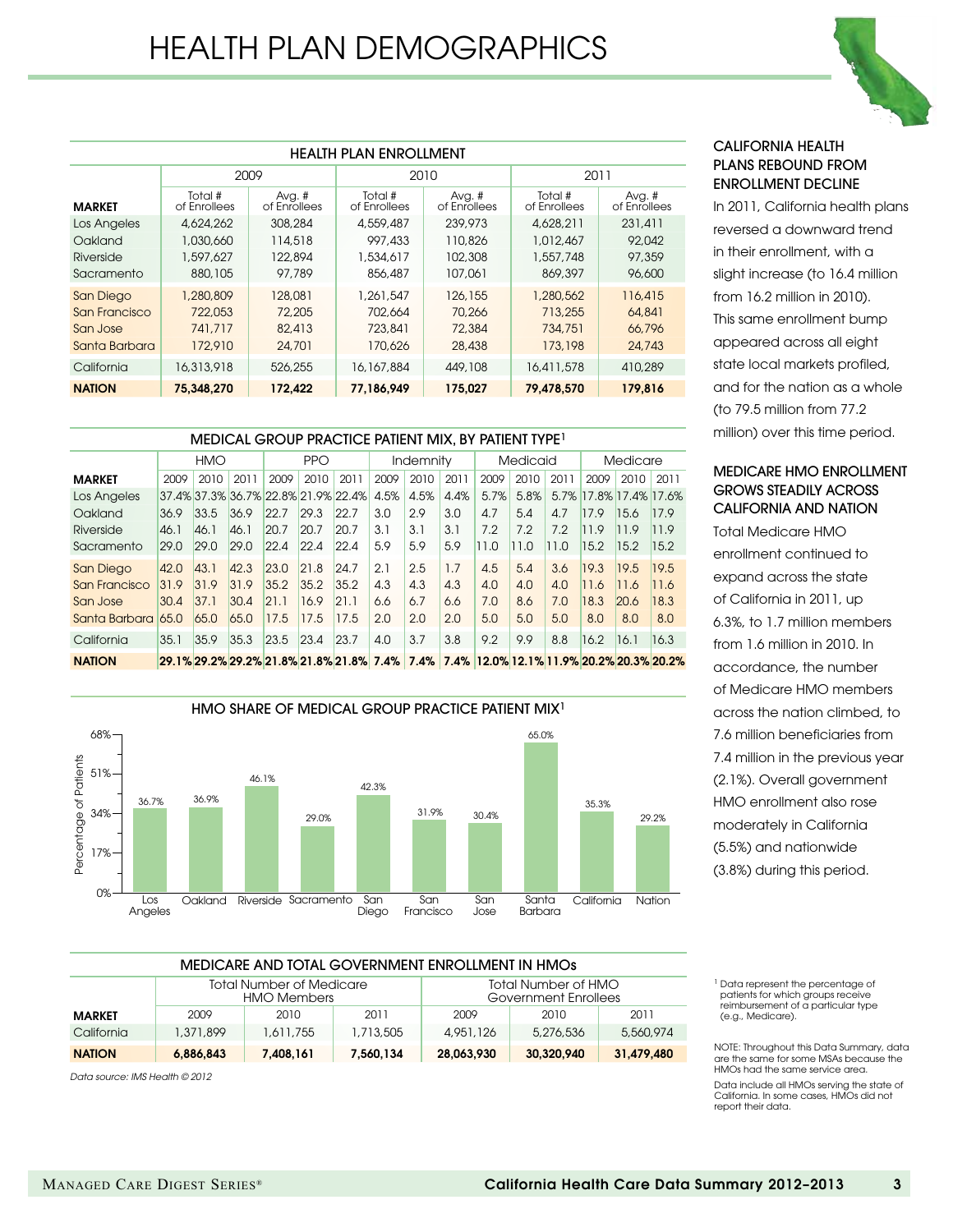

#### CA REPORTS LOWER AVERAGE Utilization rates THAN NATION

Compared with the nation, California recorded lower utilization for commercial HMO/POS members in all five measures shown. For example, the number of commercial HMO/POS ambulatory visits per member in California sank below the national average (1.5) in 2011, to 1.2 from 1.6 visits the year before.

| UTILIZATION RATES FOR COMMERCIAL HMO/POS MEMBERS |       |            |       |               |       |       |  |  |  |  |  |  |
|--------------------------------------------------|-------|------------|-------|---------------|-------|-------|--|--|--|--|--|--|
|                                                  |       | California |       | <b>Nation</b> |       |       |  |  |  |  |  |  |
| <b>UTILIZATION RATE</b>                          | 2009  | 2010       | 2011  | 2009          | 2010  | 2011  |  |  |  |  |  |  |
| Hospital Admissions per 1,000<br><b>Members</b>  | 63.3  | 50.9       | 52.4  | 63.6          | 58.7  | 57.4  |  |  |  |  |  |  |
| Hospital Days per 1,000 Members                  | 199.3 | 184.4      | 199.0 | 243.7         | 238.2 | 235.9 |  |  |  |  |  |  |
| ALOS per Hospital Admission                      | 3.9   | 3.7        | 3.7   | 3.9           | 4.1   | 4.1   |  |  |  |  |  |  |
| <b>Physician Encounters per Member</b>           | 3.9   | 3.7        | 3.7   | 4.2           | 4.7   | 4.6   |  |  |  |  |  |  |
| <b>Ambulatory Visits per Member</b>              | 1.5   | 1.6        | 1.2   | 1.5           | 1.6   | 1.5   |  |  |  |  |  |  |

### HMO/HOSPITAL UTILIZATION AND COST MEASURES, BY REGION AND STATE

|                                                                          |                   | Commercial HMO<br>Hospital Days/1,000 |                         | Medicare HMO<br>Hospital Days/1,000 |                   | Medicare<br>Fee-for-Service<br>Discharges/1,000 | Medicare<br>Hospital Days/1,000 | Fee-for-Service         | Medicare<br>Fee-for-Service<br>Payments per<br><b>Hospital Discharge</b> |                            |                         | Medicare<br>Fee-for-Service<br>Payments<br>per Enrollee |
|--------------------------------------------------------------------------|-------------------|---------------------------------------|-------------------------|-------------------------------------|-------------------|-------------------------------------------------|---------------------------------|-------------------------|--------------------------------------------------------------------------|----------------------------|-------------------------|---------------------------------------------------------|
| <b>MARKET</b>                                                            | 2009              | 2010                                  | 2009                    | 2010                                | 2009              | 2010                                            | 2009                            | 2010                    | 2009                                                                     | 2010                       | 2009                    | 2010                                                    |
| California                                                               | 199               | 184                                   | 1,203                   | 1,174                               | 285               | 318                                             | 1,592                           | 1,706                   | \$13,237                                                                 | \$12,052                   | \$3,724                 | \$3,755                                                 |
| Pacific<br>New England<br><b>Mid Atlantic</b>                            | 204<br>298<br>262 | 203<br>258<br>259                     | 1,140<br>1,635<br>2,071 | 1,247<br>1,824<br>2,276             | 269<br>320<br>366 | 296<br>335<br>402                               | 1,459<br>1,734<br>2,291         | 1,552<br>1,783<br>2,472 | 12,696<br>10,591<br>11,187                                               | 11,677<br>10,273<br>10,306 | 3,376<br>3,371<br>4,061 | 3,400<br>3,402<br>4,068                                 |
| South Atlantic<br><b>East North Central</b><br><b>West North Central</b> | 232<br>250<br>266 | 229<br>263<br>247                     | 1,744<br>1,516<br>1,941 | 1,424<br>1,980<br>2,064             | 340<br>363<br>316 | 351<br>379<br>329                               | 1,862<br>1,914<br>1,595         | 1,892<br>1,965<br>1,650 | 9,586<br>9,586<br>9,134                                                  | 9,398<br>9,196<br>9,051    | 3.245<br>3,454<br>2,876 | 3,271<br>3,445<br>2,950                                 |
| <b>Mountain</b><br>South Central <sup>1</sup><br>Southwest <sup>2</sup>  | 221<br>248<br>253 | 234<br>233<br>222                     | 1,272<br>1,589<br>1,514 | 1,396<br>1,728<br>1,435             | 266<br>378<br>342 | 286<br>381<br>351                               | 1,309<br>2,054<br>1,862         | 1,382<br>2.049<br>1,887 | 9,974<br>8,316<br>9,080                                                  | 9,449<br>8,149<br>8,964    | 2.633<br>3,133<br>3,078 | 2,661<br>3,076<br>3,104                                 |
| <b>NATION</b>                                                            | 244               | 238                                   | 1,571                   | 1,609                               | 335               | 352                                             | 1,834                           | 1,897                   | \$9,995                                                                  | \$9,608                    | \$3,321                 | \$3,336                                                 |

#### HOSPITAL DAYS PER 1,000 CALIFORNIA MEDICARE HMO MEMBERS TRAIL NATION

With a modest decrease in the number of hospital days per 1,000 California Medicare HMO members in 2010 (to 1,174.3 from 1,203.2 in 2009), the gap in this measure between California and the nation (up 2.4%, to 1,608.9 from 1,571.4 the previous year) widened.

#### HOSPITAL UTILIZATION MEASURES, CALIFORNIA VS. NATION, 2010



*Data source: IMS Health © 2012*

<sup>1</sup> Corresponds to CMS's East South Central Region <sup>2</sup> Corresponds to CMS's West South Central Region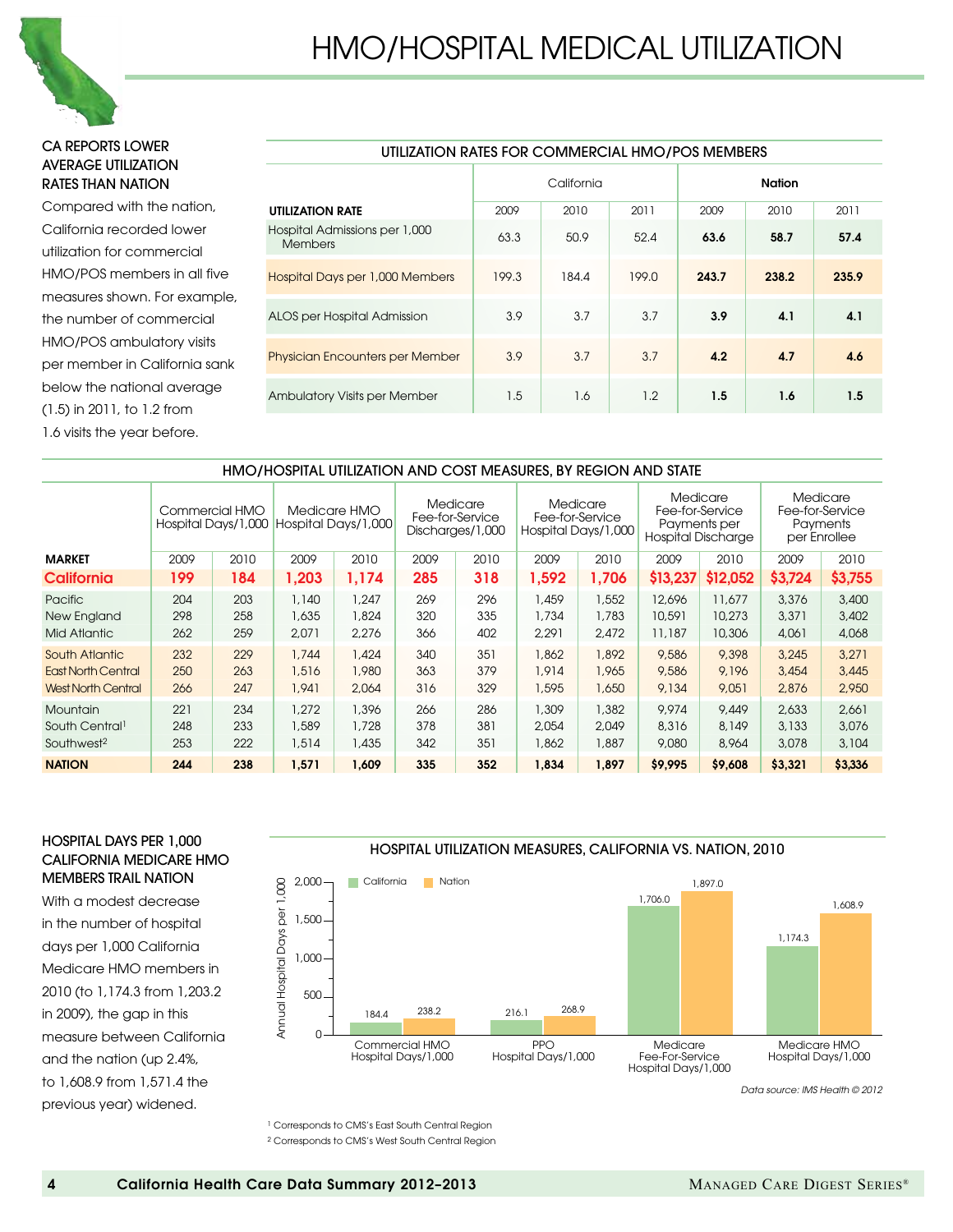

#### PERCENTAGE OF HMOs USING VARIOUS METHODS TO REIMBURSE PHYSICIANS1

|               | Salary |       |       | Fee-for-Service |       |                          | Bonus Program |       |       | Capitation |        |       |
|---------------|--------|-------|-------|-----------------|-------|--------------------------|---------------|-------|-------|------------|--------|-------|
| <b>MARKET</b> | 2009   | 2010  | 2011  | 2009            | 2010  | 2011                     | 2009          | 2010  | 2011  | 2009       | 2010   | 2011  |
| Los Angeles   |        |       |       | 33.3%           | 36.4% | 25.0%                    | 25.0%         | 27.3% | 25.0% | 100.0%     | 100.0% | 91.7% |
| Oakland       | 12.5%  | 14.3% | 12.5% | 25.0            | 28.6  | 12.5                     | 50.0          | 57.1  | 50.0  | 87.5       | 85.7   | 75.0  |
| Riverside     |        |       |       | 30.0            | 33.3  | 20.0                     | 40.0          | 44.4  | 40.0  | 100.0      | 100.0  | 90.0  |
| Sacramento    |        |       |       | 25.0            | 28.6  | 12.5                     | 37.5          | 42.9  | 37.5  | 100.0      | 100.0  | 87.5  |
| San Diego     |        |       |       | 11.1            | 14.3  | $\overline{\phantom{0}}$ | 33.3          | 42.9  | 37.5  | 100.0      | 100.0  | 87.5  |
| San Francisco |        |       |       | 37.5            | 42.9  | 25.0                     | 37.5          | 42.9  | 37.5  | 87.5       | 85.7   | 75.0  |
| San Jose      |        |       |       | 14.3            | 16.7  | $\overline{\phantom{0}}$ | 42.9          | 50.0  | 42.9  | 100.0      | 100.0  | 85.7  |
| Santa Barbara |        |       |       | 14.3            | 16.7  | $\qquad \qquad -$        | 42.9          | 50.0  | 42.9  | 100.0      | 100,0  | 85.7  |
| California    | 4.5    | 5.0   | 4.3   | 40.9            | 45.0  | 34.8                     | 27.3          | 30.0  | 26.1  | 90.9       | 90.0   | 78.3  |
| <b>NATION</b> | 7.7%   | 6.0%  | 6.4%  | 65.0%           | 60.4% | 56.8%                    | 18.8%         | 18.7% | 18.9% | 73.1%      | 66.4%  | 65.2% |

#### PERCENTAGE OF CONTRACTS REIMBURSED THROUGH CAPITATION<sup>1</sup>

|               |       | <b>Primary Care</b><br><b>Physician Contracts</b> |       | Specialist<br>Contracts |       |       | <b>Ancillary Provider</b><br>Contracts |       |       | Hospital<br>Contracts |       |       |
|---------------|-------|---------------------------------------------------|-------|-------------------------|-------|-------|----------------------------------------|-------|-------|-----------------------|-------|-------|
| <b>MARKET</b> | 2009  | 2010                                              | 2011  | 2009                    | 2010  | 2011  | 2009                                   | 2010  | 2011  | 2009                  | 2010  | 2011  |
| Los Angeles   | 79.6% | 86.8%                                             | 87.3% | 81.9%                   | 95.6% | 95.6% | 63.8%                                  | 63.8% | 63.8% | 29.8%                 | 26.8% | 26.8% |
| Oakland       | 78.4  | 91.5                                              | 92.3  | 75.0                    | 97.3  | 97.3  | 70.7                                   | 70.7  | 70.7  | 23.0                  | 18.5  | 18.5  |
| Riverside     | 82.9  | 84.4                                              | 86.3  | 80.6                    | 96.3  | 96.3  | 75.5                                   | 75.5  | 75.5  | 34.6                  | 28.0  | 28.0  |
| Sacramento    | 79.9  | 91.3                                              | 92.0  | 75.0                    | 97.3  | 97.3  | 70.7                                   | 70.7  | 70.7  | 33.6                  | 29.7  | 29.7  |
| San Diego     | 79.2  | 94.0                                              | 94.7  | 79.0                    | 97.6  | 97.6  | 70.7                                   | 70.7  | 70.7  | 29.0                  | 25.1  | 25.1  |
| San Francisco | 82.3  | 96.0                                              | 96.8  | 77.5                    | 95.8  | 95.8  | 78.0                                   | 78.0  | 78.0  | 36.3                  | 31.8  | 31.8  |
| San Jose      | 81.7  | 95.3                                              | 96.2  | 75.0                    | 97.3  | 97.3  | 70.7                                   | 70.7  | 70.7  | 38.0                  | 33.5  | 33.5  |
| Santa Barbara | 83.3  | 97.2                                              | 98.0  | 79.0                    | 97.6  | 97.6  | 70.7                                   | 70.7  | 70.7  | 25.5                  | 21.0  | 21.0  |
| California    | 81.5  | 83.6                                              | 84.6  | 82.8                    | 94.9  | 94.9  | 69.8                                   | 69.8  | 69.8  | 45.1                  | 42.1  | 42.1  |
| <b>NATION</b> | 56.0% | 54.0%                                             | 54.6% | 29.4%                   | 29.4% | 30.4% | 37.1%                                  | 38.3% | 41.8% | 37.3%                 | 36.9% | 39.5% |





*Data source: IMS Health © 2012*

#### High Shares of CA HMOs Reimburse by capitation, bonus Programs

In accordance with a national trend, the percentage of California HMOs reimbursing physicians through capitation dropped in 2011, to 78.3% from 90.0% the year before. Still, this percentage remained higher than that of the nation, which fell by more than one percentage point, to 65.2%. Likewise, HMOs across the state of California were more likely than those nationally to reimburse physicians through bonus programs (26.1% vs. 18.9%) in 2011.

#### SHARE OF CAPITATED CONTRACTS AMONG CA HMOs TOPS NATION

Despite showing no growth from 2010 to 2011, the percentage of specialist contracts reimbursed through capitation at California HMOs was still higher than at HMOs across the nation (94.9% vs. 30.4%). The same was true for ancillary provider (69.8% vs. 41.8%) and hospital contracts (42.1% vs. 39.5%) in 2011. Only the capitated share of primary care physician contracts in California increased, to 84.6% from 83.6%.

NOTE: Salary reimbursement data were not reported by most California markets.

<sup>&</sup>lt;sup>1</sup> HMOs gave multiple answers, since they commonly use more than one method of reimbursement. As a result, totals add up to more than 100%. Other reimbursement methods used by HMOs included discounted fee-for-service, fee schedule, per diem and return of risk pools/withholds.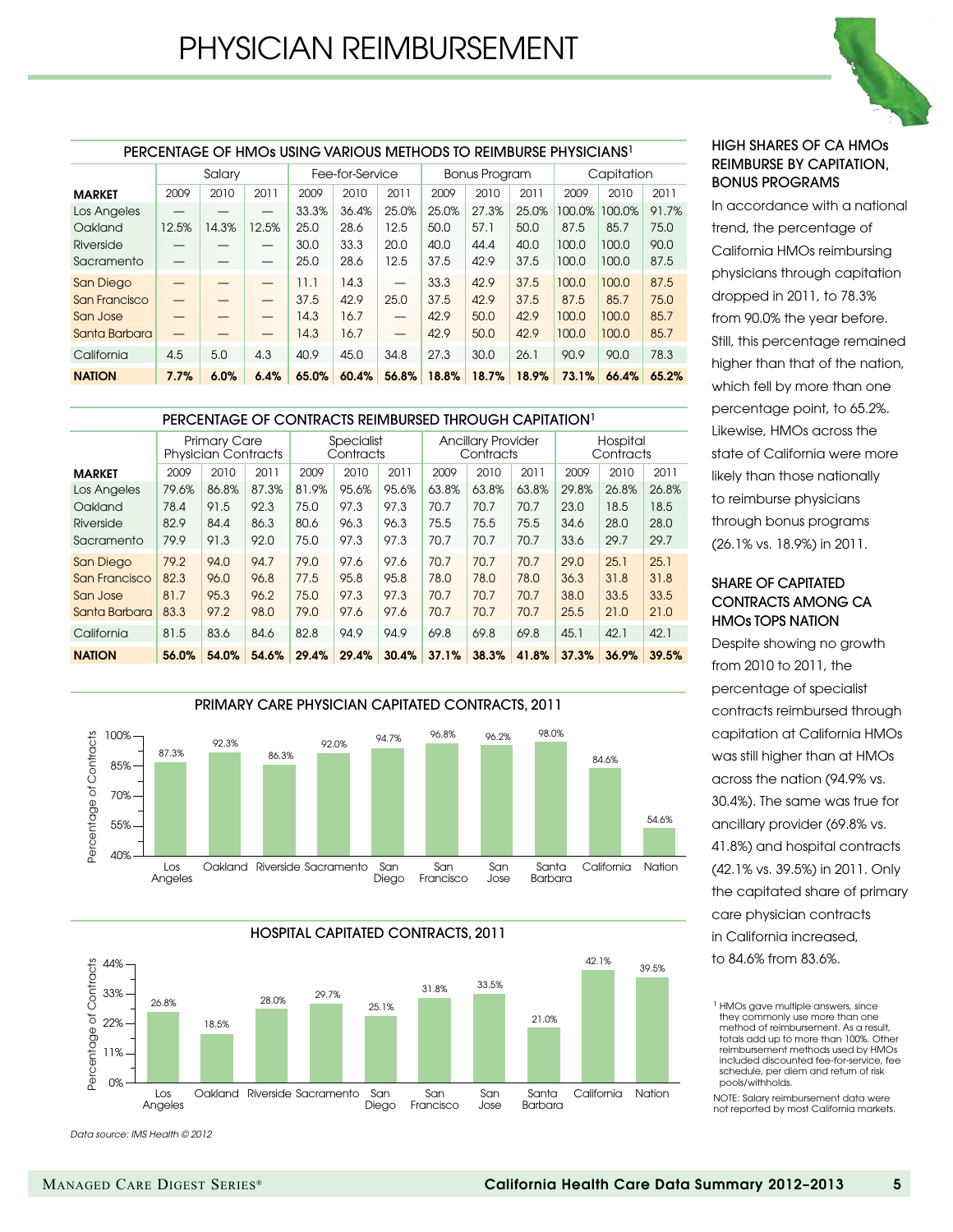

#### Individual premiums at CA HMOs recede, remain higher than nation

After rising more than \$100 between 2009 and 2010, the average individual premium rate at HMOs across the state of California fell, to \$472 from \$481, yet still remained above the national average of \$465. Average family premiums in California were also higher than the national rate, at \$1,232 (vs. \$1,189).

#### San Francisco and San Jose record highest HMO premiums per month

Average individual and family premiums at HMOs serving any of eight local markets or the state of California were higher than the national averages in 2011. For example, although average individual premiums at Riverside HMOs slid below the \$500 mark in 2011, to \$484—the lowest rate, by local market—this rate remained higher than the U.S. mean (\$465). San Francisco and San Jose HMOs reported the highest individual and family premiums, each at \$582 and \$1,351, respectively.

<sup>1</sup> Averages represent the flat charge for medical health coverage and do not include charges for pharmacy, dental or other services. Also, employee contributions are not included. Numbers of options and levels of coverage may account for significant differences between an individual company's premium rates and the average.

|                  | AVERAGE PREMIUM RATES PER MONTH <sup>1</sup> |                            |       |                         |         |         |  |  |  |  |  |  |  |
|------------------|----------------------------------------------|----------------------------|-------|-------------------------|---------|---------|--|--|--|--|--|--|--|
|                  |                                              | Average Individual Premium |       | Average Family Premium  |         |         |  |  |  |  |  |  |  |
| <b>MARKET</b>    | 2009                                         | 2010                       | 2011  | 2009                    | 2010    | 2011    |  |  |  |  |  |  |  |
| Los Angeles      | \$434                                        | \$505                      | \$532 | \$1,128                 | \$1,275 | \$1,299 |  |  |  |  |  |  |  |
| Oakland          | 409                                          | 560                        | 518   | 1,027                   | 1,338   | 1,348   |  |  |  |  |  |  |  |
| Riverside        | 396                                          | 508                        | 484   | 1,093                   | 1,252   | 1,285   |  |  |  |  |  |  |  |
| Sacramento       | 405                                          | 523                        | 548   | 1,008                   | 1,265   | 1,285   |  |  |  |  |  |  |  |
| <b>San Diego</b> | 411                                          | 486                        | 518   | 1,075                   | 1,232   | 1,264   |  |  |  |  |  |  |  |
| San Francisco    | 432                                          | 560                        | 582   | 1,072                   | 1,339   | 1,351   |  |  |  |  |  |  |  |
| San Jose         | 432                                          | 560                        | 582   | 1,072                   | 1,339   | 1,351   |  |  |  |  |  |  |  |
| Santa Barbara    | 443                                          | 542                        | 547   | 1,134                   | 1,342   | 1,302   |  |  |  |  |  |  |  |
| California       | 367                                          | 481                        | 472   | 1,232<br>1,017<br>1,225 |         |         |  |  |  |  |  |  |  |
| <b>NATION</b>    | \$385                                        | \$447                      | \$465 | \$1,001                 | \$1,143 | \$1,189 |  |  |  |  |  |  |  |



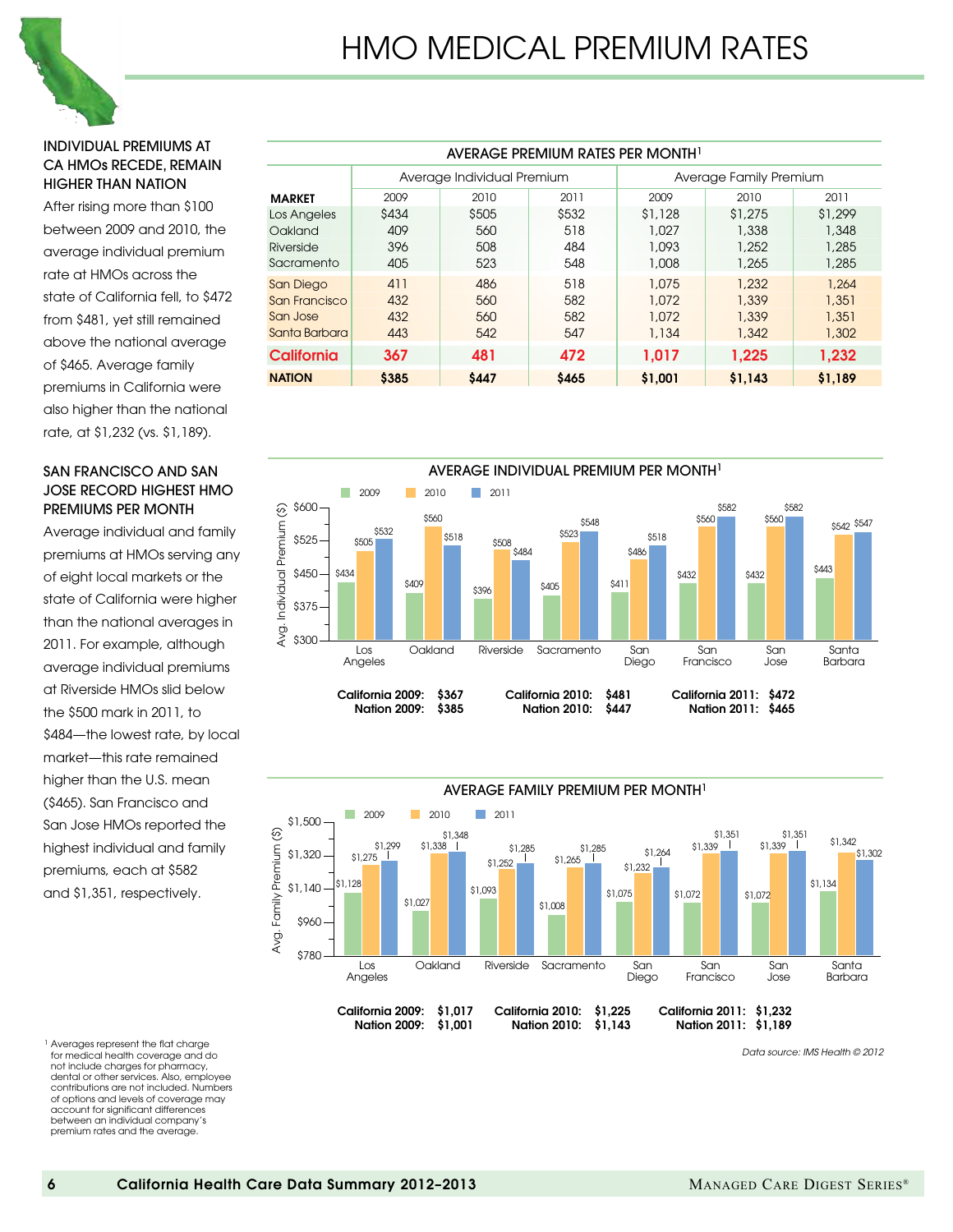

| <b>PREMIUMS PER MEMBER PER MONTH FOR OUTPATIENT PHARMACY BENEFITS</b> |         |                     |         |                        |          |          |  |  |  |  |  |  |
|-----------------------------------------------------------------------|---------|---------------------|---------|------------------------|----------|----------|--|--|--|--|--|--|
|                                                                       |         | Individual Premiums |         | <b>Family Premiums</b> |          |          |  |  |  |  |  |  |
| <b>MARKET</b>                                                         | 2009    | 2010                | 2011    | 2009                   | 2010     | 2011     |  |  |  |  |  |  |
| Los Angeles                                                           | \$33.74 | \$40.67             | \$41.73 | \$93.02                | \$112.53 | \$123.66 |  |  |  |  |  |  |
| Oakland                                                               | 28.96   | 34.71               | 33.77   | 74.88                  | 89.85    | 93.42    |  |  |  |  |  |  |
| Riverside                                                             | 33.74   | 40.67               | 41.73   | 93.02                  | 112.53   | 123.66   |  |  |  |  |  |  |
| Sacramento                                                            | 33.67   | 42.90               | 45.60   | 86.28                  | 110.04   | 125.50   |  |  |  |  |  |  |
| <b>San Diego</b>                                                      | 33.74   | 40.67               | 41.73   | 93.02                  | 112.53   | 123.66   |  |  |  |  |  |  |
| San Francisco                                                         | 33.67   | 42.90               | 45.60   | 86.28                  | 110.04   | 125.50   |  |  |  |  |  |  |
| San Jose                                                              | 33.67   | 42.90               | 45.60   | 86.28                  | 110.04   | 125.50   |  |  |  |  |  |  |
| Santa Barbara                                                         | 33.74   | 40.67               | 41.73   | 93.02                  | 112.53   | 123.66   |  |  |  |  |  |  |
| California                                                            | 36.97   | 42.14               | 43.06   | 82.40                  | 95.88    | 100.07   |  |  |  |  |  |  |
| <b>NATION</b>                                                         | \$37.49 | \$39.13             | \$39.97 | \$94.63                | \$97.60  | \$101.51 |  |  |  |  |  |  |

#### PRESCRIPTIONS DISPENSED AND AVERAGE INGREDIENT COST

|                  |      | RXs Dispensed per Commercial<br><b>HMO Member per Year</b> |      | Average Ingredient Cost <sup>1</sup> |         |         |  |  |
|------------------|------|------------------------------------------------------------|------|--------------------------------------|---------|---------|--|--|
| <b>MARKET</b>    | 2009 | 2010                                                       | 2011 | 2009                                 | 2010    | 2011    |  |  |
| Los Angeles      | 8.5  | 8.8                                                        | 8.9  | \$42.03                              | \$47.14 | \$50,51 |  |  |
| Oakland          | 7.6  | 7.9                                                        | 8.7  | 44.12                                | 51.42   | 55.08   |  |  |
| Riverside        | 8.0  | 8.2                                                        | 8.4  | 43.46                                | 49.37   | 52.55   |  |  |
| Sacramento       | 8.3  | 8.6                                                        | 8.8  | 44.43                                | 55.10   | 58.74   |  |  |
| <b>San Diego</b> | 8.0  | 8.3                                                        | 8.5  | 45.69                                | 52.08   | 55.65   |  |  |
| San Francisco    | 7.6  | 7.9                                                        | 8.2  | 44.23                                | 50.62   | 54.35   |  |  |
| San Jose         | 7.5  | 7.9                                                        | 8.2  | 44.12                                | 51.42   | 55.52   |  |  |
| Santa Barbara    | 8.0  | 8.5                                                        | 8.7  | 46.51                                | 59.30   | 62.87   |  |  |
| California       | 7.5  | 7.6                                                        | 8.5  | 39.58                                | 43.29   | 51.10   |  |  |
| <b>NATION</b>    | 9.2  | 9.3                                                        | 9.4  | \$54.04                              | \$57.92 | \$58.95 |  |  |



AVERAGE INGREDIENT COST PER PRESCRIPTION DISPENSED1



#### Family rx premiums pmpm increase in California

Between 2010 and 2011, family premiums per member per month (PMPM) for outpatient pharmacy benefits grew for HMOs serving any of eight California local markets. Statewide, family premiums PMPM for outpatient pharmacy benefits were \$100.07 in 2011, up 4.4% from \$95.88 the year before. In spite of this growth, the California family premium PMPM average for outpatient pharmacy benefits was slightly lower than the national average (\$101.51) in 2011.

#### California HMOs dispense low number of rxs per commercial member

Although the number of commercial prescriptions dispensed per member per year (PMPY) at California HMOs increased 11.8% (to 8.5 in 2011 from 7.6 in 2010), this ratio still trailed the corresponding national average of 9.4 prescriptions. At 8.9 commercial prescriptions PMPY, HMOs serving Los Angeles had the highest such ratio by California local market.

<sup>1</sup> This average is derived by dividing HMO pharmacy expenses by the total number of prescriptions dispensed. Expenses do not include administration and copayment costs.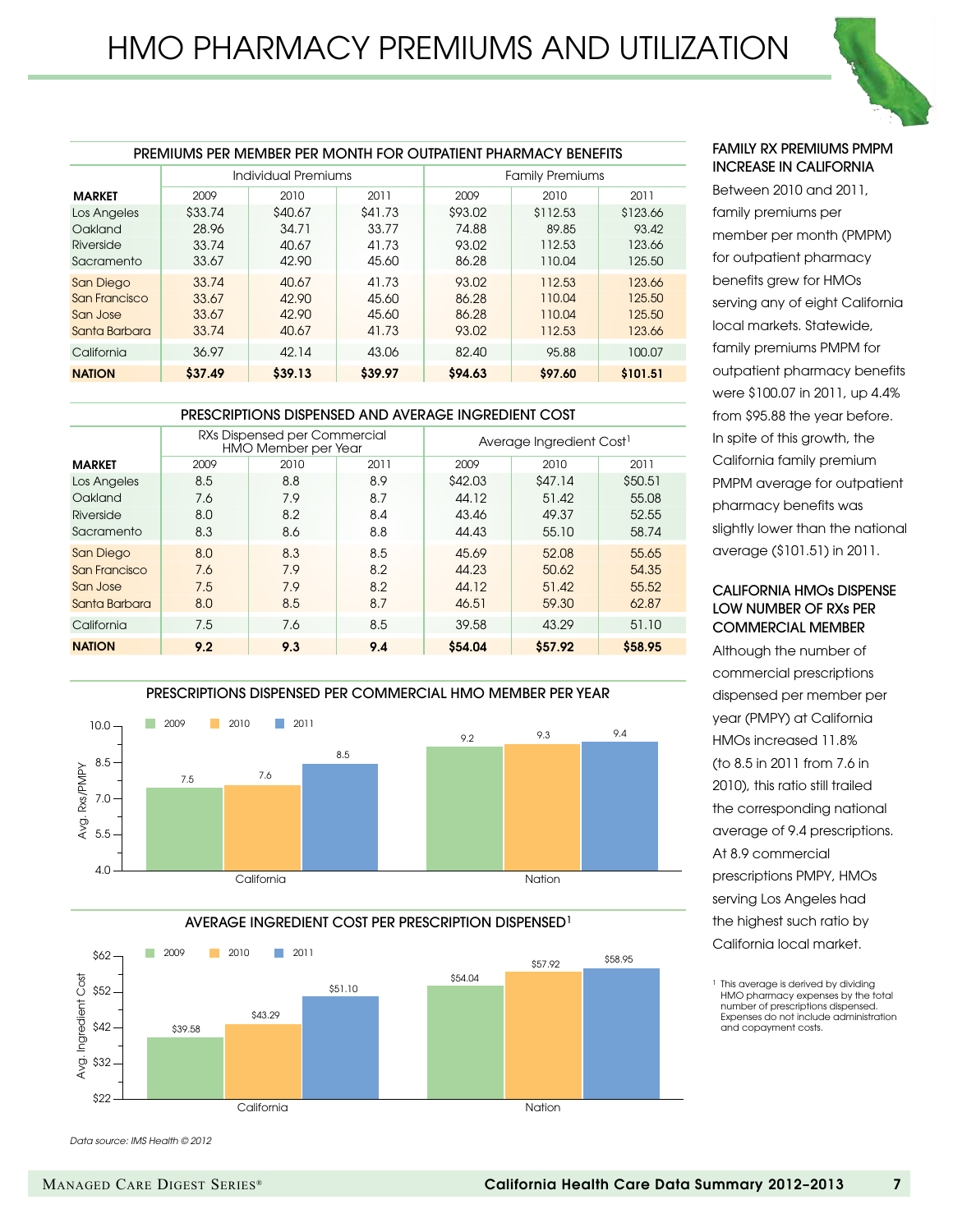

#### Drug cost ratio falls at California health plans

In 2011, drug expenditures accounted for 12.8% of total operating costs at HMOs serving the state of California, down from 13.4% in 2010 and from 14.0% in 2009. As a result of this decline, the drug cost ratio at California HMOs was more than a full percentage point lower than the national mean of 13.9%. Of the eight California local markets profiled, drug costs accounted for the lowest shares of total operating expenses at Oakland and San Diego HMOs (both at 11.8%) in 2011.

#### HMO drug expenditures rise slightly in California

After rising a notable 14.0% between 2009 (\$436) and 2010 (\$497), drug expenditures per member per year (PMPY) at HMOs across the state of California rose 4.2% in 2011, to \$518. Drug expenditures PMPY also increased modestly at HMOs nationally over this time, to \$578 from \$562 the year before, or 2.8%. Of the eight California local markets, drug expenditures PMPY exceeded the national average in just one—Los Angeles, at \$610.

|                  | <b>HMO DRUG EXPENDITURES</b> |                                                     |       |                                                                   |       |       |  |  |  |  |  |  |  |
|------------------|------------------------------|-----------------------------------------------------|-------|-------------------------------------------------------------------|-------|-------|--|--|--|--|--|--|--|
|                  |                              | Drug Costs as a Percentage<br>of Operating Expenses |       | <b>Expenditures per Member</b><br>per Year for Drugs <sup>1</sup> |       |       |  |  |  |  |  |  |  |
| <b>MARKET</b>    | 2009                         | 2010                                                | 2011  | 2009                                                              | 2010  | 2011  |  |  |  |  |  |  |  |
| Los Angeles      | 12.5%                        | 13.6%                                               | 13.1% | \$458                                                             | \$514 | \$610 |  |  |  |  |  |  |  |
| Oakland          | 12.6                         | 12.6                                                | 11.8  | 445                                                               | 487   | 497   |  |  |  |  |  |  |  |
| Riverside        | 14.1                         | 13.7                                                | 12.4  | 470                                                               | 564   | 574   |  |  |  |  |  |  |  |
| Sacramento       | 13.0                         | 12.4                                                | 12.9  | 467                                                               | 499   | 469   |  |  |  |  |  |  |  |
| <b>San Diego</b> | 12.6                         | 11.8                                                | 11.8  | 408                                                               | 434   | 435   |  |  |  |  |  |  |  |
| San Francisco    | 13.8                         | 12.0                                                | 12.4  | 436                                                               | 476   | 526   |  |  |  |  |  |  |  |
| San Jose         | 13.0                         | 12.0                                                | 12.4  | 414                                                               | 484   | 498   |  |  |  |  |  |  |  |
| Santa Barbara    | 12.4                         | 11.8                                                | 12.2  | 436                                                               | 501   | 511   |  |  |  |  |  |  |  |
| California       | 14.0                         | 13.4                                                | 12.8  | 436                                                               | 497   | 518   |  |  |  |  |  |  |  |
| <b>NATION</b>    | 14.0%                        | 13.7%                                               | 13.9% | \$521                                                             | \$562 | \$578 |  |  |  |  |  |  |  |



#### HMO DRUG EXPENDITURES PER MEMBER PER YEAR1



*Data source: IMS Health © 2012*

<sup>1</sup> Rounded to the nearest dollar. Expenditures do not include administration and copayment costs.

Avg. Expenditures (\$)

Avg. Expenditures

 $\odot$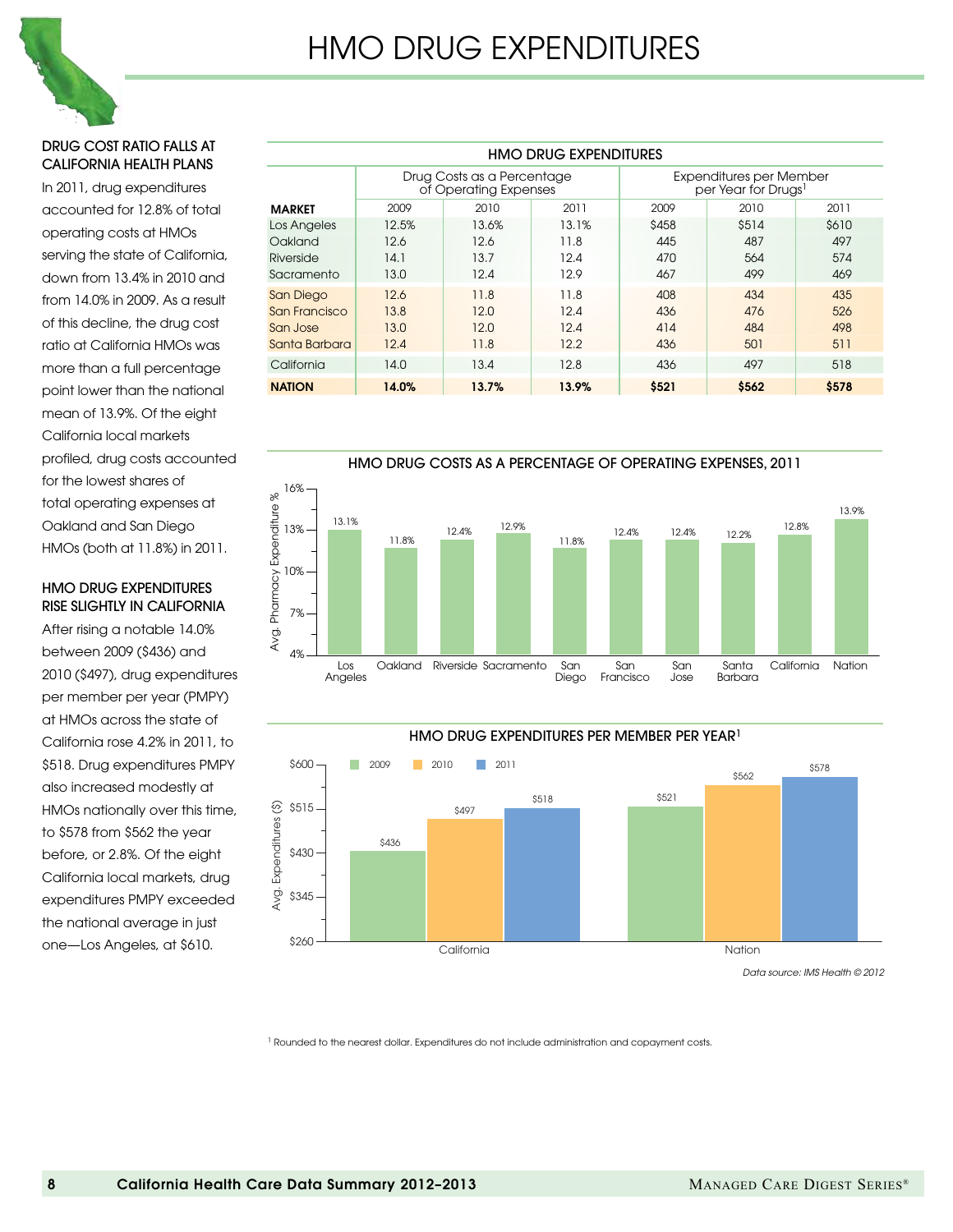









#### HOSPITAL DAYS RATIOS FOR CALIFORNIA NON-MEDICARE HMO MEMBERS ARE LOW

Compared with the national average of 235.9, HMOs serving any of nine profiled California markets reported fewer hospital days per 1,000 non-Medicare HMO members in 2011. For example, this hospital days ratio was 195.5 in Oakland, lowest among the markets shown, and 17.1% below the national average. Meanwhile, HMOs serving San Diego, which had the highest such ratio by California local market, at 210.1, was still 10.9% lower than the national mean.

#### PHYSICIAN ENCOUNTER RATIO IS WELL BELOW THE NATIONAL MEAN AT CALIFORNIA HMOs

HMOs serving the state of California reported 3.4 physician encounters per non-Medicare HMO member in 2011, 26.1% below the national average of 4.6. Of the eight California local markets listed, HMOs serving only two—Sacramento (4.1) and San Jose (4.3)—reported physician encounter ratios among non-Medicare HMO members that exceeded 4.0.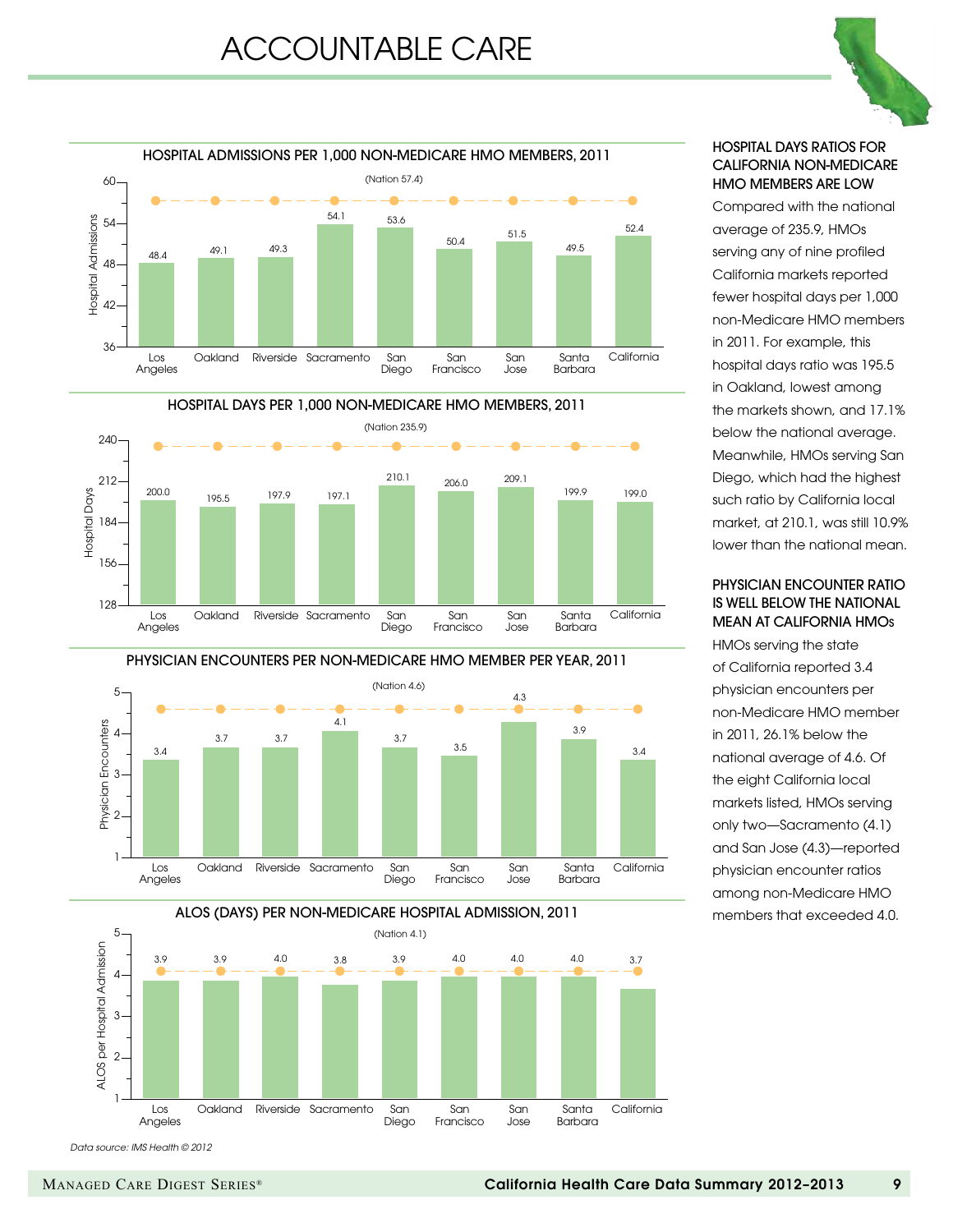

#### CALIFORNIA MA PENETRATION RATE IS AMONG THE HIGHEST NATIONWIDE

In 2011, 35.5% of Medicare beneficiaries in California were enrolled in Medicare Advantage (MA) plans, the sixth-highest MA penetration by state. Indeed, California recorded the highest state MA enrollment total in 2011, at 1.77 million, accounting

for 14.2% of such enrollment nationwide (12.5 million). Prescription drug plan (PDP) enrollment was likewise highest by state in California (1.75 million), with such California PDP enrollees making up 9.1% of total U.S. PDP enrollment in 2011.



#### MEDICARE ADVANTAGE PENETRATION, BY STATE, 20111

| TOTAL NUMBER OF PDP ENROLLEES |            |            |            |            |            |                    |  |  |  |  |  |
|-------------------------------|------------|------------|------------|------------|------------|--------------------|--|--|--|--|--|
| <b>MARKET</b>                 | 2006       | 2007       | 2008       | 2009       | 2010       | $201$ <sup>-</sup> |  |  |  |  |  |
| California                    | .591,862   | 1,623,399  | 640,272    | 1,678,428  | 1,661,055  | 1,749,903          |  |  |  |  |  |
| <b>NATION</b>                 | 17,122,032 | 17,255,429 | 17,275,394 | 18,263,154 | 18,278,843 | 19,230,125         |  |  |  |  |  |

*Data source: IMS Health and Centers for Medicare and Medicaid Services © 2012*

<sup>1</sup> Medicare Advantage (MA) data for 2011 are July totals. MA enrollment includes members of HMOs, PPOs, private fee-for-service (PFFS) plans and other plan types. In the state of California, the overwhelming majority of MA plan members were enrolled in HMOs.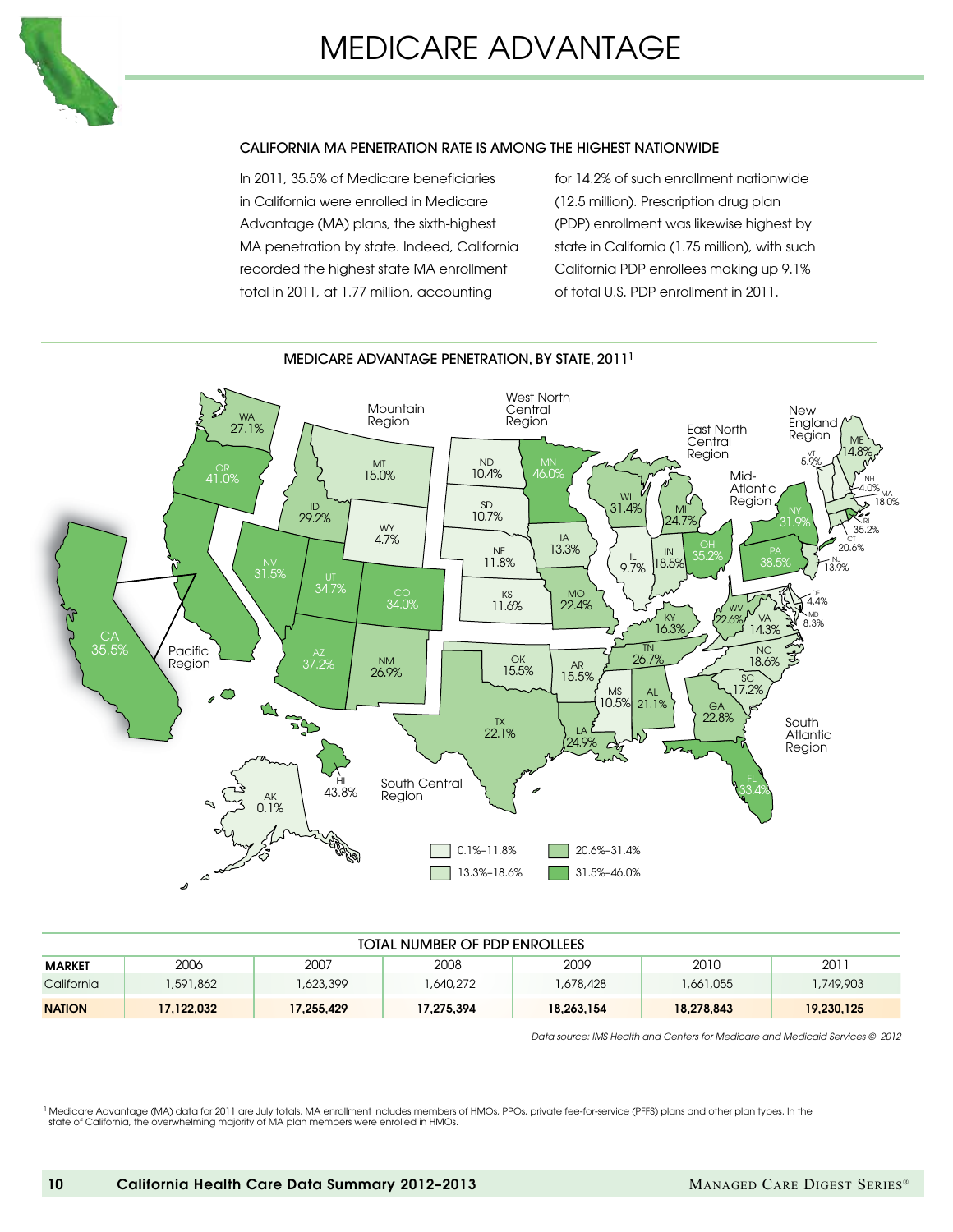

|             | MEDICARE ADVANTAGE ENROLLMENT, 2003-2011 <sup>1</sup> |               |
|-------------|-------------------------------------------------------|---------------|
| <b>YEAR</b> | California                                            | <b>Nation</b> |
| 2003        | 1,322,123                                             | 5, 140, 293   |
| 2004        | 1,341,359                                             | 5,120,966     |
| 2005        | 1,393,240                                             | 5,999,376     |
| 2006        | 1,449,282                                             | 7,181,084     |
| 2007        | 1,412,343                                             | 9,397,889     |
| 2008        | 1,610,063                                             | 10,414,821    |
| 2009        | 1,680,458                                             | 10,990,158    |
| 2010        | 1,734,900                                             | 11,541,872    |
| 2011        | 1,766,531                                             | 12,454,064    |



| MEDICARE ADVANTAGE ENROLLMENT/PENETRATION BY MSA, 2007-2011 <sup>1,2</sup> |         |       |         |       |         |       |         |       |         |       |  |  |
|----------------------------------------------------------------------------|---------|-------|---------|-------|---------|-------|---------|-------|---------|-------|--|--|
|                                                                            | 2007    |       | 2008    |       |         | 2009  |         | 2010  | 2011    |       |  |  |
| <b>MARKET</b>                                                              | Number  | %     | Number  | %     | Number  | %     | Number  | %     | Number  | %     |  |  |
| Los Angeles                                                                | 464,475 | 31.9% | 538,623 | 36.4% | 586,741 | 39.0% | 616,082 | 39.8% | 473,614 | 39.0% |  |  |
| Riverside                                                                  | 175,116 | 38.6  | 209,214 | 45.2  | 228,099 | 48.2  | 240,520 | 49.2  | 250,374 | 49.2  |  |  |
| Sacramento                                                                 | 114,523 | 41.1  | 117,677 | 41.3  | 123,149 | 42.0  | 126,427 | 41.7  | 118,369 | 40.3  |  |  |
| San Diego                                                                  | 145,739 | 39.1  | 149,867 | 39.6  | 156,154 | 40.5  | 161,060 | 40.6  | 166,412 | 40.4  |  |  |
| San Francisco                                                              | 214,133 | 37.8  | 219,483 | 38.2  | 237,295 | 40.4  | 248,428 | 41.2  | 106,923 | 38.1  |  |  |
| San Jose                                                                   | 69,912  | 34.4  | 71,946  | 34.5  | 75,293  | 35.5  | 78,797  | 35.8  | 78,328  | 35.3  |  |  |

*Data source: IMS Health and Centers for Medicare & Medicaid Services © 2012*

<sup>1</sup> National Medicare Advantage (MA) data for 2011 are July totals. MA enrollment includes coordinated care, PPO demonstration, cost and private fee-for-service plans, and other demonstration projects.

2 The penetration rate reflects the percentage of the Medicare population enrolled in Medicare Advantage plans.

NOTE: Medicare Advantage data were unavailable for the Oakland and Santa Barbara MSAs.

#### California medicare advantage enrollment continues to rise in 2011

Between midyear 2010 (1.73 million) and midyear 2011 (1.77 million), the total number of Medicare beneficiaries enrolled in Medicare Advantage (MA) plans serving the state of California edged up 1.8%, the fourth consecutive annual increase in this measure. By comparison, the number of Medicare beneficiaries enrolled in MA plans nationally climbed 7.9% over this time, to 12.5 million in 2011 from 11.5 million the previous year.

#### MA penetration rate in California far exceeds the national average

Of Medicare beneficiaries in the state of California, a substantial 35.5% were enrolled in MA plans in 2011, down from 36.3% the year before, but still nearly 10 percentage points higher than the corresponding national average (25.7%). Since 2008 (31.6%), MA penetration across the state of California has increased by almost four percentage points.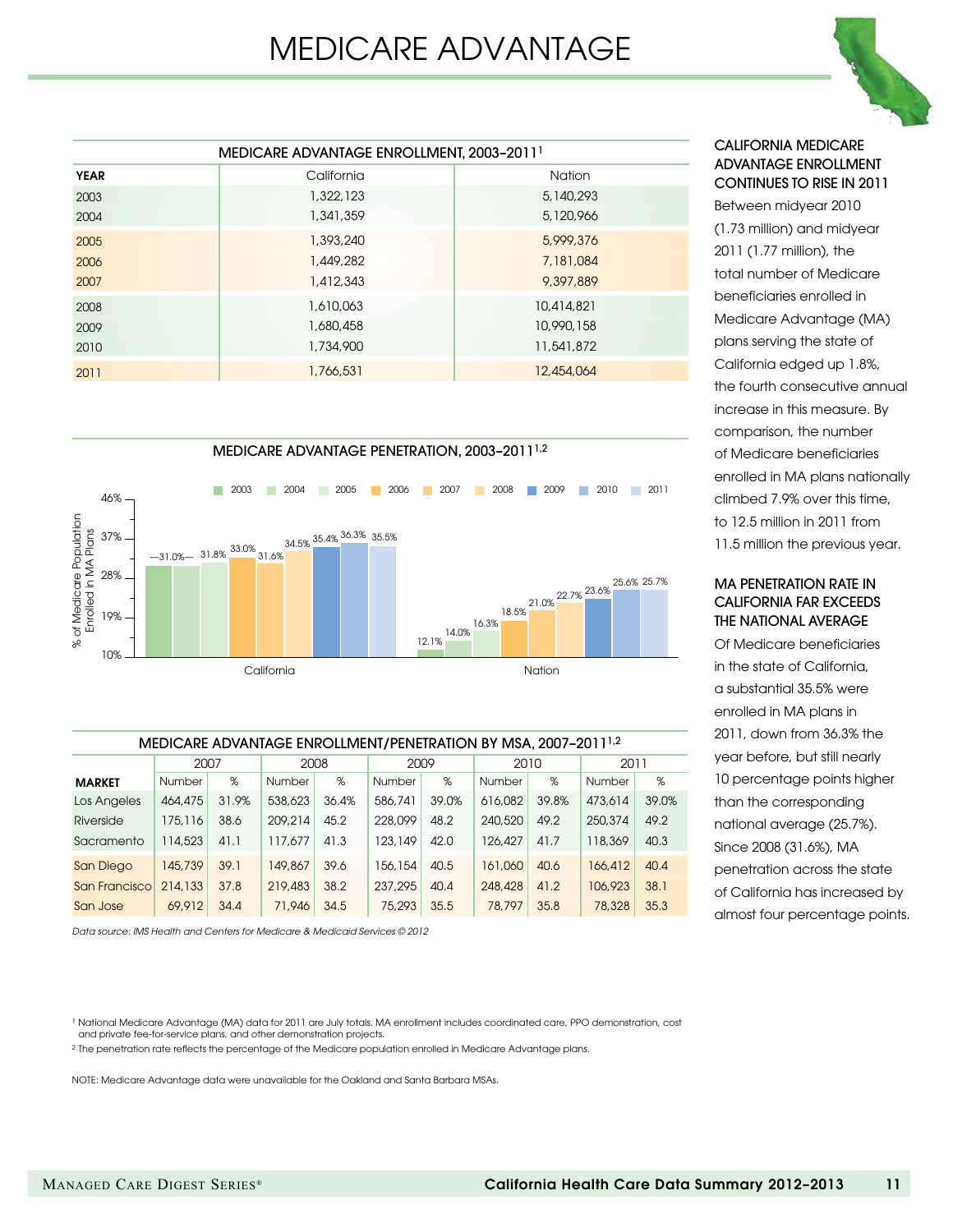

#### PROGRESSIVELY PROMOTING LOCALLY ACCOUNTABLE SYSTEMS OF CARE

California's experiments with Medi-Cal (California's term for Medicaid) Managed Care started in the 1980s, with programs in San Mateo, Santa Barbara and Monterey Counties. Monterey faltered, but San Mateo and Santa Barbara advanced. The state government created four separate models for Medi-Cal in the mid-1990s, expanding coverage to more than half of the state's beneficiaries. These models now have a 15- to 17-year record, which can be tracked and compared.

Long before the passing of the Affordable Care Act (ACA), financial and clinical quality information from actual experience influenced California policy. Favorable cost and quality performance of locally governed systems of care

heavily influenced California's pursuit of the 1115 Waiver, which will bring previously "unmanaged" counties and Medi-Cal beneficiaries into organized systems of accountable care. Favorable experience also expanded access to coordinated care systems to individuals with disabling conditions and dual eligibility for Medicare and Medicaid (the dual eligibles "Medi-Medis" or elderly living in poverty).

All of the Medi-Cal managed care plans guarantee access to a primary care medical home with an open door—an otherwise elusive goal. All of the county programs are locally governed, heavily monitored, audited by multiple agencies and publicly reported for a host of quality and utilization statistics, paralleling the commercial "side."

#### FOUR MEDI-CAL MODELS

#### County Organized Health System (COHS)

COHS is a locally governed, public health plan which provides or arranges care to all "aid codes," which is to say mothers and children, as well as adults with both poverty and disabling conditions, as well as Medi-Medis. COHS plans are the only option for Medi-Cal beneficiaries in those counties, and because of that limitation of choice, both federal and state oversight is intense and transparency is high. Because these COHS plans provide care to elders and people with complex conditions, long-term care and pharmacy costs run high compared to plans which serve only limited populations (i.e., mothers and children). COHS plans need an expansive provider network that closely resembles what a commercial health plan must offer. All five COHS systems active in the 1990s have had success, and three have expanded to one or more adjacent counties.

#### The 17 "Local Initiatives" (LIs) or "Two-Plan"

Counties have likewise survived from the mid-1990s. The LIs arrange or deliver care for mothers and children living in poverty—the Temporary Assistance for Needy Families (TANF) population. LI activity is heavily concentrated on women's reproductive health and children's preventive services, which have high stakes but relatively lower complexity and total cost. LIs are further distinguished from COHS in the obligation to offer beneficiaries a choice between the public option, which, like COHS, is a public, quasi-governmental organization and a commercial health plan. As the 1115 Waiver and dual eligibles are added to the responsibilities of the LIs, the LIs

have needed to considerably amp up care management infrastructure to approximate the mature systems of the COHS. LACare, the public option for Los Angeles County, is the largest LI in the state and the nation, and its systems and contractual relationships have become influential to health care reform.

#### Geographic Managed Care (GMC)

GMC is found in two counties: Sacramento and San Diego. In the GMC counties, the population is divided up by residence areas, each of which is served by a distinct provider system. In these two counties, each provider system had an established track record. GMC, like LIs, originally focused upon the TANF population, but they are preparing for the more difficult challenges of adults and elders with complex conditions.

#### "Traditional" Fee for Service Medi-Cal

Centrally administered by the state, the "old" Medi-Cal had few fans among physicians and hospitals because of low rates and poor communication. There was no ability to offer care management, no guaranteed access to care, and only nominal recourse for complaints, grievances and even ordinary requests. Unlike the Medi-Cal managed care plans, there was minimal measurement of utilization and quality performance. One by one, "traditional" counties have been added to the umbrellas of adjacent managed care counties, with most of the remaining ones characterized by small populations and rural geography. That amalgamation process is expected to accelerate in the next several years.

*—Content provided by Wells Shoemaker MD, Medical Director, California Association of Physician Groups*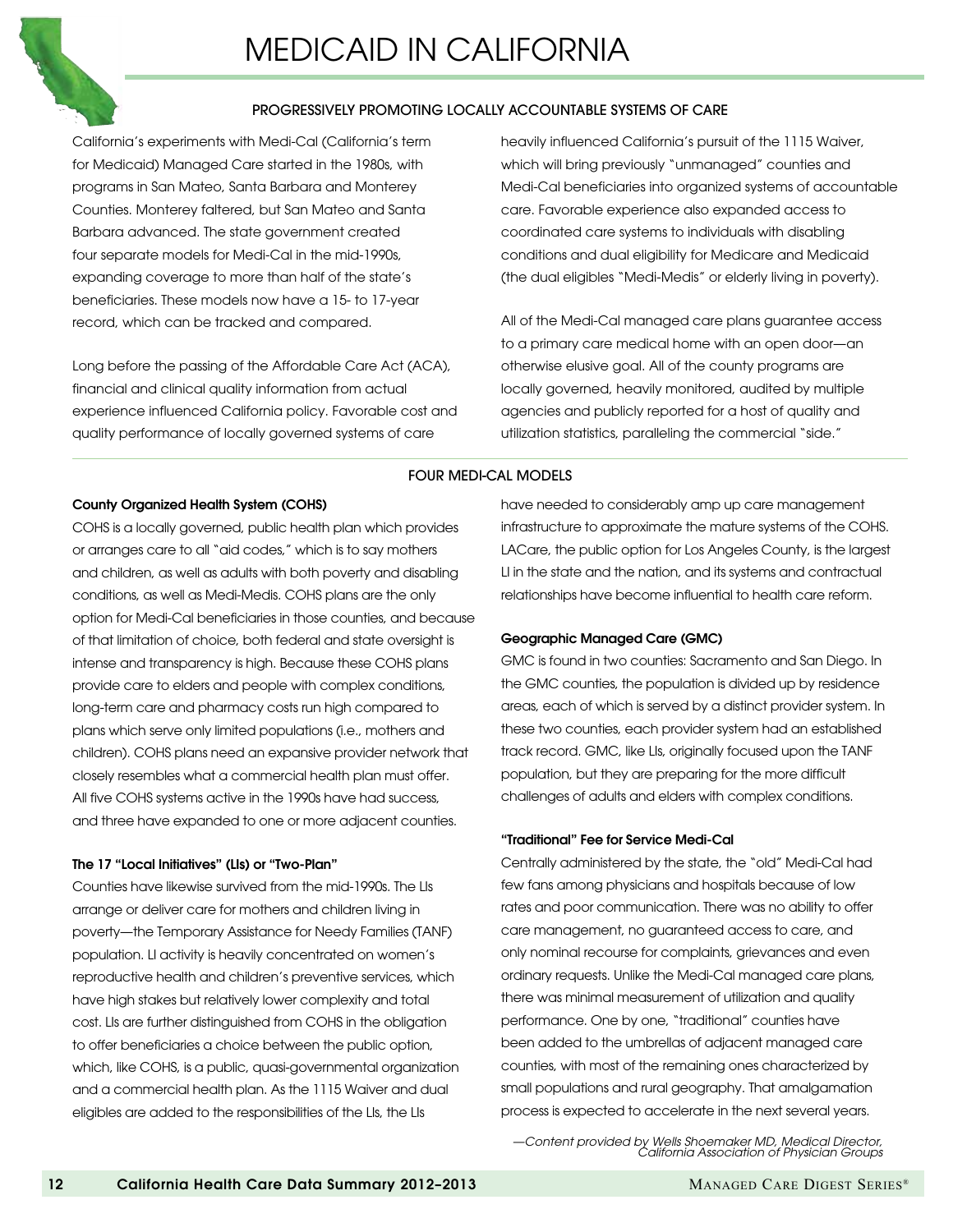|               | <b>MEDICAID MCO ENROLLMENT</b> |                                |  |  |  |  |  |  |  |
|---------------|--------------------------------|--------------------------------|--|--|--|--|--|--|--|
|               |                                | Number of Medicaid MCO Members |  |  |  |  |  |  |  |
| <b>MARKET</b> | 2010                           | 2011                           |  |  |  |  |  |  |  |
| Los Angeles   | 1,272,816                      | 1,363,347                      |  |  |  |  |  |  |  |
| Oakland       | 196,921                        | 220,607                        |  |  |  |  |  |  |  |
| Riverside     | 486,503                        | 547,326                        |  |  |  |  |  |  |  |
| Sacramento    | 195,006                        | 209,099                        |  |  |  |  |  |  |  |
| San Diego     | 214,923                        | 246,340                        |  |  |  |  |  |  |  |
| San Francisco | 110,979                        | 137,673                        |  |  |  |  |  |  |  |
| San Jose      | 133,245                        | 143,673                        |  |  |  |  |  |  |  |
| Santa Barbara | 63,032                         | 65,055                         |  |  |  |  |  |  |  |
| California    | 4,008,547                      | 4,527,405                      |  |  |  |  |  |  |  |
| <b>NATION</b> | 38,252,368                     | 40,568,869                     |  |  |  |  |  |  |  |
|               |                                |                                |  |  |  |  |  |  |  |

Percentage of Medicaid Recipients in MCOs California 2011: 61.5% Nation 2011: 77.1%

|               | UTILIZATION RATES FOR MEDICAID MEMBERS IN HMOS |                                                                  |       |      |                                                          |      |                                                           |      |      |                                                                     |      |      |  |
|---------------|------------------------------------------------|------------------------------------------------------------------|-------|------|----------------------------------------------------------|------|-----------------------------------------------------------|------|------|---------------------------------------------------------------------|------|------|--|
|               |                                                | <b>Hospital Days</b><br>per 1,000 Medicaid<br><b>HMO Members</b> |       |      | ALOS (days)<br>per Medicaid<br><b>Hospital Admission</b> |      | <b>MD</b> Encounters<br>per Medicaid<br><b>HMO Member</b> |      |      | <b>Ambulatory Visits</b><br>per Medicaid<br>HMO Member <sup>1</sup> |      |      |  |
| <b>MARKET</b> | 2009                                           | 2010                                                             | 2011  | 2009 | 2010                                                     | 2011 | 2009                                                      | 2010 | 2011 | 2009                                                                | 2010 | 2011 |  |
| Los Angeles   | 227.7                                          | 206.7                                                            | 239.2 | 3.8  | 3.6                                                      | 3.8  | 3.4                                                       | 3.2  | 3.3  | 1.4                                                                 | 1.6  | 1.5  |  |
| Oakland       | 230.6                                          | 200.8                                                            | 213.4 | 3.6  | 3.3                                                      | 3.6  | 4.1                                                       | 3.9  | 3.1  | 1.9                                                                 | 2.1  | 1.2  |  |
| Riverside     | 244.6                                          | 218.2                                                            | 246.8 | 3.5  | 3.3                                                      | 3.5  | 3.6                                                       | 3.3  | 3.7  | 1.3                                                                 | 1.7  | 1.6  |  |
| Sacramento    | 253.6                                          | 216.0                                                            | 250.5 | 3.7  | 3.4                                                      | 3.6  | 4.1                                                       | 3.5  | 3.6  | 1.1                                                                 | 1.8  | 1.6  |  |
| San Diego     | 266.3                                          | 237.0                                                            | 292.0 | 3.7  | 3.4                                                      | 3.7  | 3.5                                                       | 3.0  | 3.4  | 2.8                                                                 | 3.0  | 2.7  |  |
| San Francisco | 298.2                                          | 227.2                                                            | 263.7 | 3.6  | 3.8                                                      | 4.0  | 4.0                                                       | 3.5  | 3.0  | 3.5                                                                 | 2.8  | 1.7  |  |
| San Jose      | 237.4                                          | 215.3                                                            | 237.0 | 4.1  | 3.3                                                      | 3.9  | 3.6                                                       | 3.3  | 3.5  | 1.1                                                                 | 1.5  | 1.4  |  |
| Santa Barbara | 257.5                                          | 191.0                                                            | 225.5 | 4.0  | 3.4                                                      | 3.7  | 4.2                                                       | 2.5  | 3.9  | 1.6                                                                 | 2.0  | 2.0  |  |
| California    | 235.1                                          | 213.9                                                            | 249.1 | 3.5  | 3.4                                                      | 3.7  | 3.7                                                       | 3.5  | 3.0  | 2.0                                                                 | 2.1  | 1.4  |  |
| <b>NATION</b> | 371.0                                          | 369.0                                                            | 366.3 | 3.9  | 3.9                                                      | 4.1  | 4.4                                                       | 4.8  | 4.4  | 2.1                                                                 | 2.3  | 2.3  |  |



*Data source: IMS Health © 2012*

<sup>1</sup> Ambulatory visits differ from physician encounters. Ambulatory visits are visits by an HMO member to an HMO clinic or physician's office when a physician is not seen, usually for tests, prescription refills, injections, immunizations, etc. Physician encounters are self-explanatory. The two pieces of data added together equal total encounters.

#### Medicaid MCO enrollment grows across the state of California in 2011

The number of Medicaid recipients enrolled in managed care organizations (MCOs) increased between 2010 and 2011 in all eight California local markets and across the state as a whole (to 4.5 million from 4.0 million, or 12.9%). MCOs serving the Los Angeles market enrolled 1.4 million Medicaid recipients in 2011, accounting for more than 30% of total Medicaid MCO enrollment statewide.

#### Hospital days per 1,000 ratio grows sharply at California medicaid HMOs

The number of hospital days per 1,000 Medicaid HMO members increased in California in 2011, to 249.1 from 213.9 in 2010. In spite of this growth, the California Medicaid hospital days ratio remained well below the corresponding national average (366.3). Average length of stay (ALOS) per Medicaid hospital admission likewise rose in California during this time, to 3.7 days from 3.4 the year before. Still, ALOS per Medicaid hospital admission in California was 9.8% shorter than the national average of 4.1 days in 2011.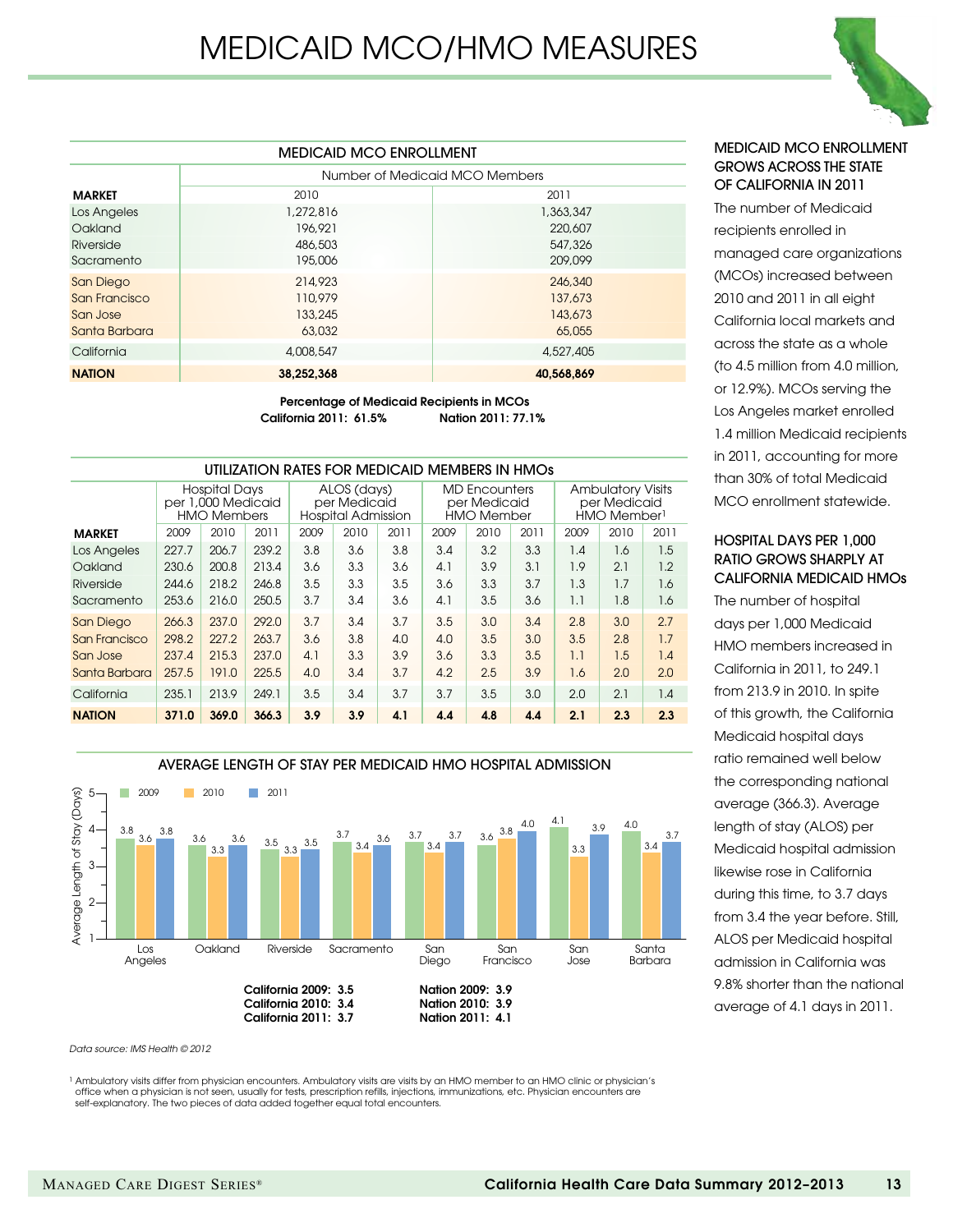

#### Top 25 California medical groups contract with far more physicians in 2012

As of August 2012, the top 25 California medical groups (ranked by HMO enrollment) contracted with a total of 60,523 physicians (17,114 primary care physicians and 43,409 specialists), up more than 35% from 44,781 the previous year. The Heritage Provider Network, which ranked fourth among active medical groups in California, contracted with the greatest number of physicians as of August 2012, at 11,619.

#### Kaiser-operated groups contract with the most primary care physicians

Two Kaiser operated groups—Southern California Permanente Medical Group and Permanente Medical Group—contracted with a combined 5,022 primary care physicians as of August 2012, and ranked first and second, respectively, in this measure. Meanwhile, the top four California medical groups all used the group model. In total, 11 of the top 25 active California medical groups included this model type, while 16 of the top 25 used the IPA model type.

1 Medical groups with at least six PCPs and accepting contracts directly from HMOs. NOTE: Data are as of August 1, 2012.

|                                                                   | TOP 25 ACTIVE CALIFORNIA MEDICAL GROUPS, RANKED BY HMO ENROLLMENT, 2012 <sup>1</sup> |                                 |                                          |                                               |                                                |  |  |  |  |  |  |  |
|-------------------------------------------------------------------|--------------------------------------------------------------------------------------|---------------------------------|------------------------------------------|-----------------------------------------------|------------------------------------------------|--|--|--|--|--|--|--|
| <b>MEDICAL GROUP</b>                                              | Model<br><b>Type</b>                                                                 | Location                        | Number of<br>Contracted  <br><b>PCPs</b> | Number of<br>Contracted<br><b>Specialists</b> | Total<br>Number of<br>Contracted<br>Physicians |  |  |  |  |  |  |  |
| Southern California Permanente<br><b>Medical Group</b>            | Group                                                                                | Pasadena                        | 2,566                                    | 3,124                                         | 5,690                                          |  |  |  |  |  |  |  |
| Permanente Medical Group                                          | Group                                                                                | Oakland                         | 2,456                                    | 3,527                                         | 5,983                                          |  |  |  |  |  |  |  |
|                                                                   |                                                                                      |                                 |                                          |                                               |                                                |  |  |  |  |  |  |  |
| <b>HealthCare Partners Medical Group</b>                          | Group/<br><b>IPA</b>                                                                 | Torrance                        | 1,174                                    | 2,441                                         | 3,615                                          |  |  |  |  |  |  |  |
| Heritage Provider Network, Inc.                                   | Group/<br><b>IPA</b>                                                                 | Reseda                          | 2,149                                    | 9,470                                         | 11,619                                         |  |  |  |  |  |  |  |
| Hill Physicians Medical Group                                     | <b>IPA</b>                                                                           | San Ramon                       | 937                                      | 2,443                                         | 3,380                                          |  |  |  |  |  |  |  |
| Employee Health Systems (EHS)                                     | <b>IPA</b>                                                                           | <b>Monterey Park</b>            | 552                                      | 1,945                                         | 2,497                                          |  |  |  |  |  |  |  |
| <b>Vantage Medical Group</b>                                      | <b>IPA</b>                                                                           | Corona                          | 500                                      | 2,600                                         | 3,100                                          |  |  |  |  |  |  |  |
| <b>Health Care LA, IPA</b>                                        | <b>IPA</b>                                                                           | <b>Woodland Hills</b>           | 543                                      | 1,127                                         | 1,670                                          |  |  |  |  |  |  |  |
| <b>Monarch Healthcare</b>                                         | <b>IPA</b>                                                                           | Irvine                          | 767                                      | 1.500                                         | 2,267                                          |  |  |  |  |  |  |  |
| LaSalle Medical Associates                                        | Group                                                                                | <b>Woodland Hills</b>           | 644                                      | 1,314                                         | 1,958                                          |  |  |  |  |  |  |  |
| <b>PrimeCare Medical Network</b>                                  | <b>IPA</b>                                                                           | Ontario                         | 365                                      | 2,100                                         | 2,465                                          |  |  |  |  |  |  |  |
| St. Joseph Heritage Medical Group                                 | Group                                                                                | Fullerton                       | 415                                      | 1,035                                         | 1,450                                          |  |  |  |  |  |  |  |
| <b>Brown &amp; Toland Physicians</b>                              | <b>IPA</b>                                                                           | San Francisco                   | 546                                      | 1,593                                         | 2,139                                          |  |  |  |  |  |  |  |
| Preferred IPA of California                                       | <b>IPA</b>                                                                           | Glendale                        | 420                                      | 560                                           | 980                                            |  |  |  |  |  |  |  |
| <b>Sharp Healthcare/Sharp Rees-Stealy</b><br><b>Medical Group</b> | Group                                                                                | San Diego                       | 164                                      | 221                                           | 385                                            |  |  |  |  |  |  |  |
| Accountable Health Care IPA                                       | <b>IPA</b>                                                                           | Signal Hill                     | 192                                      | 350                                           | 542                                            |  |  |  |  |  |  |  |
| <b>Sharp Community Medical Group</b>                              | <b>IPA</b>                                                                           | San Diego                       | 229                                      | 501                                           | 730                                            |  |  |  |  |  |  |  |
| Palo Alto Medical Foundation                                      | Group                                                                                | Palo Alto                       | 478                                      | 685                                           | 1,163                                          |  |  |  |  |  |  |  |
| Physicians' Healthways                                            | <b>IPA</b>                                                                           | Diamond Bar                     | 574                                      | 719                                           | 1,293                                          |  |  |  |  |  |  |  |
| <b>CHOC Physicians Network</b>                                    | <b>IPA</b>                                                                           | Orange                          | 350                                      | 700                                           | 1,050                                          |  |  |  |  |  |  |  |
| <b>Facey Medical Foundation</b>                                   | Group                                                                                | <b>Mission Hills</b>            | 112                                      | 257                                           | 369                                            |  |  |  |  |  |  |  |
| Santé Community Physicians                                        | <b>IPA</b>                                                                           | Fresno                          | 340                                      | 765                                           | 1,105                                          |  |  |  |  |  |  |  |
| <b>Greater Newport Physicians</b>                                 | <b>IPA</b>                                                                           | Newport                         | 160                                      | 483                                           | 643                                            |  |  |  |  |  |  |  |
| <b>Medical Group</b><br><b>Contra Costa Health Services</b>       | Group                                                                                | <b>Beach</b><br><b>Martinez</b> | 301                                      | 3,264                                         | 3,565                                          |  |  |  |  |  |  |  |
| <b>UC Davis Medical Group</b>                                     | Group                                                                                | Sacramento                      | 180                                      | 685                                           | 865                                            |  |  |  |  |  |  |  |
|                                                                   |                                                                                      |                                 |                                          |                                               |                                                |  |  |  |  |  |  |  |
| <b>TOTAL</b>                                                      |                                                                                      |                                 | 17,114                                   | 43,409                                        | 60,523                                         |  |  |  |  |  |  |  |

*Data source: Cattaneo & Stroud © 2012*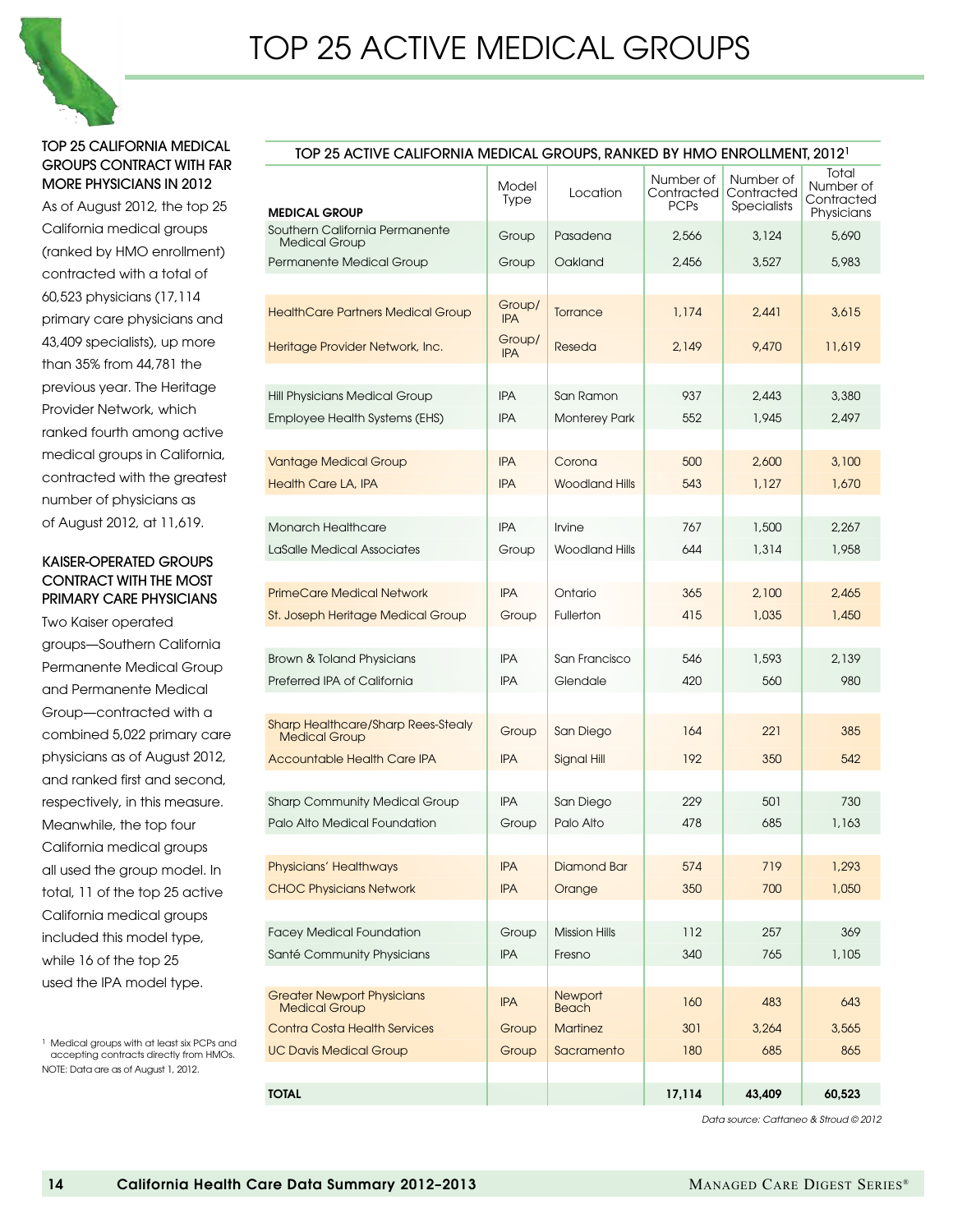

|                                        | NUMBER OF MEDICAL GROUPS WITH FIVE OR MORE FTE PHYSICIANS, 2011 |         |           |            |              |                  |             |                  |            |               |  |  |
|----------------------------------------|-----------------------------------------------------------------|---------|-----------|------------|--------------|------------------|-------------|------------------|------------|---------------|--|--|
| SIZE (# of MDs)                        | Los<br>Angeles                                                  | Oakland | Riverside | Sacramento | San<br>Diego | San<br>Francisco | San<br>Jose | Santa<br>Barbara | California | <b>NATION</b> |  |  |
| $5 - 6$                                | 128                                                             | 36      | 23        | 26         | 43           | 31               | 17          | 10               | 487        | 5,671         |  |  |
| $7 - 9$                                | 75                                                              | 31      | 19        | 17         | 35           | 27               | 17          | $\overline{2}$   | 337        | 3,263         |  |  |
| $10 - 14$                              | 63                                                              | 21      | 17        | 16         | 29           | 14               | 10          | $\overline{2}$   | 228        | 1,783         |  |  |
| $15 - 19$                              | 21                                                              | 8       | 6         | 4          | 11           | 6                | 6           |                  | 81         | 628           |  |  |
| $20+$                                  | 61                                                              | 18      | 22        | 11         | 33           | 18               | 14          | 3                | 242        | 1,493         |  |  |
| <b>TOTAL</b>                           | 348                                                             | 114     | 87        | 74         | 151          | 96               | 64          | 17               | 1.375      | 12,838        |  |  |
| <b>SPECIALTY</b><br><b>COMPOSITION</b> |                                                                 |         |           |            |              |                  |             |                  |            |               |  |  |
| Single Specialty                       | 122                                                             | 59      | 32        | 34         | 43           | 44               | 21          | 7                | 548        | 7,159         |  |  |
| <b>Multispecialty</b>                  | 226                                                             | 55      | 55        | 40         | 108          | 52               | 43          | 10               | 827        | 5,679         |  |  |
| <b>TOTAL</b>                           | 348                                                             | 114     | 87        | 74         | 151          | 96               | 64          | 17               | 1.375      | 12.838        |  |  |





|                  | <b>MEDICAL GROUP SERVICES</b> |                                    |       |       |                                       |       |                                           |       |       |  |  |  |  |
|------------------|-------------------------------|------------------------------------|-------|-------|---------------------------------------|-------|-------------------------------------------|-------|-------|--|--|--|--|
|                  |                               | Groups That<br>Perform Surgery (%) |       |       | Groups That Have<br>Clinical Labs (%) |       | Groups That Offer<br>Imaging Services (%) |       |       |  |  |  |  |
| <b>MARKET</b>    | 2009                          | 2010                               | 2011  | 2009  | 2010                                  | 2011  | 2009                                      | 2010  | 2011  |  |  |  |  |
| Los Angeles      | 58.3%                         | 58.5%                              | 58.7% | 44.1% | 44.5%                                 | 45.1% | 59.8%                                     | 59.8% | 59.7% |  |  |  |  |
| Oakland          | 42.9                          | 42.2                               | 42.2  | 38.6  | 38.6                                  | 38.6  | 45.0                                      | 45.0  | 45.0  |  |  |  |  |
| Riverside        | 56.8                          | 56.8                               | 56.2  | 36.8  | 36.8                                  | 35.8  | 52.8                                      | 52.8  | 52.1  |  |  |  |  |
| Sacramento       | 52.5                          | 52.5                               | 52.5  | 27.9  | 27.9                                  | 27.9  | 38.8                                      | 38.8  | 38.8  |  |  |  |  |
| <b>San Diego</b> | 54.5                          | 53.4                               | 56.5  | 54.2  | 52.7                                  | 56.6  | 62.7                                      | 61.0  | 65.8  |  |  |  |  |
| San Francisco    | 38.3                          | 38.3                               | 38.3  | 27.1  | 27.1                                  | 27.1  | 42.3                                      | 42.3  | 42.3  |  |  |  |  |
| San Jose         | 50.0                          | 50,0                               | 50.0  | 60.0  | 60.0                                  | 60.0  | 51.9                                      | 51.9  | 51.9  |  |  |  |  |
| Santa Barbara    | 47.1                          | 47.1                               | 47.1  | 26.7  | 26.7                                  | 26.7  | 43.8                                      | 43.8  | 43.8  |  |  |  |  |
| California       | 52.8                          | 52.7                               | 53.0  | 41.0  | 40.9                                  | 41.5  | 54.6                                      | 54.4  | 54.9  |  |  |  |  |
| <b>NATION</b>    | 54.2%                         | 54.2%                              | 54.3% | 49.5% | 49.5%                                 | 49.5% | 64.2%                                     | 64.1% | 62.3% |  |  |  |  |

*Data source: IMS Health © 2012*

NOTE: IMS Health defines the medical groups represented in this Data Summary as those with five or more FTE physicians whose primary business is seeing regularly scheduled patients for nonsurgical services other than imaging. Physicians must have a share in<br>the practice and offer outpatient care, and the practice must be physically separate from groups are excluded.

#### NUMBER OF CALIFORNIA MEDICAL GROUPS WITH 5+ PHYSICIANS RISES IN 2011

After a modest decline between 2009 (1,374) and 2010 (1,366), the number of medical groups across the state of California with five or more full-time equivalent (FTE) physicians rebounded in 2011, to 1,375. In 2011, more than one in 10 (10.7%) medical groups of this size operating nationally were located in California.

#### surgery, lab and imaging services are low among CALIFORNIA MEDICAL GROUPs

Although the percentages of California medical groups that performed surgery (to 53.0% from 52.7% in 2010), provided clinical labs (to 41.5% from 40.9%) or offered imaging services (to 54.9% from 54.4%) increased fractionally, these shares still trailed the corresponding national averages in 2011. Among the eight California local markets profiled, only medical groups in San Diego recorded utilization rates that surpassed the national means in all three categories profiled.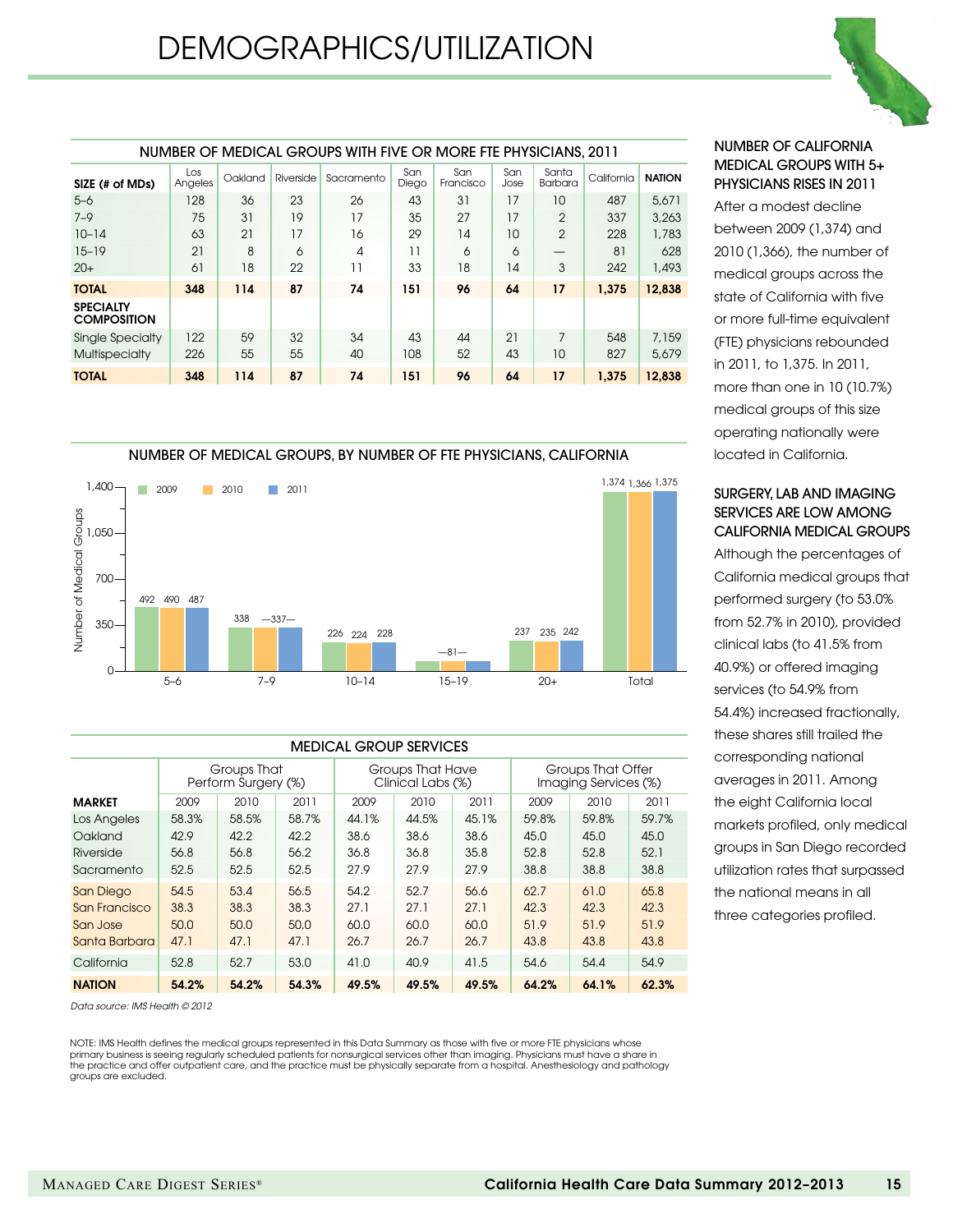

#### Large shares of L.A., SAN DIEGO Medical Groups PROVIDE RX SERVICES

More than half of California medical groups provided pharmacy services in 2011, up to 51.4% from 50.6% in 2010. By local market, only Los Angeles and San Diego reported increases in this measure, with the latter jumping nearly six percentage points, to 65.4% from 59.6%. Across the nation, the share of medical groups providing pharmacy services remained stagnant, at 60.2%.

#### Portion of CA Medical Groups Offering FULL PHARMACY OPTIONS Recedes

Of the nine California markets profiled, only one— Los Angeles (to 41.0% from 40.7%)—reported an increased share of medical groups offering a full pharmacy option in 2011. Riverside (to 28.1% from 30.3%), San Diego (to 25.0% from 32.1%) and California (to 32.1% from 33.4%) recorded dips in this measure, and each reported rising percentages of medical groups offering pharmacy samples. Nationwide, this trend held true with a fractional drop in the share of medical groups offering full pharmacy services and a minimal increase in the share offering samples.

|               | <b>MEDICAL GROUPS WITH PHARMACY SERVICES</b> |                                  |       |                                  |       |       |  |  |  |  |  |  |  |
|---------------|----------------------------------------------|----------------------------------|-------|----------------------------------|-------|-------|--|--|--|--|--|--|--|
|               |                                              | <b>Provide Pharmacy Services</b> |       | Do Not Provide Pharmacy Services |       |       |  |  |  |  |  |  |  |
| <b>MARKET</b> | 2009                                         | 2010                             | 2011  | 2009                             | 2010  | 2011  |  |  |  |  |  |  |  |
| Los Angeles   | 55.4%                                        | 54.9%                            | 55.2% | 44.6%                            | 45.1% | 44.8% |  |  |  |  |  |  |  |
| Oakland       | 50.7                                         | 50.7                             | 50.7  | 49.3                             | 49.3  | 49.3  |  |  |  |  |  |  |  |
| Riverside     | 48.5                                         | 48.5                             | 47.8  | 51.5                             | 51.5  | 52.2  |  |  |  |  |  |  |  |
| Sacramento    | 32.6                                         | 32.6                             | 32.6  | 67.4                             | 67.4  | 67.4  |  |  |  |  |  |  |  |
| San Diego     | 61.7                                         | 59.6                             | 65.4  | 38.3                             | 40.4  | 34.6  |  |  |  |  |  |  |  |
| San Francisco | 46.4                                         | 46.4                             | 46.4  | 53.6                             | 53.6  | 53.6  |  |  |  |  |  |  |  |
| San Jose      | 57.1                                         | 57.1                             | 57.1  | 42.9                             | 42.9  | 42.9  |  |  |  |  |  |  |  |
| Santa Barbara | 33.3                                         | 33.3                             | 33.3  | 66.7                             | 66.7  | 66.7  |  |  |  |  |  |  |  |
| California    | 51.0                                         | 50.6                             | 51.4  | 49.0                             | 49.4  | 48.6  |  |  |  |  |  |  |  |
| <b>NATION</b> | 60.2%                                        | 60.2%                            | 60.2% | 39.8%                            | 39.8% | 39.8% |  |  |  |  |  |  |  |

#### MEDICAL GROUPs, BY TYPE OF PHARMACY SERVICE1

|                  |       | <b>Full Pharmacy</b> |       |       | Limited Pharmacv |       |       | Samples |       |
|------------------|-------|----------------------|-------|-------|------------------|-------|-------|---------|-------|
| <b>MARKET</b>    | 2009  | 2010                 | 2011  | 2009  | 2010             | 2011  | 2009  | 2010    | 2011  |
| Los Angeles      | 40.3% | 40.7%                | 41.0% | 14.5% | 14.6%            | 14.8% | 46.8% | 46.3%   | 45.9% |
| Oakland          | 33.3  | 33.3                 | 33.3  | 30.6  | 30.6             | 30.6  | 38.9  | 38.9    | 38.9  |
| Riverside        | 30.3  | 30.3                 | 28.1  | 15.2  | 15.2             | 15.6  | 57.6  | 57.6    | 59.4  |
| Sacramento       | 50.0  | 50.0                 | 50.0  | 7.1   | 7.1              | 7.1   | 42.9  | 42.9    | 42.9  |
| <b>San Diego</b> | 29.3  | 32.1                 | 25.0  | 5.2   | 5.7              | 4.4   | 67.2  | 64.2    | 72.1  |
| San Francisco    | 18.8  | 18.8                 | 18.8  | 12.5  | 12.5             | 12.5  | 71.9  | 71.9    | 71.9  |
| San Jose         | 46.4  | 46.4                 | 46.4  | 25.0  | 25.0             | 25.0  | 32.1  | 32.1    | 32.1  |
| Santa Barbara    | 20.0  | 20.0                 | 20.0  | 40.0  | 40.0             | 40.0  | 40,0  | 40.0    | 40.0  |
| California       | 33.0  | 33.4                 | 32.1  | 17.2  | 17.5             | 17.0  | 51.9  | 51.3    | 53.0  |
| <b>NATION</b>    | 19.0% | 19.0%                | 18.7% | 10.0% | 10.0%            | 10.0% | 74.2% | 74.2%   | 74.4% |



MEDICAL GROUPs, BY TYPE OF PHARMACY SERVICE, 20111



<sup>1</sup> Medical groups with full pharmacies offer a complete range of medication types; those with limited pharmacy services offer a smaller range, often in particular therapeutic classes; others provide patients only with samples of medications.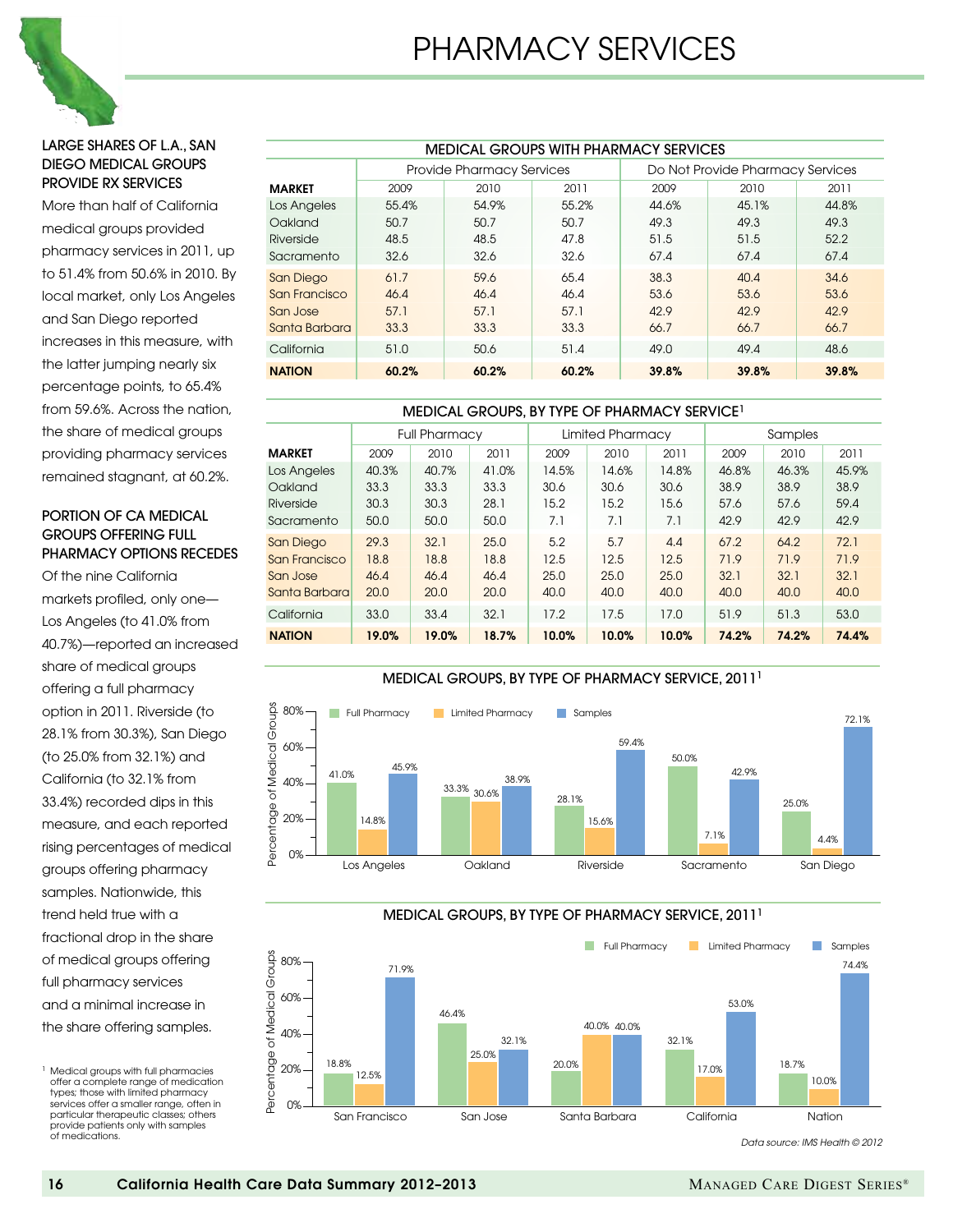# MANAGED CARE

|                  | <b>MEDICAL GROUP PATIENT MIX. BY PAYER TYPE</b> |       |            |       |           |      |          |       |          |       |  |
|------------------|-------------------------------------------------|-------|------------|-------|-----------|------|----------|-------|----------|-------|--|
|                  | <b>HMO</b>                                      |       | <b>PPO</b> |       | Indemnity |      | Medicaid |       | Medicare |       |  |
| <b>MARKET</b>    | 2010                                            | 2011  | 2010       | 2011  | 2010      | 2011 | 2010     | 2011  | 2010     | 2011  |  |
| Los Angeles      | 37.3%                                           | 36.7% | 21.9%      | 22.4% | 4.5%      | 4.4% | 5.8%     | 5.7%  | 17.4%    | 17.6% |  |
| Oakland          | 33.5                                            | 36.9  | 29.3       | 22.7  | 2.9       | 3.0  | 5.4      | 4.7   | 15.6     | 17.9  |  |
| Riverside        | 46.1                                            | 46.1  | 20.7       | 20.7  | 3.1       | 3.1  | 7.2      | 7.2   | 11.9     | 11.9  |  |
| Sacramento       | 29.0                                            | 29.0  | 22.4       | 22.4  | 5.9       | 5.9  | 11.0     | 11.0  | 15.2     | 15.2  |  |
| <b>San Diego</b> | 43.1                                            | 42.3  | 21.8       | 24.7  | 2.5       | 1.7  | 5.4      | 3.6   | 19.5     | 19.5  |  |
| San Francisco    | 31.9                                            | 31.9  | 35.2       | 35.2  | 4.3       | 4.3  | 4.0      | 4.0   | 11.6     | 11.6  |  |
| San Jose         | 37.1                                            | 30.4  | 16.9       | 21.1  | 6.7       | 6.6  | 8.6      | 7.0   | 20.6     | 18.3  |  |
| Santa Barbara    | 65.0                                            | 65.0  | 17.5       | 17.5  | 2.0       | 2.0  | 5.0      | 5.0   | 8.0      | 8.0   |  |
| California       | 35.9                                            | 35.3  | 23.4       | 23.7  | 3.7       | 3.8  | 9.9      | 8.8   | 16.1     | 16.3  |  |
| <b>NATION</b>    | 29.2%                                           | 29.2% | 21.8%      | 21.8% | 7.4%      | 7.4% | 12.1%    | 11.9% | 20.3%    | 20.2% |  |



| MEDICAL GROUP PAYER TYPE, BY SPECIALTY, CALIFORNIA <sup>1</sup> |       |            |            |       |           |      |          |      |          |       |  |  |  |
|-----------------------------------------------------------------|-------|------------|------------|-------|-----------|------|----------|------|----------|-------|--|--|--|
|                                                                 |       | <b>HMO</b> | <b>PPO</b> |       | Indemnity |      | Medicaid |      | Medicare |       |  |  |  |
| <b>SPECIALTY</b>                                                | 2010  | 2011       | 2010       | 2011  | 2010      | 2011 | 2010     | 2011 | 2010     | 2011  |  |  |  |
| Cardiology                                                      | 37.2% | 36.4%      | 23.2%      | 25.2% | 2.5%      | 1.8% | 5.4%     | 4.0% | 24.0%    | 25.2% |  |  |  |
| <b>Family Practice</b>                                          | 39.6  | 39.1       | 19.8       | 20.4  | 3.1       | 2.8  | 13.0     | 11.7 | 14.7     | 15.6  |  |  |  |
| <b>General Surgery</b>                                          | 50.7  | 49.4       | 21.6       | 22.7  | 3.3       | 2.5  | 4.1      | 3.0  | 15.3     | 17.0  |  |  |  |
| <b>Internal Medicine</b>                                        | 47.4  | 45.9       | 18.9       | 20.9  | 3.3       | 2.8  | 6.4      | 5.3  | 16.4     | 16.8  |  |  |  |
| Obstetrics/<br>Gynecology                                       | 39.1  | 39.9       | 22.5       | 22.5  | 2.9       | 2.3  | 10.6     | 9.1  | 12.2     | 14.3  |  |  |  |
| Oncology                                                        | 44.8  | 45.0       | 21.9       | 23.0  | 3.0       | 2.1  | 7.6      | 5.4  | 15.1     | 17.0  |  |  |  |
| <b>Orthopedics</b>                                              | 33.9  | 35.0       | 24.1       | 23.1  | 3.3       | 2.8  | 8.3      | 6.0  | 18.2     | 18.2  |  |  |  |
| <b>Pediatrics</b>                                               | 38.6  | 39.3       | 25.4       | 25.9  | 3.3       | 3.1  | 10.9     | 9.1  | 10.3     | 12.1  |  |  |  |

*Data source: IMS Health © 2012*

1 Data represent the percentage of patients for which medical groups receive reimbursement of a particular type (e.g., Medicare).



#### MEDICARE/MEDICAID PAYER SHARES ARE LOW AMONG CALIFORNIA medical GROUPs

Compared with the corresponding national averages in 2011, patients treated by medical groups in any of nine California markets listed were less likely to have Medicare or Medicaid coverage. For example, just 8.0% of patients treated by medical groups in Santa Barbara were covered by Medicare, more than 12 percentage points lower than the national average (20.2%).

#### HMO PAYER SHARE IS HIGH FOR CALIFORNIA GENERAL SURGERY MEDICAL GROUPS

Of patients treated at California medical groups with a general surgery specialty in 2011, nearly half (49.4%) were paid for by HMOs, the highest percentage by specialty. The HMO payer shares for internal medicine (45.9%) and oncology (45.0%) medical groups in California were also noteworthy. Meanwhile, just 3.0% of patients treated at general surgery medical groups in California were covered by Medicaid in 2011, the lowest such share by specialty.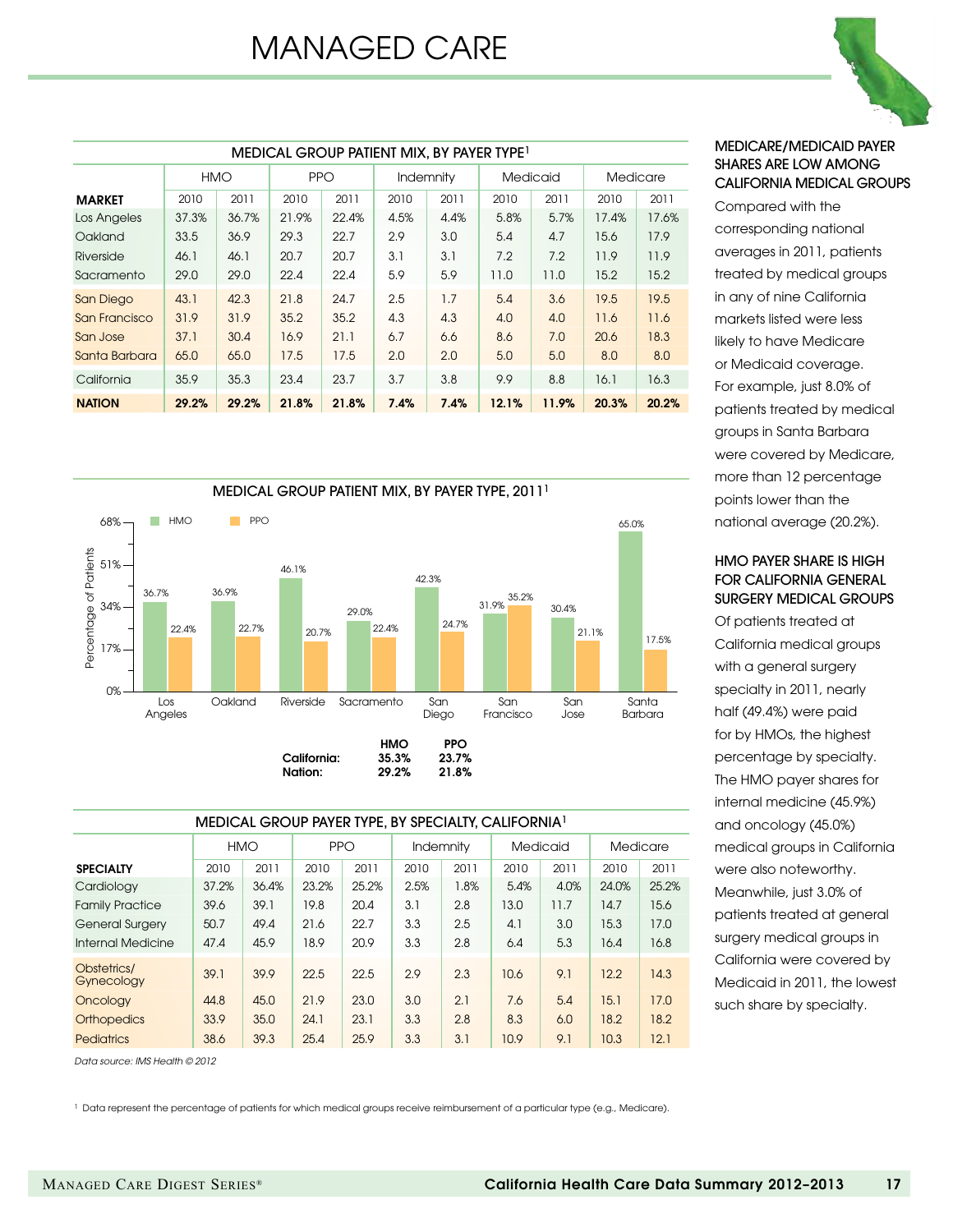

#### TOTAL NUMBER OF ADMISSIONS RISES AMONG TOP 30 CALIFORNIA HOSPITALS

In accordance with a modest increase in the total number of staffed beds (to 16,606 in 2010 from 16,094 in 2009), the total number of admissions at California's top 30 hospitals (as ranked by number of staffed beds) edged up 1.1% in 2010, to 692,855 from 685,077 the year before.

#### TOP 30 CALIFORNIA HOSPITALS REPORT A SHARP DECLINE IN AVERAGE OCCUPANCY

After rising two percentage points between 2007 (62.6%) and 2009 (64.6%), the average occupancy rate for the top 30 California hospitals fell 3.5 percentage points (to 61.1%) in 2010. Of the top 30 California hospitals, four—Cedars-Sinai Medical Center, Los Angeles County– USC Medical Center, UCSF Medical Center and Ronald Reagan UCLA Medical Center—reported average occupancy rates that exceeded 75% in 2010, down from six of the top 30 hospitals the previous year.

| TOP 30 HOSPITALS, RANKED BY NUMBER OF STAFFED BEDS, 2010 |                                  |                                     |                      |                                           |  |  |  |  |  |
|----------------------------------------------------------|----------------------------------|-------------------------------------|----------------------|-------------------------------------------|--|--|--|--|--|
| <b>HOSPITAL NAME</b>                                     | Number of<br><b>Staffed Beds</b> | Number<br>of Hospital<br>Admissions | Average<br>Occupancy | Average<br>Length of<br>Stay <sup>1</sup> |  |  |  |  |  |
| Cedars-Sinai Medical Center                              | 968                              | 49,596                              | 78.0%                | 5.6                                       |  |  |  |  |  |
| Los Angeles County-USC Medical Center                    | 731                              | 34,591                              | 77.2                 | 6.0                                       |  |  |  |  |  |
| Loma Linda University Medical Center                     | 728                              | 28,763                              | 70.6                 | 6.5                                       |  |  |  |  |  |
| <b>Sharp Memorial Hospital</b>                           | 643                              | 18,330                              | 40.7                 | 5.2                                       |  |  |  |  |  |
| <b>Huntington Memorial Hospital</b>                      | 642                              | 28,181                              | 54.7                 | 4.6                                       |  |  |  |  |  |
| University of California Davis Medical Center            | 629                              | 29,589                              | 73.2                 | 5.7                                       |  |  |  |  |  |
| <b>Community Regional Medical Center-Fresno</b>          | 626                              | 37,880                              | 74.9                 | 4.5                                       |  |  |  |  |  |
| <b>Stanford Hospital</b>                                 | 613                              | 24,072                              | 60.3                 | 5.6                                       |  |  |  |  |  |
| <b>UCSF Medical Center</b>                               | 606                              | 25,644                              | 77.6                 | 6.7                                       |  |  |  |  |  |
| San Francisco General Hospital                           | 598                              | 14,570                              | 53.2                 | 6,8                                       |  |  |  |  |  |
| Los Angeles County Harbor-UCLA Medical Center            | 587                              | 23,715                              | 59.3                 | 5.4                                       |  |  |  |  |  |
| Santa Clara Valley Medical Center                        | 586                              | 26,607                              | 63.7                 | 5.1                                       |  |  |  |  |  |
| Providence Little Company of Mary Subacute Care          | 556                              | 7,457                               | 25.7                 | 5.4                                       |  |  |  |  |  |
| <b>Grossmont Hospital</b>                                | 536                              | 27,088                              | 63.3                 | 4.3                                       |  |  |  |  |  |
| St. Joseph Hospital-Orange                               | 525                              | 22,521                              | 44.9                 | 3.8                                       |  |  |  |  |  |
| Kaweah Delta Medical Center                              | 518                              | 20,877                              | 59.0                 | 4.6                                       |  |  |  |  |  |
| Scripps Mercy Hospital-San Diego                         | 517                              | 20,737                              | 50.6                 | 4.6                                       |  |  |  |  |  |
| San Mateo Medical Center                                 | 509                              | 3,637                               | 47.8                 | 6.4                                       |  |  |  |  |  |
| Hoag Memorial Hospital Presbyterian                      | 498                              | 29,521                              | 66.6                 | 4.1                                       |  |  |  |  |  |
| <b>St. Bernardine Medical Center</b>                     | 463                              | 17,007                              | 44.6                 | 4.4                                       |  |  |  |  |  |
| Long Beach Memorial Medical Center                       | 462                              | 24,138                              | 74.6                 | 4.7                                       |  |  |  |  |  |
| Methodist Hospital of Southern California                | 460                              | 15,451                              | 49.7                 | 5.1                                       |  |  |  |  |  |
| Kaiser Foundation Hospital-Fontana                       | 458                              | 26,235                              | 64.4                 | 4.1                                       |  |  |  |  |  |
| Glendale Adventist Medical Center-Wilson Terrace         | 457                              | 18,413                              | 68.5                 | 5.7                                       |  |  |  |  |  |
| <b>Ronald Reagan UCLA Medical Center</b>                 | 456                              | 23,158                              | 98.1                 | 7.1                                       |  |  |  |  |  |
| <b>Hemet Valley Medical Center</b>                       | 454                              | 11,353                              | 39.9                 | 4.4                                       |  |  |  |  |  |
| Pomona Valley Hospital Medical Center                    | 453                              | 21,878                              | 67.9                 | 4.7                                       |  |  |  |  |  |
| Riverside County Regional Medical Center                 | 447                              | 21,233                              | 71.4                 | 5.5                                       |  |  |  |  |  |
| Presbyterian Intercommunity Hospital                     | 444                              | 16,643                              | 44.9                 | 4.0                                       |  |  |  |  |  |
| St. Agnes Medical Center                                 | 436                              | 23,970                              | 68.4                 | 4.5                                       |  |  |  |  |  |
| <b>TOTAL</b>                                             | 16,606                           | 692,855                             | 61.1%                | 5.2                                       |  |  |  |  |  |



HIGHEST NUMBER OF HOSPITAL ADMISSIONS, 2010

*Data source: IMS Health © 2012*

1 Average length of stay data shown for these hospitals represent only the acute-care portion of the hospitals' occupancy.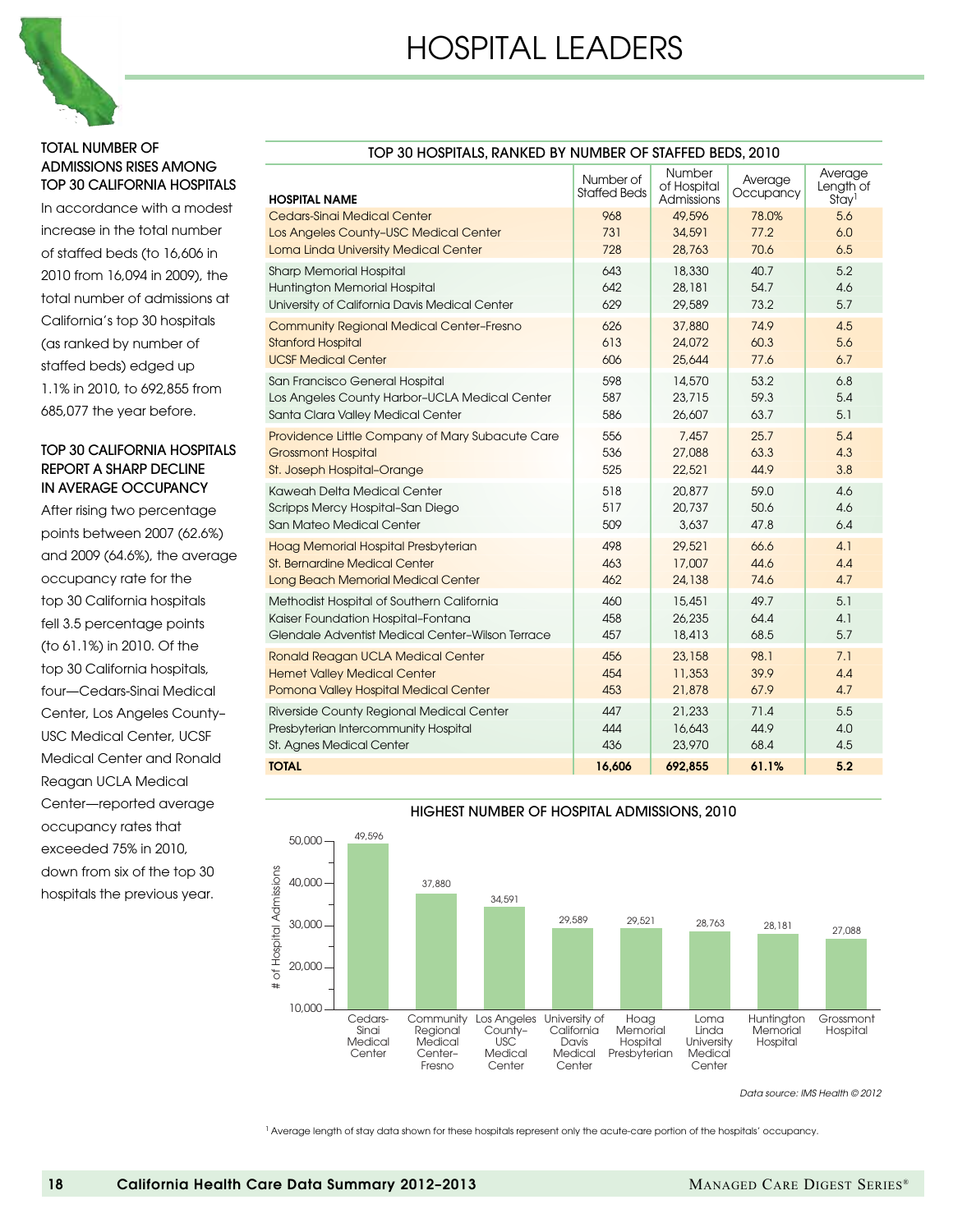# HOSPITAL UTILIZATION

| SELECTED UTILIZATION STATISTICS FOR HOSPITALS, 2010 <sup>1</sup> |                |          |                |                 |              |                  |             |                  |            |               |  |
|------------------------------------------------------------------|----------------|----------|----------------|-----------------|--------------|------------------|-------------|------------------|------------|---------------|--|
| <b>MEASURE</b>                                                   | Los<br>Angeles | Oakland  | River-<br>side | Sacra-<br>mento | San<br>Diego | San<br>Francisco | San<br>Jose | Santa<br>Barbara | California | <b>NATION</b> |  |
| <b>Total Facility</b><br>Admissions                              | 10,984.7       | 8,904.3  | 10,341.5       | 12,440.9        | 12,829.5     | 7,996.9          | 13,285.4    | 6.796.4          | 8,918.2    | 7,290.1       |  |
| <b>Total Facility</b><br>Patient-Days                            | 56,966.7       | 43,444.7 | 48,040.1       | 62,624.3        | 67,068.9     | 46,676.8         | 66,000.9    | 41,892.4         | 44,397.2   | 35,844.0      |  |
| <b>Total Facility</b><br><b>ALOS</b>                             | 6.1            | 5.7      | 4.7            | 5.4             | 6.9          | 5.7              | 5.2         | 8.0              | 5.6        | 4.8           |  |
| Inpatient<br>Surg./<br><b>Staffed Bed</b>                        | 10.5           | 12.3     | 13.1           | 13.0            | 13.9         | 11.8             | 12.2        | 9.8              | 12.4       | 12.0          |  |
| Outpatient<br>Surg. per Day                                      | 9.1            | 9.3      | 8.6            | 14.6            | 13.0         | 8.8              | 14.5        | 7.7              | 8.9        | 10.3          |  |
| Outpatient<br>Surg. as a<br>Percentage<br>of Total Surg.         | 51.8%          | 57.9%    | 53.6%          | 57.5%           | 50.9%        | 58.0%            | 54.4%       | 69.4%            | 56.4%      | 70.2%         |  |





#### INPATIENT SURGERY RATES TOP THE NATIONAL AVERAGE IN MOST CALIFORNIA MARKETS

Of the nine California markets listed, the number of hospital inpatient surgeries per staffed bed surpassed the national mean (12.0) in six in 2010. By comparison, the number of outpatient surgeries per day trailed the corresponding national average at hospitals in six of nine California markets shown. Hospitals in San Diego reported the highest inpatient surgery ratio, by California local market, at 13.9 per staffed bed, while Sacramento hospitals had the highest number of outpatient surgeries per day, at 14.6.

#### OCCUPANCY RATES FALL AT HOSPITALS ACROSS THE STATE OF CALIFORNIA

Total facility occupancy rates fell between 2009 and 2010 in all nine California markets profiled, mimicking the overall national trend (to 49.3% from 50.7% the year before). In Riverside, for example, occupancy rates fell more than four percentage points (to 56.5% from 60.8% in 2009) over this time. Although total facility occupancy declined across the board in California, occupancy rates still exceeded the national benchmark in every market except San Francisco (47.0%).

*Data source: IMS Health © 2012*

<sup>1</sup> Total facility figures reflect all portions of the hospital's occupancy.

2 "FTE" is full-time equivalent

NOTE: Hospital utilization data represent patients of all payer types.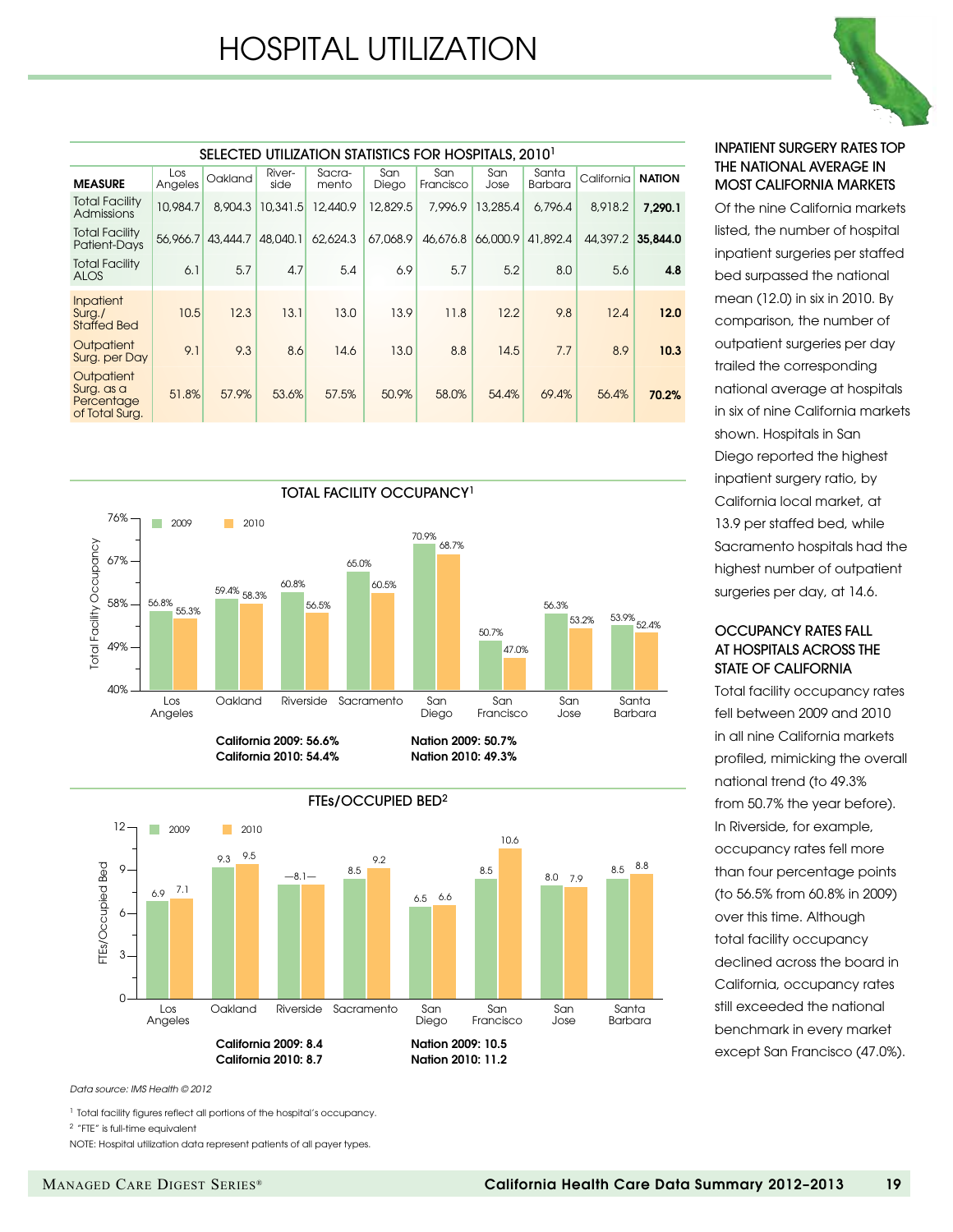

#### Total costs per admission increase across the board in California

Between 2009 and 2010, total costs per hospital admission rose for all nine California markets profiled. Such costs likewise exceeded the national average (\$20,844) in seven of the nine California markets (Los Angeles and Riverside excepted), most notably at San Francisco hospitals, at \$32,990.

#### Salary costs per FTE are relatively high across THE STATE OF CALIFORNIA

In 2010, salary costs per full-time equivalent (FTE) employee surpassed the corresponding national mean (\$59,405) in all eight California local markets and across the state as a whole (\$79,065). Of the California markets shown, salary costs per FTE were highest at San Jose hospitals (\$112,093) and lowest at Riverside facilities (\$72,969). Still, salary costs per FTE were nearly 23% higher at Riverside hospitals than at hospitals across the nation in 2010.

| SELECTED FINANCIAL RATIOS FOR HOSPITALS (IN THOUSANDS), 2010 |                |           |           |                 |              |                  |           |                  |                      |               |  |  |
|--------------------------------------------------------------|----------------|-----------|-----------|-----------------|--------------|------------------|-----------|------------------|----------------------|---------------|--|--|
| <b>CATEGORY</b>                                              | Los<br>Angeles | Oakland   | Riverside | Sacra-<br>mento | San<br>Diego | San<br>Francisco | San Jose  | Santa<br>Barbara | California           | <b>NATION</b> |  |  |
| Total Costs/<br>Occupied<br><b>Bed</b>                       | \$1,404.6      | \$2,139.1 | \$1,478.8 | \$1,979.9       | \$1,604.8    | \$2,204.9        | \$2,733.3 | \$1,924.4        | $$1,821.6$ \$1.800.6 |               |  |  |
| <b>Total Costs/</b><br>Admission                             | 19.0           | 28.8      | 17.4      | 28.0            | 23.6         | 33.0             | 29.1      | 26.6             | 22.9                 | 20.8          |  |  |
| Total Costs/<br>Patient-Day                                  | 3.8            | 5.9       | 4.1       | 5.4             | 4.4          | 6.0              | 7.5       | 5.3              | 5.0                  | 5.1           |  |  |
| Labor Costs/<br>Patient-Day                                  | 1.8            | 3.2       | 1.8       | 2.9             | 2.1          | 3.1              | 3.3       | 1.6              | 2.3                  | 1.9           |  |  |
| Salary<br>Costs/FTE                                          | 74.8           | 96.1      | 73.0      | 93.2            | 78.1         | 97.9             | 112.1     | 79.9             | 79.1                 | 59.4          |  |  |
| <b>Total Costs/</b><br><b>FTE</b>                            | 186.8          | 217.0     | 171.7     | 212.4           | 198.7        | 239.1            | 241.2     | 203.5            | 189.7                | 152.1         |  |  |





California 2010: \$189.7 Nation 2010: \$152.1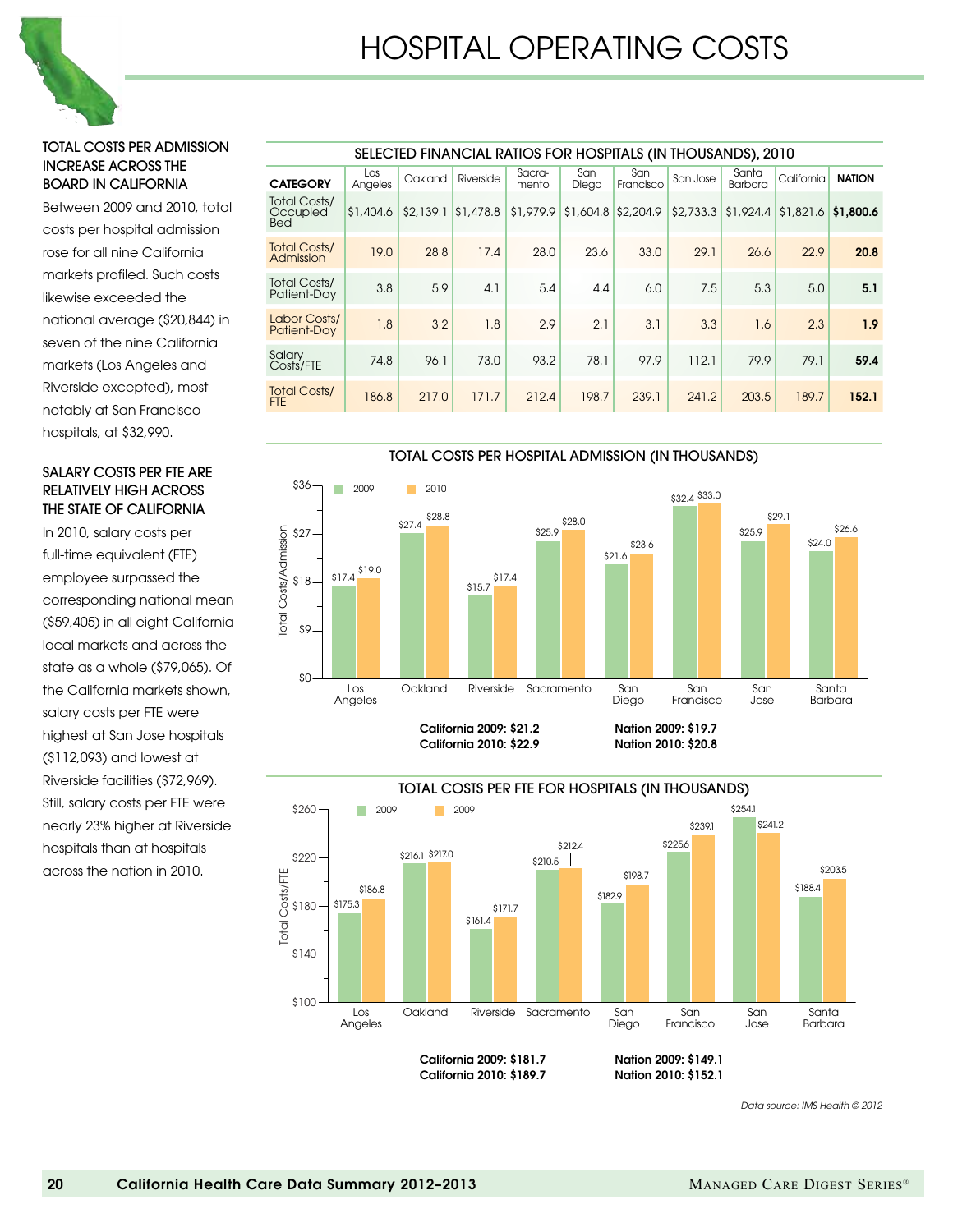

| DRUG UTILIZATION AND SPENDING FOR SELECTED SPECIALTY RXs, CALIFORNIA I |                                          |                                  |                                  |                                                     |                                    |  |  |  |  |  |  |
|------------------------------------------------------------------------|------------------------------------------|----------------------------------|----------------------------------|-----------------------------------------------------|------------------------------------|--|--|--|--|--|--|
|                                                                        | Product                                  |                                  | <b>Total Retail Rxs</b>          | <b>Total Retail Rx Spending</b><br>(in \$Thousands) |                                    |  |  |  |  |  |  |
| <b>DRUG CLASS</b>                                                      |                                          | July 2010-<br>June 2011          | July 2011-<br>June 2012          | July 2010-<br>June 2011                             | July 2011-<br>June 2012            |  |  |  |  |  |  |
| <b>Arthritis</b>                                                       | Enbrel<br>Humira                         | 30,415<br>18,289                 | 27,180<br>17,146                 | \$52,741<br>35,392                                  | \$51,165<br>36,567                 |  |  |  |  |  |  |
| <b>Hematinics</b>                                                      | Procrit<br>Aranesp<br>Epogen             | 27,235<br>5,146<br>3,143         | 24,760<br>3,813<br>2,976         | 28,054<br>8,033<br>1,910                            | 31,096<br>6,039<br>1,547           |  |  |  |  |  |  |
| <b>Hepatitis</b>                                                       | Pegasys                                  | 7,591                            | 9,762                            | 17,193                                              | 23,062                             |  |  |  |  |  |  |
| <b>HIV</b>                                                             | Truvada<br>Norvir<br>Atripla             | 128,373<br>125,281<br>85,031     | 143,461<br>142,759<br>91,272     | 128,430<br>41,542<br>133,850                        | 154,517<br>43,961<br>148,544       |  |  |  |  |  |  |
| Hypertension                                                           | Revatio                                  | 13,209                           | 12,034                           | 19,594                                              | 20,859                             |  |  |  |  |  |  |
| <i><b>Immunosuppressants</b></i>                                       | Protopic                                 | 36,167                           | 37,047                           | 7,399                                               | 8,881                              |  |  |  |  |  |  |
| <b>Multiple Sclerosis</b>                                              | Copaxone<br>Avonex<br>Betaseron<br>Rebif | 8,954<br>5,323<br>3,800<br>2,182 | 8,321<br>4,347<br>2,904<br>1,891 | 31,339<br>15,972<br>11,465<br>6.140                 | 33,510<br>15,022<br>9,967<br>6,330 |  |  |  |  |  |  |
| Oncology                                                               | Femara<br>Arimidex<br>Casodex            | 87,755<br>31,508<br>2,005        | 13,556<br>11,211<br>896          | 41,565<br>13,533<br>1,256                           | 7,364<br>5,168<br>642              |  |  |  |  |  |  |
| Osteoporosis                                                           | Forteo                                   | 26,748                           | 27,135                           | 27,464                                              | 30,608                             |  |  |  |  |  |  |
| <b>Systemic Antibiotics</b>                                            | Tobi                                     | 2,005                            | 1,626                            | 8,204                                               | 7,320                              |  |  |  |  |  |  |

#### DRUG UTILIZATION AND SPENDING FOR SELECTED SPECIALTY RXs, CALIFORNIA1

#### AVERAGE OUT-OF-POCKET COSTS FOR SELECTED SPECIALTY RXs, BY PAYER, CALIFORNIA, 20121

| <b>DRUG CLASS</b>           | Product                                  | <b>Third Party</b>     | Medicare<br>Part D       | Medicaid             | Cash                             |
|-----------------------------|------------------------------------------|------------------------|--------------------------|----------------------|----------------------------------|
| Arthritis                   | Enbrel<br>Humira                         | \$127<br>138           | \$89<br>71               | \$16<br>13           | \$2,176<br>2,329                 |
| <b>Hematinics</b>           | Procrit<br>Aranesp<br>Epogen             | 139<br>128<br>90       | 51<br>64<br>59           | 36<br>86<br>10       | 1,068<br>2,395<br>374            |
| <b>Hepatitis</b>            | Pegasys                                  | 161                    | 112                      | 17                   | 2,714                            |
| <b>HIV</b>                  | Truvada<br>Norvir<br>Atripla             | 64<br>38<br>91         | 53<br>19<br>71           | 18<br>13<br>14       | 1,071<br>301<br>1,635            |
| Hypertension                | Revatio                                  | 93                     | 80                       | 11                   | 1,478                            |
| Immunosuppressants          | Protopic                                 | 52                     | 33                       | 13                   | 240                              |
| <b>Multiple Sclerosis</b>   | Copaxone<br>Avonex<br>Betaseron<br>Rebif | 288<br>75<br>61<br>211 | 125<br>134<br>107<br>111 | 10<br>11<br>12<br>11 | 3,999<br>3,313<br>3,488<br>3,341 |
| Oncology                    | Femara<br>Arimidex<br>Casodex            | 94<br>75<br>101        | 66<br>40<br>77           | 25<br>38             | 399<br>500<br>1,033              |
| Osteoporosis                | Forteo                                   | 157                    | 92                       | 33                   | 1,321                            |
| <b>Systemic Antibiotics</b> | Tobi                                     | 311                    | 335                      | 11                   | 3,935                            |

*Data source: IMS Health © 2012*

1 Data are current as of midyear 2012, and represent the numbers/percentages of prescriptions dispensed, by drug class, to all patients between July 2010 and June 2012.

#### retail RX spending rises in california for most specialty drug products

Between midyear 2011 and midyear 2012, total retail drug spending in California rose for 11 of 20 specialty drugs profiled. For example, retail drug spending increased for each of three specialty products that treated human immunodeficiency virus (HIV). By comparison, retail prescription spending dropped sharply for all three specialty products in the oncology category.

#### oop costs for specialty drugs are high for third party payers in california

Excluding out-of-pocket (OOP) costs for those patients who paid cash for their specialty prescriptions, such costs were highest, by payer, for third parties for 17 of the 20 specialty drug products listed. Meanwhile, Medicaid reported the lowest such OOP costs, by payer, for 18 of the 19 products for which Medicaid costs were shown (Aranesp, a specialty hematinic drug excluded).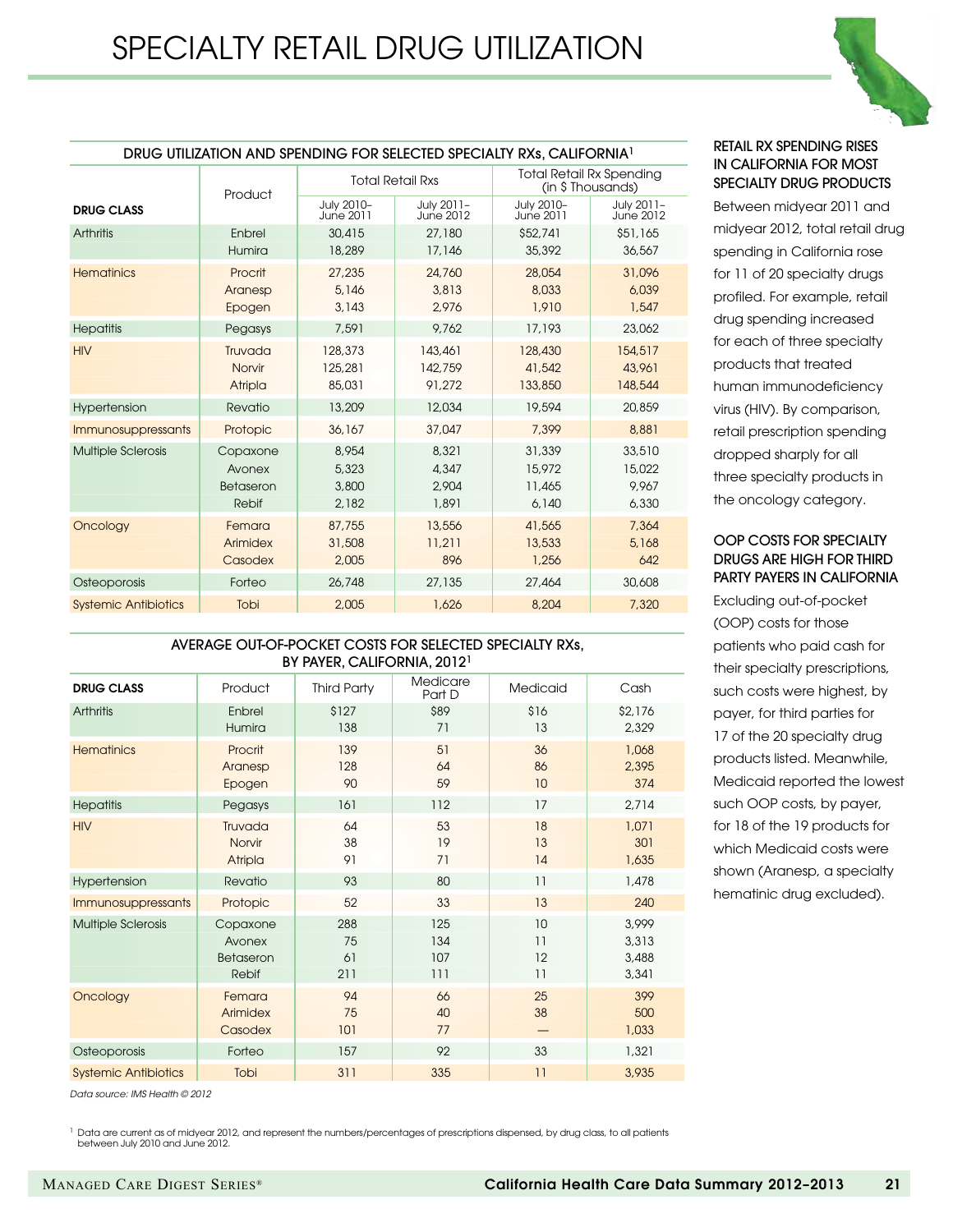

#### Percentage of California population with diabetes falls modestly in 2010

The percentage of surveyed California residents who were told by a physician that they had diabetes dropped in 2010, to 8.6% from 9.1% the previous year. As a result of this decline, the share of the California population identified as being diabetic was fractionally lower than the corresponding national average (8.7%) in 2010.

#### Type 2 diabetes patients in California are more likely to be 80+ years of age

In six of the eight California markets profiled (Riverside and San Diego excepted), patients diagnosed with Type 2 diabetes in 2011 were more apt than their national counterparts to be at least 80 years of age. The Santa Barbara (17.3%) and San Francisco markets (16.2%) had the highest percentages of Type 2 diabetes patients in this oldest age category in 2011.



*Data source: Centers for Disease Control and Prevention's Behavioral Risk Factor Surveillance System (BRFSS), 2011*

| PERCENTAGE OF TYPE 2 DIABETES PATIENTS, BY AGE, 20112 |          |           |           |           |       |  |  |  |  |  |  |
|-------------------------------------------------------|----------|-----------|-----------|-----------|-------|--|--|--|--|--|--|
| <b>MARKET</b>                                         | $0 - 17$ | $18 - 35$ | $36 - 64$ | $65 - 79$ | $80+$ |  |  |  |  |  |  |
| Los Angeles                                           | 0.8%     | 4.0%      | 46.8%     | 34.7%     | 13.7% |  |  |  |  |  |  |
| Oakland                                               | 0.5      | 2.3       | 42.0      | 40.0      | 15.3  |  |  |  |  |  |  |
| Riverside                                             | 0.4      | 3.2       | 46.7      | 37.0      | 12.7  |  |  |  |  |  |  |
| Sacramento                                            | 0.6      | 2.8       | 48.4      | 35.3      | 12.9  |  |  |  |  |  |  |
| San Diego                                             | 0.4      | 3.5       | 52.8      | 31.4      | 12.0  |  |  |  |  |  |  |
| San Francisco                                         | 0.3      | 2.2       | 44.4      | 36.9      | 16.2  |  |  |  |  |  |  |
| San Jose                                              | 0.4      | 2.8       | 48.6      | 33.3      | 15.0  |  |  |  |  |  |  |
| Santa Barbara                                         | 0.4      | 2.0       | 41.2      | 39.1      | 17.3  |  |  |  |  |  |  |
| California                                            | 0.5      | 3.2       | 47.3      | 35.5      | 13.6  |  |  |  |  |  |  |
| <b>NATION</b>                                         | 0.4%     | 2.9%      | 47.8%     | 36.1%     | 12.8% |  |  |  |  |  |  |

#### PERCENTAGE OF TYPE 2 DIABETES PATIENTS, BY GENDER, 20112



- <sup>1</sup> Percentages do not include those patients with pregnancy-related or pre- or borderline diabetes.
- <sup>2</sup> On pages 22–27, the percentages are representative of the universe of Type 2 diabetes patients on whom claims data have been collected in a given year.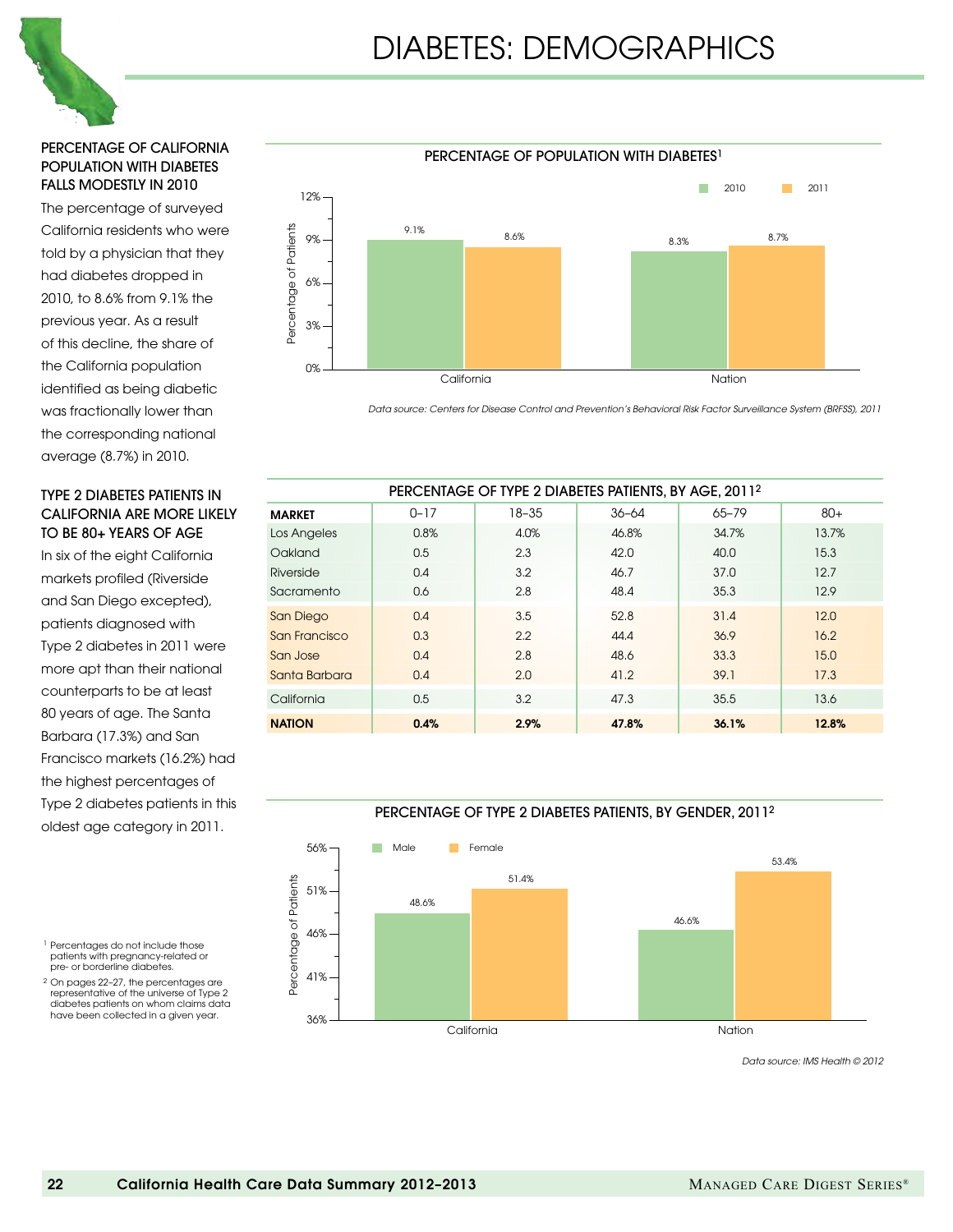

| PERCENTAGE OF TYPE 2 DIABETES PATIENTS, BY NUMBER OF COMPLICATIONS <sup>1</sup> |       |       |       |       |                |      |       |       |  |  |  |
|---------------------------------------------------------------------------------|-------|-------|-------|-------|----------------|------|-------|-------|--|--|--|
|                                                                                 | 0     |       |       |       | $\overline{2}$ |      |       | >2    |  |  |  |
| <b>MARKET</b>                                                                   | 2010  | 2011  | 2010  | 2011  | 2010           | 2011 | 2010  | 2011  |  |  |  |
| Los Angeles                                                                     | 55.2% | 60.7% | 16.0% | 17.7% | 8.6%           | 8.0% | 20.2% | 13.6% |  |  |  |
| Oakland                                                                         | 53.4  | 59.8  | 16.6  | 16.6  | 9.0            | 8.1  | 21.0  | 15.4  |  |  |  |
| Riverside                                                                       | 52.8  | 57.4  | 16.0  | 18.4  | 9.1            | 8.3  | 22.1  | 15.9  |  |  |  |
| Sacramento                                                                      | 51.5  | 56.5  | 15.2  | 17.1  | 9.4            | 9.0  | 23.8  | 17.4  |  |  |  |
| San Diego                                                                       | 53.0  | 59.6  | 16.3  | 16.4  | 8.8            | 7.9  | 21.9  | 16.1  |  |  |  |
| San Francisco                                                                   | 47.7  | 50.0  | 13.5  | 14.5  | 7.5            | 7.9  | 31.4  | 27.6  |  |  |  |
| San Jose                                                                        | 59.0  | 64.2  | 15.9  | 14.8  | 8.0            | 7.0  | 17.1  | 13.9  |  |  |  |
| Santa Barbara                                                                   | 52.7  | 57.0  | 15.8  | 16.3  | 9.9            | 9.7  | 21.5  | 17.0  |  |  |  |
| California                                                                      | 53.3  | 60.4  | 15.7  | 16.6  | 8.6            | 8.0  | 22.5  | 15.1  |  |  |  |
| <b>NATION</b>                                                                   | 54.1% | 56.5% | 16.4% | 16.1% | 9.1%           | 8.8% | 20.4% | 18.7% |  |  |  |



#### PERCENTAGE OF TYPE 2 DIABETES PATIENTS, BY TYPE OF COMPLICATION, 20111

| <b>MARKET</b> | Cardiovascular<br>Disease | Neuropathy | Nephropathy | Retinopathy | Hypoglycemia |
|---------------|---------------------------|------------|-------------|-------------|--------------|
| Los Angeles   | 50.0%                     | 28.7%      | 30.6%       | 16.7%       | 10.7%        |
| Oakland       | 55.4                      | 25.7       | 27.7        | 22.3        | 4.3          |
| Riverside     | 47.9                      | 30.8       | 40.6        | 17.9        | 6.0          |
| Sacramento    | 48.3                      | 26.5       | 28.5        | 30.9        | 5.5          |
| San Diego     | 45.8                      | 29.3       | 36.1        | 21.0        | 6.0          |
| San Francisco | 41.7                      | 22.1       | 54.5        | 18.4        | 4.6          |
| San Jose      | 50.4                      | 20.9       | 37.1        | 17.4        | 6.4          |
| Santa Barbara | 38.9                      | 21.4       | 21.8        | 51.5        | 2.7          |
| California    | 51.4                      | 27.6       | 33.3        | 18.7        | 6.9          |
| <b>NATION</b> | 58.5%                     | 30.3%      | 28.8%       | 18.2%       | 7.0%         |

*Data source: IMS Health © 2012*

#### Share of California type 2 patients with more than two complications drops

In 2011, 15.1% of Type 2 diabetes patients across the state of California were diagnosed with more than two complications from their disease, down from 22.5% the previous year, and nearly four percentage points lower than the corresponding national average (18.7%). The shares of Type 2 diabetes patients with more than two diagnosed complications likewise declined in all eight California local markets over this time.

#### Cardiovascular Disease rates are low among CA type 2 diabetes patients

In all nine California markets shown, Type 2 diabetes patients were less likely than their national peers (58.5%) to be diagnosed with a complication of cardiovascular disease in 2011. However, Type 2 diabetes patients in five California local markets and across the state as a whole were more inclined than such patients nationally (28.8%) to be diagnosed with nephropathy as a complication of their disease.

<sup>&</sup>lt;sup>1</sup> A complication is defined as a patient condition caused by the Type 2 diabetes of the patient. These conditions are a direct result of having Type 2 diabetes. Complications of Type 2 diabetes include, but are not limited to, cardiovascular disease, hypoglycemia, nephropathy, neuropathy and retinopathy.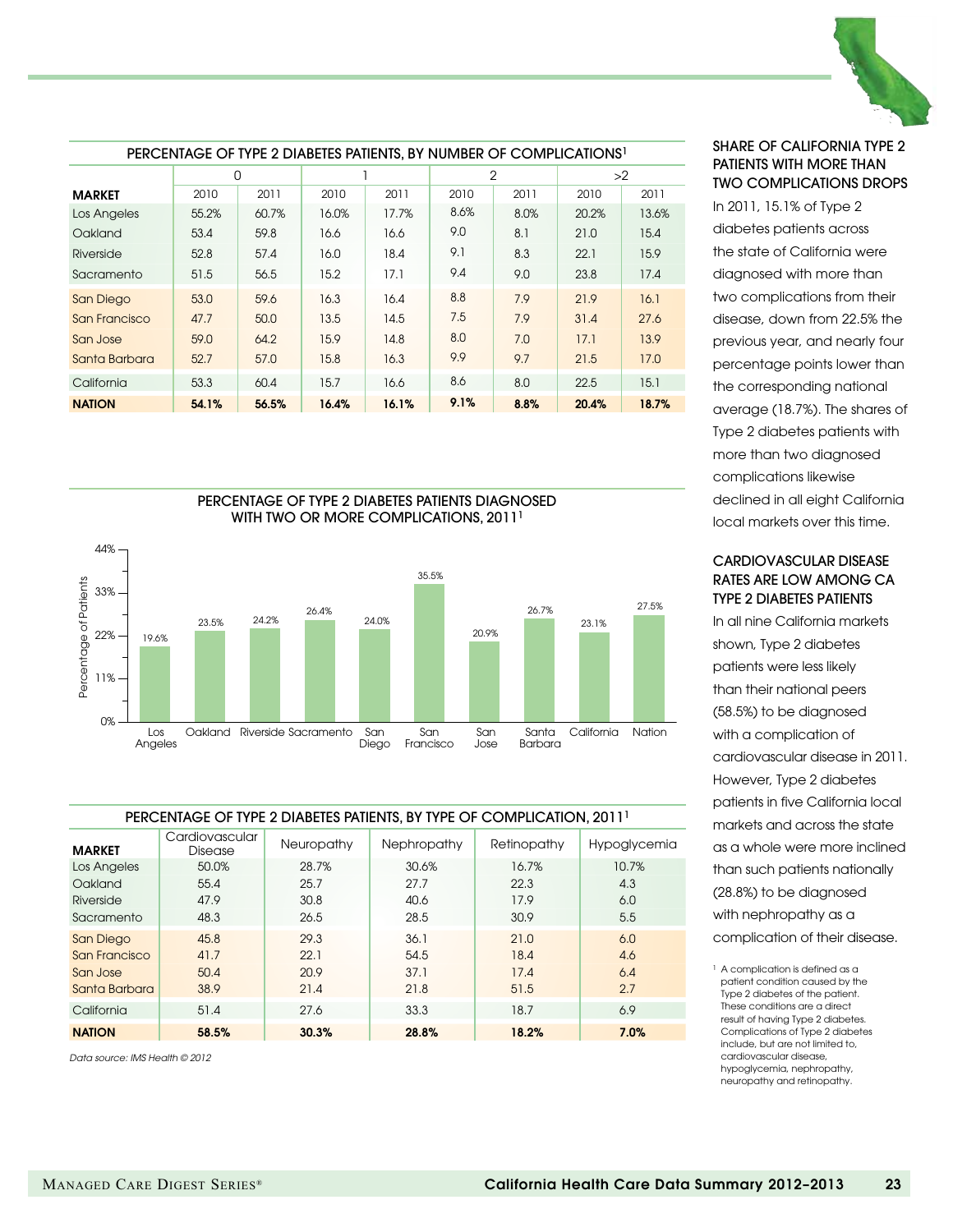

#### Large shares of California type 2 patients have no diagnosed comorbidities

Between 2010 and 2011, the percentages of Type 2 diabetes patients without a diagnosed comorbidity grew in all nine California markets profiled. For example, in Los Angeles, 53.0% of Type 2 diabetes patients did not have a diagnosed comorbidity in 2011, up from 48.4% the year before. All nine California markets had comorbidity-free patient shares that exceeded the national average of 38.4%.

#### Hypertension rates are relatively low for type 2 patients in California

In 2011, Type 2 diabetes patients in all nine California markets were less apt than such patients nationally to be diagnosed with hypertension as a comorbidity. At 77.8%, Type 2 diabetes patients in Riverside were most likely to record such a comorbid diagnosis. Yet, such patients in Riverside were least likely, by California market, to be diagnosed with a comorbidity of hyperlipidemia in 2011.

1 A comorbidity is a condition a Type 2 diabetes patient may also have, which is not directly related to the diabetes. Comorbidities were narrowed down to a subset of conditions which are typically present in patients with Type 2 diabetes. Comorbidities of Type 2 diabetes may include, but are not limited to, congestive heart failure, dysmetabolic syndrome, hyperlipidemia, hypertension and obesity.

| PERCENTAGE OF TYPE 2 DIABETES PATIENTS. BY NUMBER OF COMORBIDITIES <sup>1</sup> |       |       |       |       |       |       |       |       |  |  |  |
|---------------------------------------------------------------------------------|-------|-------|-------|-------|-------|-------|-------|-------|--|--|--|
|                                                                                 | 0     |       |       |       |       | 2     |       | >2    |  |  |  |
| <b>MARKET</b>                                                                   | 2010  | 2011  | 2010  | 2011  | 2010  | 2011  | 2010  | 2011  |  |  |  |
| Los Angeles                                                                     | 48.4% | 53.0% | 16.0% | 18.0% | 11.7% | 12.3% | 23.9% | 16.7% |  |  |  |
| Oakland                                                                         | 37.2  | 40.4  | 14.3  | 17.2  | 13.7  | 15.2  | 34.8  | 27.2  |  |  |  |
| Riverside                                                                       | 42.9  | 47.9  | 14.2  | 18.1  | 12.8  | 13.0  | 30.1  | 21.0  |  |  |  |
| Sacramento                                                                      | 44.3  | 47.7  | 13.0  | 14.5  | 11.7  | 11.9  | 31.1  | 26.0  |  |  |  |
| San Diego                                                                       | 44.6  | 47.3  | 14.1  | 16.7  | 13.0  | 12.6  | 28.3  | 23.3  |  |  |  |
| San Francisco                                                                   | 37.0  | 41.8  | 15.1  | 14.1  | 12.6  | 11.7  | 35.4  | 32.4  |  |  |  |
| San Jose                                                                        | 40.5  | 43.3  | 14.0  | 17.8  | 13.4  | 14.9  | 32.1  | 24.0  |  |  |  |
| Santa Barbara                                                                   | 51.1  | 54.7  | 14.1  | 15.1  | 11.0  | 11.1  | 23.9  | 19.2  |  |  |  |
| California                                                                      | 45.9  | 47.7  | 13.8  | 16.6  | 12.2  | 12.7  | 28.1  | 23.0  |  |  |  |
| <b>NATION</b>                                                                   | 35.1% | 38.4% | 13.4% | 13.7% | 12.5% | 12.5% | 39.0% | 35.4% |  |  |  |



#### PERCENTAGE OF TYPE 2 DIABETES PATIENTS, BY type OF COMORBIDITY, 20111

| <b>MARKET</b> | Hypertension | Hyperlipidemia | Congestive<br><b>Heart Failure</b> | Obesity | Dysmetabolic<br>Syndrome |
|---------------|--------------|----------------|------------------------------------|---------|--------------------------|
| Los Angeles   | 75.1%        | 54.7%          | 10.8%                              | 9.8%    | 0.7%                     |
| Oakland       | 73.8         | 70.0           | 9.2                                | 8.6     | 1.7                      |
| Riverside     | 77.8         | 51.4           | 13.2                               | 13.4    | 0.4                      |
| Sacramento    | 75.5         | 65.9           | 11.6                               | 10.9    | 0.9                      |
| San Diego     | 73.3         | 58.0           | 11.7                               | 12.0    | 1.1                      |
| San Francisco | 73.2         | 68.0           | 10.3                               | 8.4     | 1.0                      |
| San Jose      | 75.1         | 66.9           | 8.7                                | 6.7     | 1.5                      |
| Santa Barbara | 75.0         | 59.4           | 12.1                               | 8.7     | 0.4                      |
| California    | 75.9         | 60.3           | 11.2                               | 10.2    | 1.0                      |
| <b>NATION</b> | 80.6%        | 65.0%          | 12.2%                              | 10.5%   | 0.9%                     |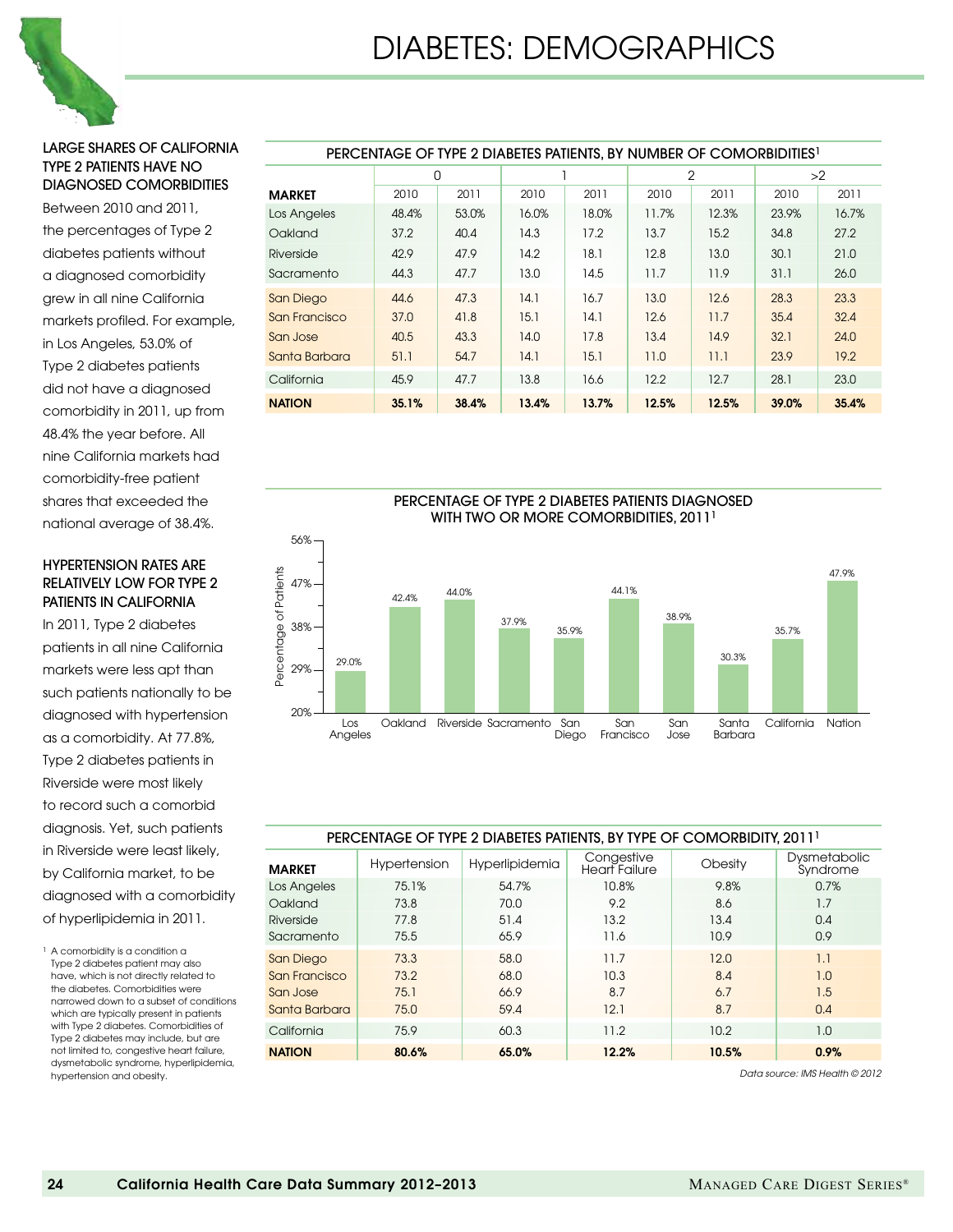

| PERCENTAGE OF TYPE 2 DIABETES PATIENTS, BY SERVICE |             |       |                              |       |                           |       |                |       |                                      |       |
|----------------------------------------------------|-------------|-------|------------------------------|-------|---------------------------|-------|----------------|-------|--------------------------------------|-------|
|                                                    | Alc $Test1$ |       | <b>Blood Glucose</b><br>Test |       | Serum<br>Cholesterol Test |       | Ophthalmologic | Exam  | Urine<br><b>Microalbumin</b><br>Test |       |
| <b>MARKET</b>                                      | 2010        | 2011  | 2010                         | 2011  | 2010                      | 2011  | 2010           | 2011  | 2010                                 | 2011  |
| Los<br>Angeles                                     | 69.4%       | 70.3% | 86.2%                        | 87.0% | 83.3%                     | 83.7% | 63.9%          | 64.8% | 64.8%                                | 65.3% |
| Oakland                                            | 67.4        | 68.9  | 85.0                         | 85.6  | 84.8                      | 85.2  | 69.1           | 69.7  | 65.0                                 | 65.0  |
| Riverside                                          | 66.8        | 67.2  | 84.9                         | 85.6  | 81.4                      | 82.6  | 65.8           | 65.9  | 63.4                                 | 63.8  |
| Sacramento                                         | 72.4        | 72.8  | 86.4                         | 86.8  | 85.1                      | 84.9  | 69.0           | 68.5  | 67.7                                 | 67.9  |
| San<br>Diego                                       | 71.7        | 72.5  | 86.3                         | 86.9  | 84.2                      | 84.6  | 65.4           | 65.6  | 66.1                                 | 66.2  |
| San<br>Francisco                                   | 70.8        | 71.6  | 86.7                         | 86.8  | 83.6                      | 84.0  | 69.3           | 69.0  | 64.1                                 | 64.2  |
| San Jose                                           | 72.5        | 74.3  | 87.2                         | 87.7  | 84.8                      | 85.7  | 66.7           | 66.6  | 66.8                                 | 67.8  |
| Santa<br><b>Barbara</b>                            | 69.6        | 70.3  | 85.3                         | 85.9  | 82.9                      | 84.0  | 77.6           | 76.5  | 66.1                                 | 66.0  |
| California                                         | 69.8        | 70.7  | 86.0                         | 86.6  | 83.4                      | 83.9  | 65.8           | 66.1  | 65.0                                 | 65.4  |
| <b>NATION</b>                                      | 75.4%       | 73.2% | 87.8%                        | 86.2% | 85.1%                     | 84.1% | 71.4%          | 69.1% | 72.3%                                | 71.2% |

#### A1c test rates trail the national average in seven California local markets

In seven of eight local markets (San Jose excepted) and across the state of California, Type 2 diabetes patients were less likely than their national counterparts to receive at least one A1c test during calendar year 2011. California Type 2 diabetes patients were also less apt than such patients nationally to undergo serum cholesterol or urine microalbumin tests, or receive an eye examination in 2011.

#### share of California type 2 patients with an A1c level **≤**7.0% exceeds the nation

Of California Type 2 diabetes patients who received at least one A1c test in calendar year 2011, 55.3% recorded an A1c level at or below 7.0%, more than four percentage points above the national benchmark of 51.1%. Type 2 diabetes patients in San Jose (62.7%) were most likely, by California local market, to be in this controlled A1c range.

<sup>1</sup> The A1c test measures the amount of glucose present in the blood during the past 2–3 months. Figures reflect the percentage of Type 2 diabetes patients who have had at least one A1c test in a given year. 2 Includes, HMOs, PPOs, point-of-service

plans and exclusive provider organizations. NOTE: Medicare data include both

fee-for-service and Medicare managed care.

#### PERCENTAGE OF TYPE 2 DIABETES PATIENTS RECEIVING A1c TESTS, BY PAYER TYPE, 20111



#### PERCENTAGE OF TYPE 2 DIABETES PATIENTS, BY A1c LEVEL RANGE

|                         | ≤7.0% |       | $7.1 - 7.9%$ |       | $8.0 - 9.0\%$ |       | $>9.0\%$ |       |  |
|-------------------------|-------|-------|--------------|-------|---------------|-------|----------|-------|--|
| <b>MARKET</b>           | 2010  | 2011  | 2010         | 2011  | 2010          | 2011  | 2010     | 2011  |  |
| Los Angeles             | 48.6% | 52.1% | 23.4%        | 21.0% | 13.1%         | 12.6% | 14.9%    | 14.4% |  |
| Oakland                 | 55.9  | 59.9  | 22.0         | 20.8  | 11.4          | 9.8   | 10.7     | 9.5   |  |
| Riverside               | 51.8  | 53.2  | 21.8         | 19.9  | 12.7          | 11.8  | 13.7     | 15.1  |  |
| Sacramento              | 54.0  | 57.1  | 21.5         | 20.2  | 12.6          | 10.2  | 11.9     | 12.6  |  |
| San Diego               | 53.4  | 54.8  | 20.6         | 19.8  | 12.6          | 10.9  | 13.4     | 14.6  |  |
| San<br>Francisco        | 53.7  | 58.1  | 24.5         | 21.1  | 11.8          | 11.2  | 10.1     | 9.7   |  |
| San Jose                | 59.9  | 62.7  | 21.2         | 19.3  | 9.8           | 8.8   | 9.1      | 9.2   |  |
| Santa<br><b>Barbara</b> | 45.9  | 52.7  | 21.3         | 17.6  | 15.5          | 10.7  | 17.3     | 19.0  |  |
| California              | 52.6  | 55.3  | 22.1         | 20.1  | 12.3          | 11.4  | 13.0     | 13.2  |  |
| <b>NATION</b>           | 50.2% | 51.1% | 22.0%        | 20.8% | 13.3%         | 12.6% | 14.6%    | 15.5% |  |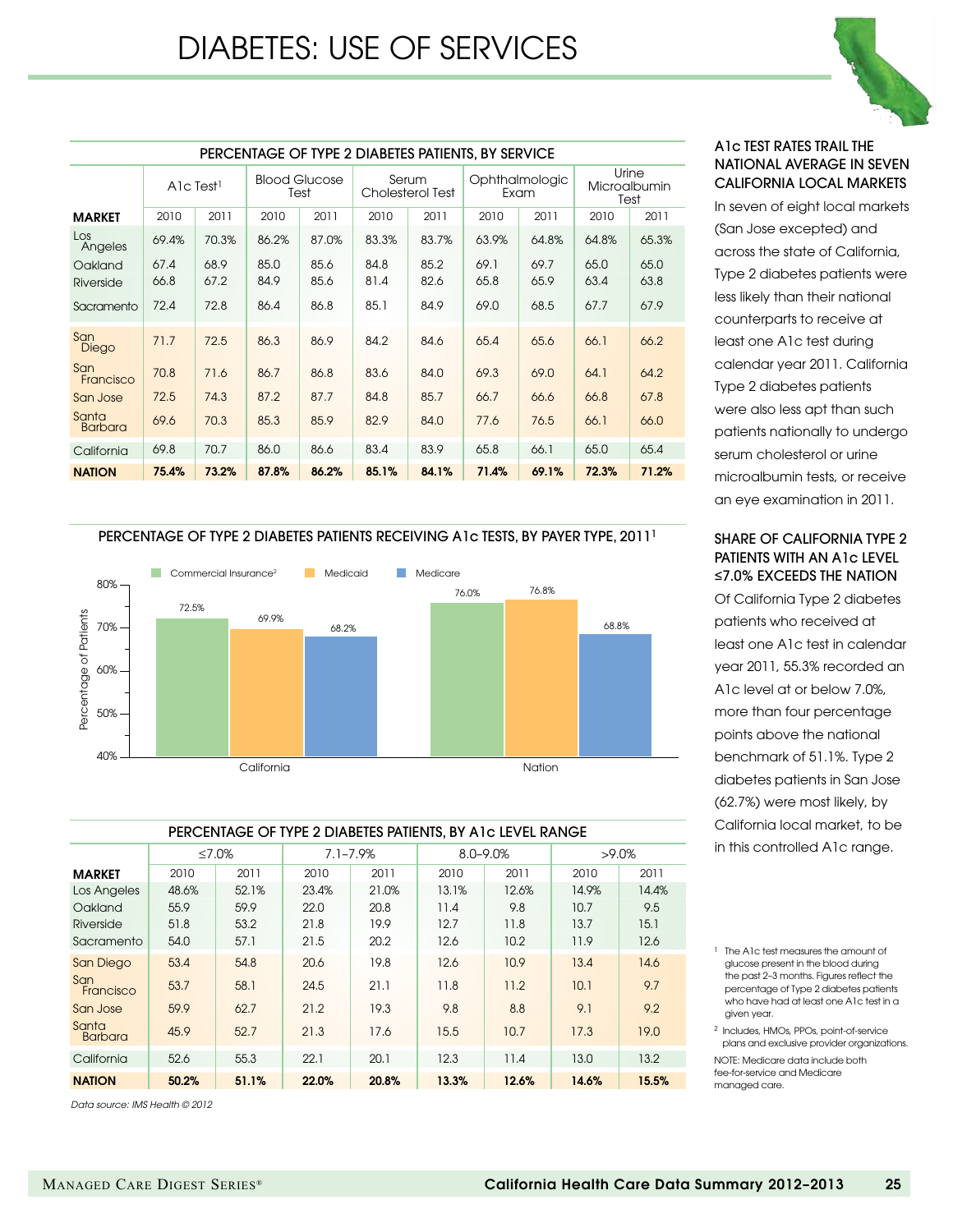

#### Insulin product use is low among type 2 diabetes patients in California

In 2011, the percentages of Type 2 diabetes patients who filled a prescription for any insulin products trailed the corresponding national average (33.0%) in seven of eight California local markets (San Diego excepted) and across the state as a whole. In San Francisco, for example, just 24.3% of Type 2 diabetes patients filled prescriptions for insulin products in 2011, more than eight percentage points lower than the respective national average.

#### Payments for insulin are lower than such costs for three non-insulins

Across the state of California, Type 2 diabetes patients who filled prescriptions for insulin products paid on average \$1,607 for their therapy in 2011, 31.9% lower than the yearly payments for three non-insulin antidiabetic products (\$2,361). Average annual payments for three non-insulin prescriptions likewise exceeded such payments for insulin in all eight California local markets profiled in 2011.

<sup>1</sup> Figures reflect the per-patient yearly payments for Type 2 diabetes patients receiving a particular type of therapy.

NOTE: Type 2 diabetes prescription activity covers cash and insurance claims from retail pharmacies.

| PERCENTAGE OF TYPE 2 DIABETES PATIENTS USING INSULIN THERAPIES, 2011 |                |                        |       |      |                         |      |                         |                                 |       |  |
|----------------------------------------------------------------------|----------------|------------------------|-------|------|-------------------------|------|-------------------------|---------------------------------|-------|--|
|                                                                      | Anv<br>Insulin | Long-Acting<br>Insulin |       |      | Short-Acting<br>Insulin |      | Rapid-Acting<br>Insulin | Intermediate-<br>Acting Insulin |       |  |
| <b>MARKET</b>                                                        | Products       | Pens                   | Vials | Pens | <b>Vials</b>            | Pens | Vials                   | Pens                            | Vials |  |
| Los Angeles                                                          | 30.1%          | 8.7%                   | 13.1% | 5.3% | 10.3%                   | 5.3% | 7.8%                    | 0.2%                            | 2.4%  |  |
| Oakland                                                              | 28.6           | 10.4                   | 12.4  | 7.3  | 10.6                    | 7.3  | 8.9                     | 0.3                             | 2.0   |  |
| Riverside                                                            | 32.6           | 8.3                    | 16.6  | 4.5  | 13.3                    | 4.5  | 9.7                     | 0.1                             | 2.8   |  |
| Sacramento                                                           | 32.1           | 10.9                   | 16.2  | 6.6  | 12.1                    | 6.6  | 10.2                    | 0.1                             | 1.8   |  |
| <b>San Diego</b>                                                     | 33.4           | 9.6                    | 17.6  | 7.0  | 14.6                    | 7.0  | 13.0                    | 0.2                             | 1.7   |  |
| San Francisco                                                        | 24.3           | 9.6                    | 9.6   | 6.7  | 8.2                     | 6.7  | 6.9                     | 0.3                             | 1.5   |  |
| San Jose                                                             | 25.2           | 9.8                    | 10.0  | 6.4  | 8.4                     | 6.4  | 6.6                     | 0.4                             | 1.8   |  |
| Santa Barbara                                                        | 27.8           | 9.8                    | 13.3  | 5.5  | 9.2                     | 5.5  | 7.0                     |                                 | 1.8   |  |
| California                                                           | 30.2           | 9.8                    | 13.7  | 6.1  | 11.2                    | 6.1  | 18.9                    | 0.2                             | 2.0   |  |
| <b>NATION</b>                                                        | 33.0%          | 12.8%                  | 12.1% | 8.0% | 10.1%                   | 8.0% | 8.1%                    | 0.3%                            | 2.0%  |  |

#### PERCENTAGE OF TYPE 2 DIABETES PATIENTS USING NON-INSULIN ANTIDIABETIC THERAPIES

|                           | Any Non-Insulin<br>Antidiabetic<br>Product |      | Sulfonylureas |      | DPP-4<br><b>Inhibitors</b> |                                                 | Insulin Sensitizing<br>Agents |      |      | Incretin<br><b>Mimetic</b><br>Agents |                         |                              |      |      |      |
|---------------------------|--------------------------------------------|------|---------------|------|----------------------------|-------------------------------------------------|-------------------------------|------|------|--------------------------------------|-------------------------|------------------------------|------|------|------|
| <b>MARKET</b>             | 2009                                       | 2010 | 2011          | 2009 | 2010                       | 2011                                            | 2009                          | 2010 | 2011 | 2009                                 | 2010                    | 2011                         | 2009 | 2010 | 2011 |
| $\mathsf{Los}$<br>Angeles |                                            |      |               |      |                            | 88.6% 88.3% 87.5% 40.2% 39.2% 37.6% 10.7% 12.3% |                               |      |      |                                      | 15.2% 23.8% 21.7% 17.9% |                              | 2.8% | 2.8% | 3.5% |
| Oakland                   | 86.3                                       | 86.7 | 86.3          | 36.1 | 36.2                       | 35.2                                            | 9.3                           | 10.8 | 13.0 | 23.5                                 | 21.2                    | 17.6                         | 2.5  | 2.8  | 3.5  |
| Riverside                 | 87.4                                       | 87.1 | 86.7          | 43.2 | 42.0                       | 41.3                                            | 8.7                           | 9.4  | 12.2 | 22.6                                 | 20.6                    | 16.6                         | 2.8  | 3.0  | 3.4  |
| Sacramento                | 86.7                                       | 86.1 | 85.8          | 36.3 | 35.7                       | 35.9                                            | 10.1                          | 11.3 | 14.5 | 25.3                                 | 23.0                    | 18.8                         | 3.4  | 3.4  | 3.5  |
| San<br>Diego              | 84.7                                       | 84.9 | 83.9          | 32.1 | 31.9                       | 30.4                                            | 10.1                          | 11.0 | 12.7 | 21.8                                 | 19.4                    | 15.3                         | 4.1  | 4.0  | 5.0  |
| San<br>Francisco          | 89.5                                       | 89.1 | 89.3          | 40.6 | 38.8                       | 38.0                                            | 11.6                          | 14.2 | 16.1 | 22.1                                 | 19.0                    | 15.1                         | 3.6  | 4.1  | 4.2  |
| San Jose                  | 91.4                                       | 90.6 | 89.8          | 38.6 | 37.2                       | 37.2                                            | 9.8                           | 11.2 | 13.3 | 25.8                                 | 21.8                    | 18.4                         | 2.3  | 2.7  | 3.5  |
| Santa<br><b>Barbara</b>   | 86.7                                       | 87.6 | 87.2          | 34.9 | 33.4                       | 33.1                                            | 13.0                          | 13.4 | 15.8 | 22.4                                 | 20.5                    | 17.9                         | 4.8  | 5.1  | 5.9  |
| California                | 87.7                                       | 87.5 | 86.9          | 37.9 | 37.1                       | 36.1                                            | 10.2                          | 11.5 | 13.9 | 24.0                                 | 21.7                    | 17.8                         | 3.3  | 3.4  | 4.0  |
| <b>NATION</b>             |                                            |      |               |      |                            | 84.0% 84.3% 84.5% 37.8% 36.1% 35.3%             | 8.9%                          |      |      |                                      |                         | 9.8% 11.4% 17.8% 15.7% 12.1% | 3.6% | 3.9% | 4.3% |



#### PAYMENTS PER TYPE 2 DIABETES PATIENT PER YEAR, BY TYPE OF THERAPY, 20111

#### Dipeptidyl Peptidase 4 (DPP-4) Inhibitors

Inhibit DPP-4 enzymes and slow inactivation of incretin hormones, helping to regulate glucose homeostasis through increased insulin release and decreased glucagon levels.

#### Incretin Mimetic Agents

Used in conjunction with oral agents; increase glucose-dependent insulin secretion and pancreatic beta-cell sensitivity, reduce glucagon production, slow rate of absorption of glucose in the digestive tract by slowing gastric emptying, and suppress appetite.

#### Insulin Sensitizing Agents

Increase insulin sensitivity by improving response to insulin in liver, adipose tissue, and skeletal muscle, resulting in decreased production of glucose by the liver and increased peripheral uptake and use of circulating glucose.

#### Sulfonylureas

Stimulate the release of insulin in the pancreas.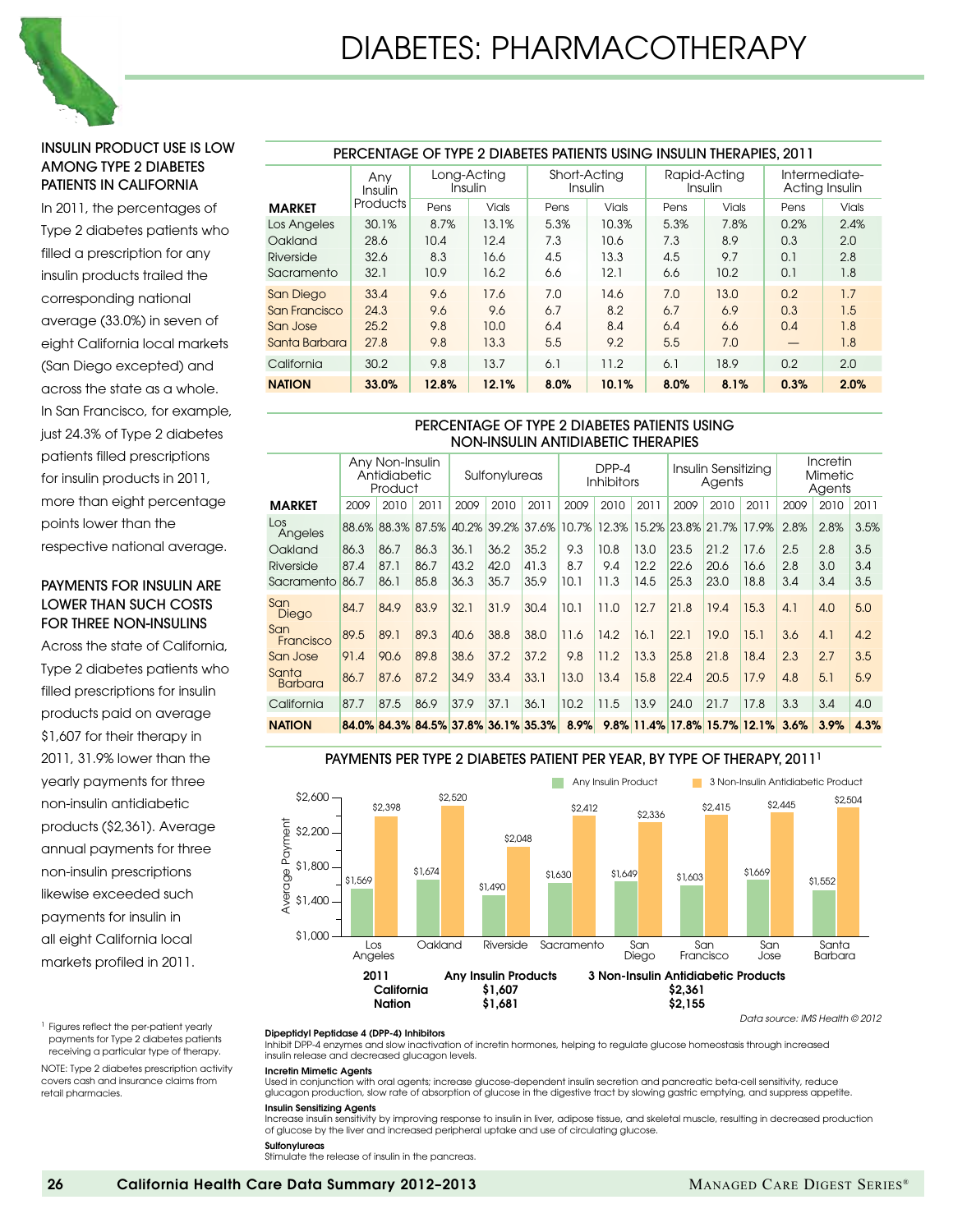



#### READMISSION RATES FOR PATIENTS DIAGNOSED WITH TYPE 2 DIABETES, BY TYPE OF THERAPY, 2009-2011<sup>1</sup>

|               |                      | 3-Day Readmissions     | 30-Day Readmissions  |                        |  |  |  |
|---------------|----------------------|------------------------|----------------------|------------------------|--|--|--|
| <b>MARKET</b> | Any Insulin Products | 3 Non-Insulin Products | Any Insulin Products | 3 Non-Insulin Products |  |  |  |
| California    | 7.5%                 | 13.3%                  | 16.4%                | 24.3%                  |  |  |  |
| West Region   | 7.9                  | 12.7                   | 16.3                 | 23.5                   |  |  |  |
| <b>NATION</b> | 10.1%                | 14.3%                  | 19.0%                | 25.1%                  |  |  |  |

*Data source: IMS Health © 2012*

1 Figures reflect the percentages of Type 2 diabetes patients who were readmitted to an inpatient facility in the three-year period between 2009 and 2011. These percentages include patients who filled multiple prescriptions. Readmissions are not necessarily due to Type 2 diabetes.

#### California TYPE 2 PATIENTS on Three NON-INSULINS have high readmission rates

Of California Type 2 diabetes inpatients admitted to the hospital between 2009 and 2011, those who filled three non-insulin products were more likely to be readmitted within 30 days of discharge than similar patients who filled prescriptions for insulin.

NOTE: "Persistency" measures whether patients maintain their prescribed therapy. It is calculated by identifying patients who filled a prescription for the reported drug class in the four months prior to the reported year, and then tracking prescription fills for those same patients in each of the months in the current reported year. If patients fill a prescription in a month, they are reported among the patients who have continued or restarted on therapy. Continued means that the patient has filled the drug group in each of the preceding months. Restarted means that the patient did not fill in one or more of the preceding months. Continuing and restarting patients are reported together. All patients tracked are "New-to-Brand," meaning they have not filled a prescription for their cohort product during the six months prior to initiation of therapy on that product.